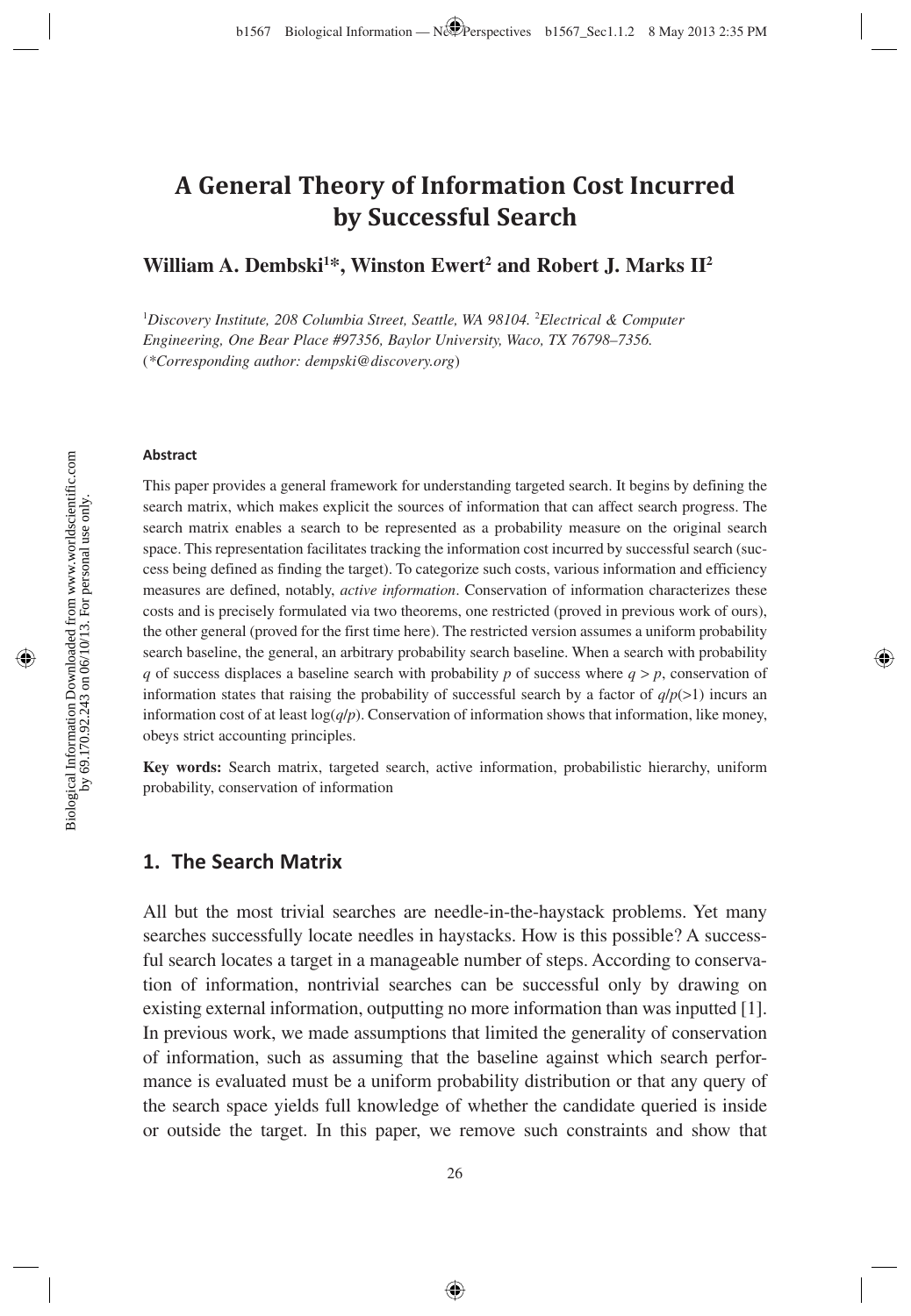conservation of information holds quite generally. We continue to assume that targets are fixed. Search for fuzzy and moveable targets will be the topic of future research by the Evolutionary Informatics Lab.

In generalizing conservation of information, we first generalize what we mean by targeted search. The first three sections of this paper therefore develop a general approach to targeted search. The upshot of this approach is that any search may be represented as a probability distribution on the space being searched. Readers who are prepared to accept that searches may be represented in this way can skip to section 4 and regard the first three sections as stage-setting. Nonetheless, we suggest that readers study these first three sections, if only to appreciate the full generality of the approach to search we are proposing and also to understand why attempts to circumvent conservation of information via certain types of searches fail. Indeed, as we shall see, such attempts to bypass conservation of information look to searches that fall under the general approach outlined here; moreover, conservation of information, as formalized here, applies to all these cases.

In first generalizing targeted search before generalizing conservation of information, we introduce the search matrix. The elements that constitute the search matrix may be illustrated as follows. Imagine a gigantic table that is miles in both length and width. Covering the table are upside-down dixie cups that are tightly packed, such as the following hexagonal packing:



Under each dixie cup resides a single pea. The cups are opaque, so the peas are not visible unless the cup is lifted. The peas come in two varieties, high-yield and lowyield (the difference being that high-yield peas, if planted, produce lots of peas whereas low-yield peas produce only few). The low-yield peas far outnumber the high-yield peas. Our task is to locate a high-yield pea. The high-yield peas therefore form the target. Because the table is so large and the cups are tightly packed, for a human to try to walk around the table and turn over cups is infeasible.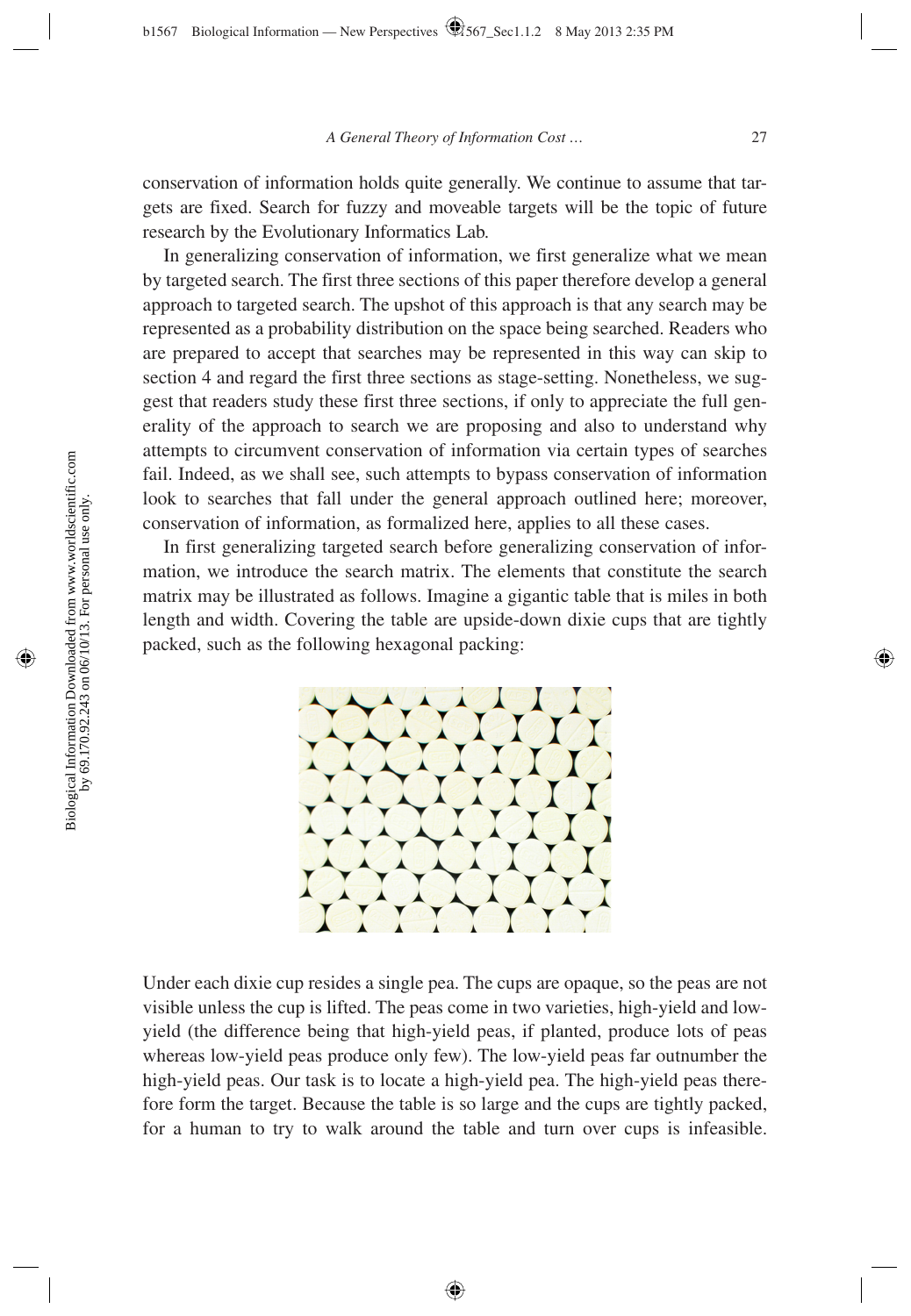We therefore imagine a remote-controlled toy helicopter flying over the table, hovering over individual cups, and lifting a given cup to examine the pea under it. Each act of lifting a cup to examine the pea under it constitutes a single query.

Because the table is so large and the high-yield peas are so few, this search constitutes a needle-in-a-haystack problem. As with all such problems, the number of queries (i.e., attempts to locate the needle, or, in this case, to locate a high-yield pea) is strictly limited. Moreover, because the needle is so small in relation to the haystack, unless the queries are chosen judiciously, the needle will in all likelihood elude us. Our search therefore is limited to at most *m* queries, which we call the *sample size*. This, in the case at hand, is the maximal number of dixie cups the search can turn over. We therefore imagine that the remote controlled toy helicopter flies over the gigantic table of dixie cups, hovers over a given cup, turns it over to examine the pea under it, replaces the cup, and then moves on, repeating this action at most *m* times.

Within the constraints of this scenario, how do we find the target? The helicopter has *m* queries in which to locate the target (i.e., to find a high-yield pea). At each query, the helicopter does three things:

- (1) It identifies a given pea by removing and replacing the dixie cup over it.
- (2) It extracts information that bears on the pea's probability of belonging to the target.
- (3) It receives information for deciding where to fly next to examine the next pea.

The helicopter's search for the target may therefore be characterized as the following 3 × *m* matrix, which we call the *search matrix*:

$$
\begin{bmatrix} x_1 & x_2 & x_3 & \dots & x_m \\ \alpha_1 & \alpha_2 & \alpha_3 & \dots & \alpha_m \\ \beta_1 & \beta_2 & \beta_3 & \dots & \beta_m \end{bmatrix}
$$

Here the first row lists the actual peas sampled, the second row lists the information extracted about the peas that bears on their probability of belonging to the target, and the third row lists the information for deciding where the helicopter is to fly next. Moreover, each column represents a single query, with the columns listed in the order of search. A successful search is then one that on the basis of the search matrix explicitly identifies some  $x_i$  in the first row that belongs to the target.

Note that in this general search scenario, given columns may query the same element more than once. Thus, for separate columns that record  $x_i$ ,  $x_j$ ,  $x_k$ , etc., these first-row elements of the search matrix might all be identical. Such repetitions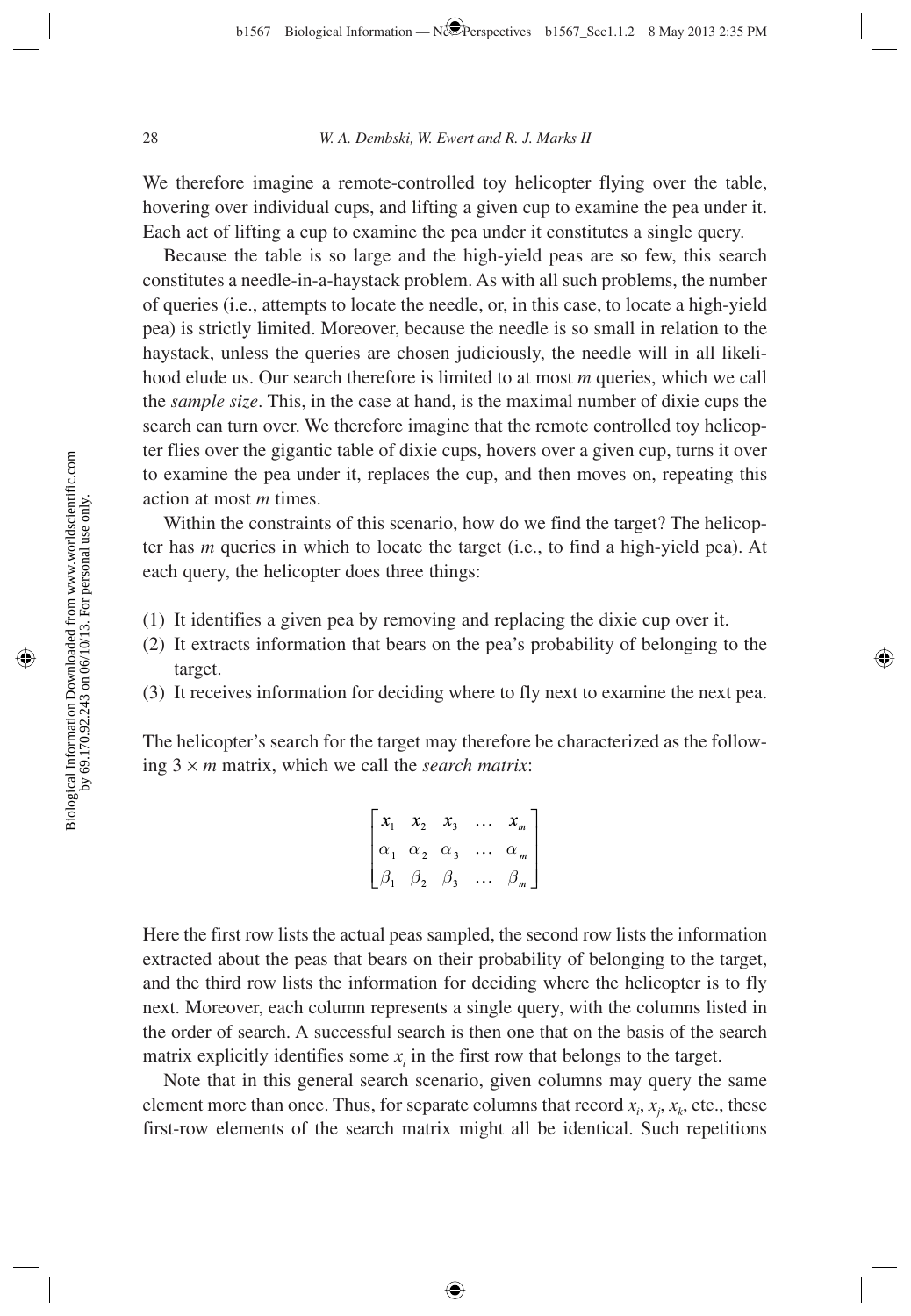could occur if each time the helicopter lifts a dixie cup and queries a pea, it can extract only partial information about it, and so the search may need to query the pea again to obtain still more information about it. We could have distinguished between queries that lift a dixie cup to access a pea and queries that subsequently extract further information about a pea once the dixie cup is lifted. But since one may not want to query a pea immediately after having already queried it but rather wait until other peas have been queried (information about other peas might help to elucidate information about the given pea), in the interest of generality it is best to allow for only one type of query, namely, a combined query that lifts a dixie cup and then extracts information about the underlying pea.

The search matrix is not identical with the search. Rather, the search matrix records key information about the progress of the search. Specifically, it records the elements sampled from the search space, including any repetitions (this information appears in the first row); it records information bearing on the probability that an element sampled belongs to the target (this information appears in the second row); and it records information for deciding where to sample next (this information appears in the third row). All this information contained in the search matrix comes to light through the activity of a search algorithm. Success of the search therefore depends on how effectively the algorithm uses as well as fills in the information contained in the search matrix. Does the search algorithm, in sampling  $x_i$ , have complete memory of the prior information sampled? Or is it a Markov process with access only to the latest information sampled? Does the algorithm contain additional information about the target so that regardless of the information in rows two and three, the algorithm will, with high probability, output an  $x_i$  that is in the target? Or is the target-information available to the algorithm restricted entirely to the search matrix in the sense that its probability of successfully locating the target depends entirely on the information contained in those two rows [2]? The options here are wide and varied.

We consider next several examples of how the search matrix might work in practice.

## *Example 1.1: Uniform random sampling with perfect knowledge*

In this case, each  $x_i$  is selected according to a uniform distribution across the dixie cups, each  $\alpha_i$  records whether  $x_i$  belongs to the target (1 for yes, 0 for no), and each  $\beta$ <sup>*i*</sup> directs the helicopter to take a uniform random sample in locating the next point in the search space (that being  $x_{i+1}$ ). The reference to "perfect knowledge" here signifies that for each query we know exactly whether the pea sampled (each  $x_i$ )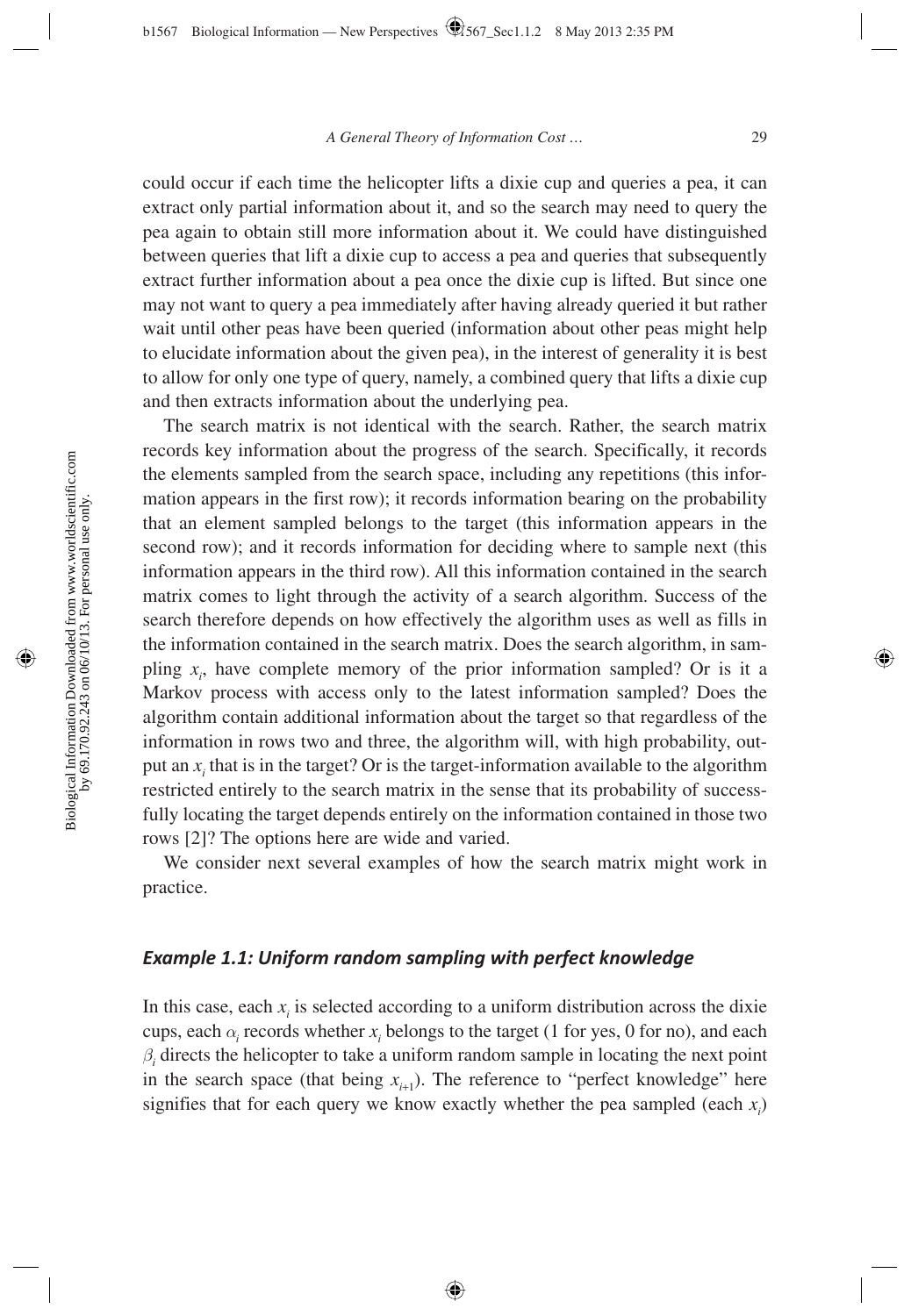belongs to the target (in which case  $\alpha_i = 1$ ) or not (in which case  $\alpha_i = 0$ ). If any  $\alpha_i$ equals 1, we can stop the search right there and produce  $x_i$  as an instance of a successful search. Alternatively, we can fill out the search matrix rather than leave it incomplete, and then produce the first  $x_i$  for which  $\alpha_i$  equals 1 (producing simply  $x_1$  if none of the  $\alpha_i$  sequals 1). Given that the proportion of high-yield peas (i.e., the target) has probability *p*, the probability that this search is successful is  $1 - (1 - p)^m$ .

### *Example 1.2: Uniform random sampling with zero knowledge*

In this case, as before, each  $x_i$  is selected according to a uniform distribution across the dixie cups; moreover, each  $\beta$ <sup>*i*</sup> directs the helicopter to take a uniform random sample in locating the next point in the search space (that being  $x<sub>i</sub> + 1$ ). This time, however, examining the peas reveals nothing about whether they belong to the target. This might happen, for instance, if high-yield and low-yield peas are visually indistinguishable and we have no way of otherwise discriminating them (as we might through genetic analysis or actually planting them). The reference to "zero knowledge" therefore signifies that for each query we know nothing about whether the pea sampled  $(x<sub>i</sub>)$  belongs to the target. In this case, each of the  $\alpha_i$ s may be treated as equal to 0. Given that the proportion of high-yield peas (i.e., the target) has probability  $p$ , the probability that this search successfully identifies a particular  $x_i$  in the target is simply  $p$ . Accordingly, a sample size of  $m$ greater than 1 does nothing here to improve on the probability of locating the target if we have no means of obtaining knowledge about the peas we are sampling.

Note that the probability that some element in the first row of the search matrix belongs to the target is  $1 - (1-p)^m$ . This is the probability of successful search as calculated in the previous example, which presupposed perfect knowledge. Nevertheless, for a search to be successful in the present example, it is not enough for the search matrix merely to have a target element appear in the first row. In addition, it must be possible to explicitly identify one element in the first row taken to be the best candidate for belonging to the target. Moreover, because this is a needle-in-the-haystack problem, successful search requires that the candidate selected must belong to the target with probability considerably larger than *p*. With zero knowledge about whether elements in the first row of the search matrix belong to the target, however, no candidate selected from that row stands a better chance of belonging to the target than any other. In that case, each such candidate has the very small probability *p* of belonging to the target.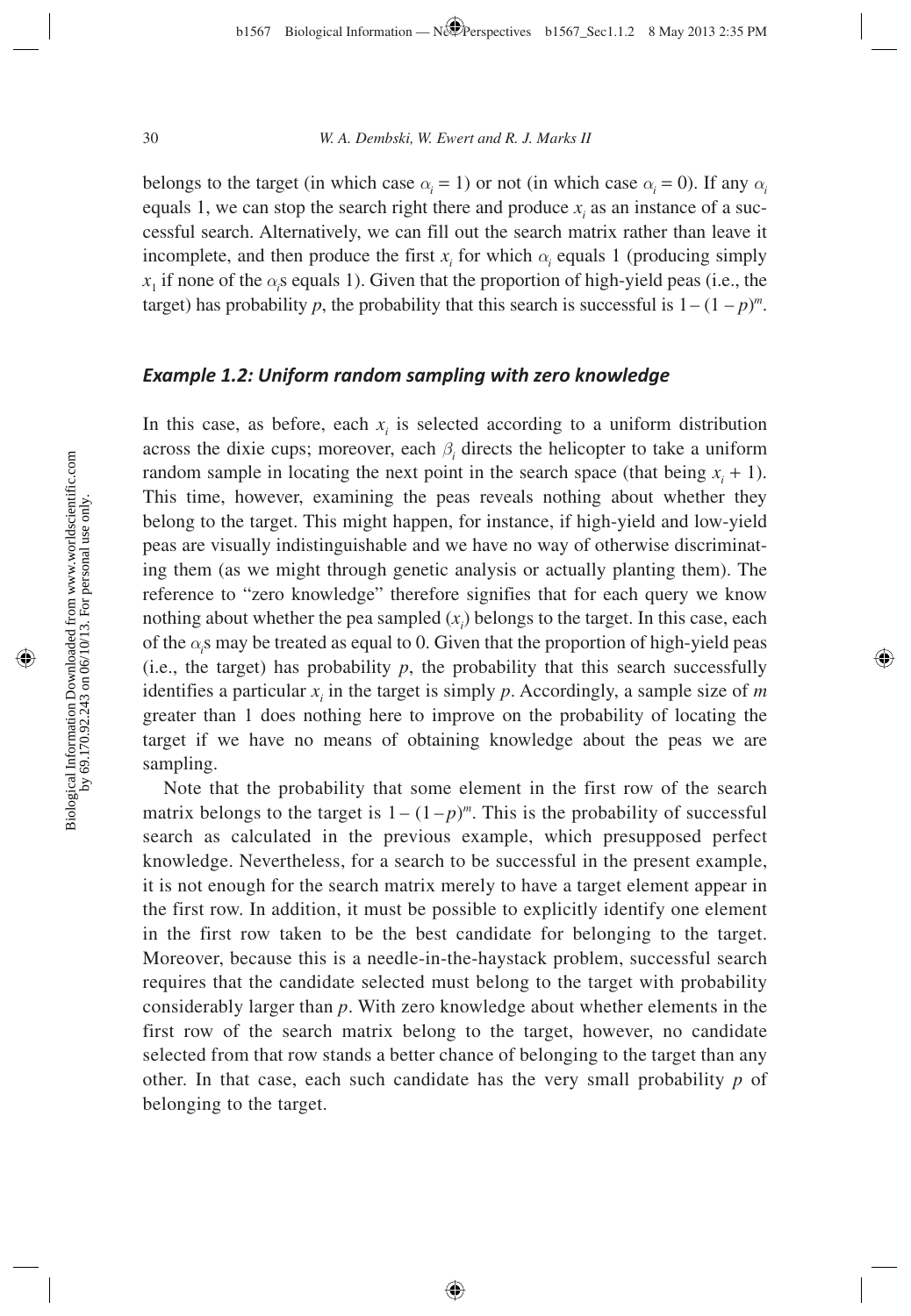### **Example 1.3: Uniform random sampling with partial knowledge**

In this example, as in the previous two, each  $x_i$ , when first selected, follows a uniform distribution across the dixie cups. Yet, to determine whether a given  $x_i$  actually does belong to the target, two agricultural tests may need to be performed on it. The tests work as follows: if both yield a positive result (denoted by a 1), then the candidate  $x_i$  belongs to the target; if one or both yield a negative result (denoted by 0), then it does not belong to the target. Moreover, the performance of each of these tests requires a single query. Thus, to determine whether an  $x_i$  that is in the target actually does belong to it, the dixie cup over it will have to be removed and replaced twice, meaning that  $x_i$  itself will appear twice in the top row of the search matrix, implying that under those appearances the corresponding  $\alpha_i$ s will both be 1.

On the other hand, if on either of the tests, the first query performed yields a 0, then there's no point in performing the other test, and  $x_i$  need appear only once in the top row. Given a query that for the first appearance of  $x_i$  yields an  $\alpha_i$  equal to 1,  $x_i$  will need to be queried again to determine whether it indeed belongs to the target. Once a given  $x_i$ 's inclusion in or exclusion from the target is determined, the next query is uniformly random across the dixie cups. In this case, the probability *p*′ of hitting the target over *m* queries will be strictly between the probabilities determined in the last two examples, i.e.,  $p < p' < 1 - (1 - p)^m$ , where *p* is the zero-knowledge lower bound and  $1 - (1 - p)^m$  is the perfect-knowledge upper bound. The exact value of *p*′ will depend on Bayesian considerations relating to how negative results on the two agricultural tests are distributed (in terms of prior probabilities) among the non-target elements.

#### *Example 1.4: Smooth gradient fi tness with single peak*

In this case, we begin by turning over a randomly chosen dixie cup, examining the pea under it  $(x_1)$ , and recording its fitness  $(\alpha_1)$ . We assume that the fitness function over the peas has a smooth gradient (in other words, fitness does not zigzag up and down as we move in a given direction over the large table, which is our search space) and that it has a single peak (in other words, any local maximum is also the [unique] global maximum). In this case, a hill-climbing strategy is appropriate, so each  $\beta$ <sup>*i*</sup> directs the helicopter to search in the neighborhood of the  $x$ <sup>*i*</sup> that, so far in the search, has attained the highest value of fitness  $\alpha_i$ , looking to increase the fitness still further. There's no reason in this case to repeatedly query a given pea since we assume that fitness can be precisely determined in a given query and that fitness does not vary from one query to another (in other words, the fitness function here is "time independent"). Once *m* queries in this search have been carried out, we consult the search matrix and choose, as our best candidate for landing in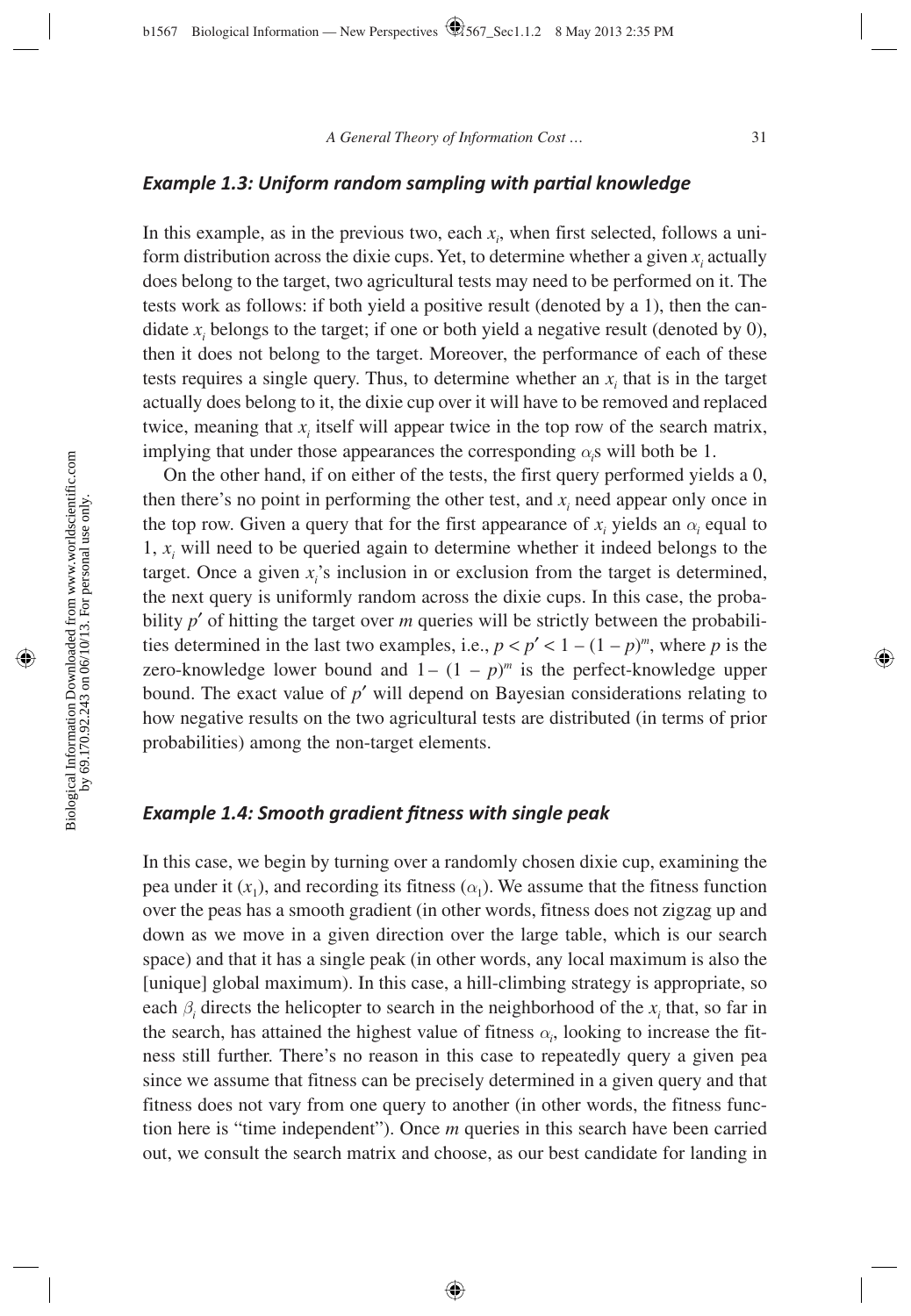the target, the  $x_i$  that attains the highest value of fitness  $\alpha_i$ . The probability that such a search is successful will depend on the sample size *m*, the initialization (i.e., the procedure for deciding where the search begins), the precise characteristics of the fitness function, and how efficiently the search samples points in the neighborhood of an already sampled point to improve fitness (i.e., to "climb the hill").

### **2. General Targeted Search**

A precise mathematical characterization of the general search scenario described in the last section now looks as follows. Let  $\Omega = {\omega_1, \omega_2, ..., \omega_k, \omega_{K+1}, ..., \omega_N}$  be the search space, which we assume to be finite (this assumption can be relaxed and we have done so in other work, but doing so entails no substantive gain in generality). Let  $T = {\omega_1, \omega_2, ..., \omega_K}$  be the target and define the probability  $p = K/N$ . A search of  $Ω$  for *T* then consists of the following 6-tuple: (*ι*, *τ*,  $O_{\alpha}$ ,  $O_{\beta}$ ,  $A$ ,  $Δ$ ). The items in this 6-tuple denote respectively the *initiator*, the *terminator*, the *inspector*, the *navigator*, the *nominator*, and the *discriminator*. Here is what these six items mean:

**Initiator**. The initiator *ι*, denoted by the Greek *iota*, starts the ball rolling. It is the procedure by which the search determines where to begin. The initiator  $\iota$  is responsible for  $x_1$ , and possibly additional members of the search space  $x_2$ , through  $x<sub>k</sub>$ , that appear as the first entries in the first row of the search matrix. In many searches the initiator does nothing more than choose a single search space element  $(i.e.,  $x_1$ ) at random according to some probability distribution.$ 

**Terminator**. The terminator *τ*, denoted by the Greek *tau*, provides a stop criterion for ending the search. Because all searches are limited to a maximum number of queries *m* (i.e., the sample size), the terminator can always simply be identified with the policy to cut off the search after *m* queries. In practice, however, terminators often end a search before the maximal number of queries have been made because the search is deemed to have achieved success before this maximal number. In that case, the search matrix may be incomplete, with missing entries in the columns to the right of the last column for which a point in the search space was queried. Without loss of generality, we can then fill up the columns that are missing entries by repeating the last complete column. Alternatively, we can just leave the columns empty.

**Inspector**. The inspector O<sub>*a*</sub> is an oracle that, in querying a search-space entry, extracts information bearing on its probability of belonging to the target *T*. We assume that O<sub>a</sub> is a function mapping into some range of values capable of providing information about the degree to which members of the search space  $\Omega$  give evidence of belonging to the target *T*. Quite often, the domain of  $O_\alpha$  is merely  $\Omega$ , and  $O_\alpha$  maps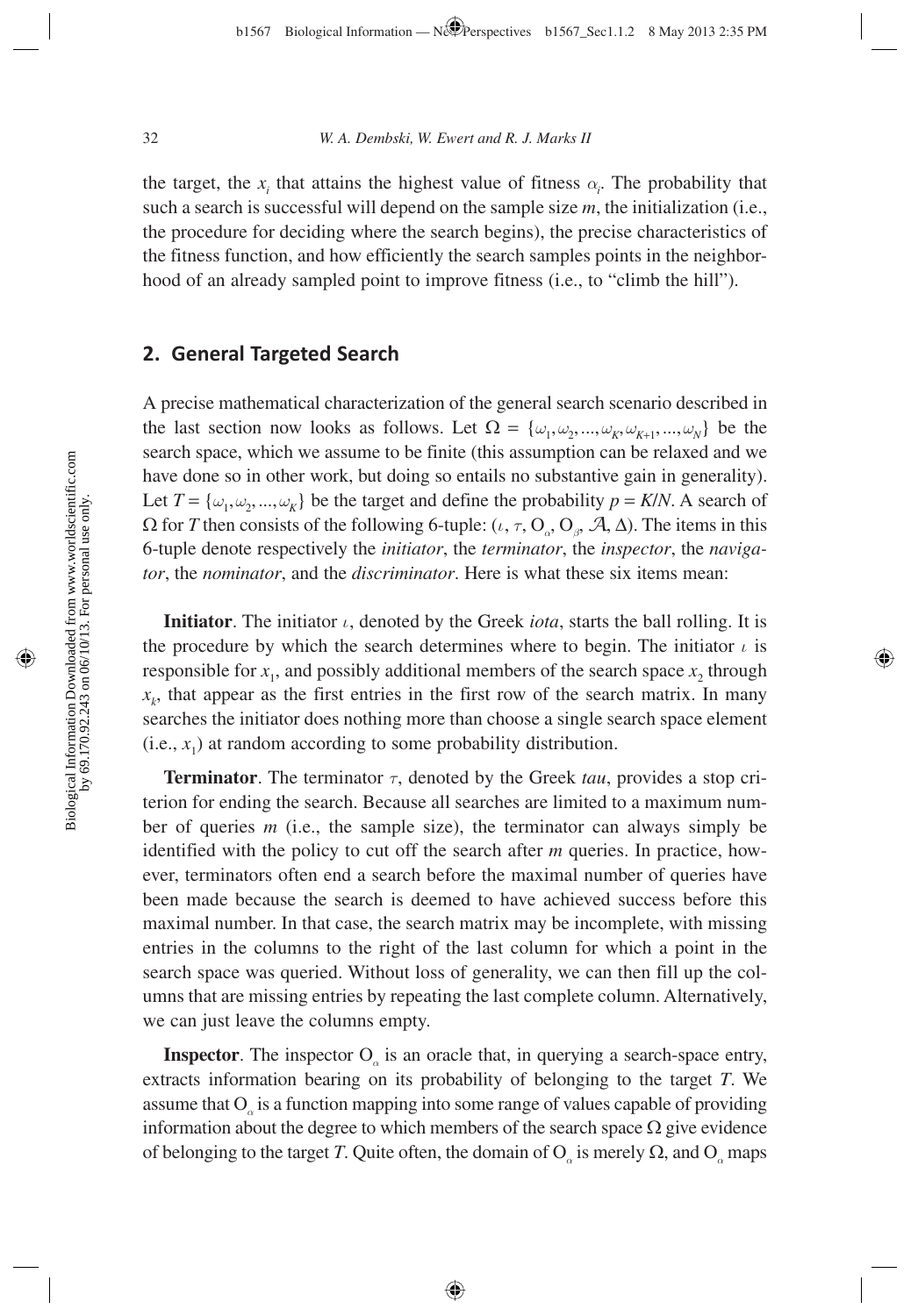into  $\{0,1\}$ , returning a 1 if an element of  $\Omega$  is in the target, 0 otherwise. Alternatively, O*α* may map into the singleton {0}, returning the same element regardless of the element of  $\Omega$  in question, thus providing zero information about target elements. O*α* may even assume misleading values, suggesting that search-space entries are in the target when they are not and vice versa. Besides taking on discrete values, O*α* may also take on more continuous values, signaling the degree to which a searchspace entry is likely to be included in a target, as with a fitness function. The possible forms that O<sub>a</sub> can take are wide and varied. Without loss of generality, however, we assume that the range of values that the inspector can take is finite.

As the inspector, O<sub>a</sub>'s task is to fill the second row of the search matrix and thus provide evidence about the degree to which corresponding elements in the first row may belong to the target. Accordingly, all the  $\alpha_i$ s in the second row take values in O*α*'s range. Nevertheless, given that a single query may not provide all the information that the inspector is capable of providing about a given element from the search space, the inspector may perform multiple queries on a given search-space element and may even use information gained from different previously queried elements in answering the present query. Thus, given an element  $x_i$  in the search space that's just been selected, its value as assigned by O<sub>*a*</sub> can depend on the entire partial matrix

$$
\begin{bmatrix} x_1 & \dots & x_{i-1} & x_i & * \ x_1 & \dots & \alpha_{i-1} & * & * \ x_n & \dots & \alpha_{i-1} & * & * \end{bmatrix}.
$$

Here ellipses denote elements of the search matrix that have been filled in, single asterisks denote individual missing entries, and double asterisks denote possibly multiple missing entries. In the case at hand, O<sub>a</sub> uses the partial search matrix given here to determine *α<sup>i</sup>* . If it ignores all entries of the partial search matrix prior to column  $i - 1$ , then we say that  $O_\alpha$  is *Markov*. If it determines  $\alpha_i$  solely on the basis of  $x_i$ , we say that  $O_\alpha$  operates *without memory* (otherwise, *with memory*).

**Navigator**. Like the inspector  $O_0$ , the navigator  $O_0$  is an oracle. Given that we are at

$$
\begin{bmatrix} x_1 & \dots & x_{i-1} & x_i & * \ast \\ \alpha_1 & \dots & \alpha_{i-1} & \alpha_i & * \ast \\ \beta_1 & \dots & \beta_{i-1} & * & * \ast \end{bmatrix}
$$

in the search process, the navigator takes this partial search matrix and returns the value  $\beta$ <sub>*i*</sub>, which directs (navigates) the search as it attempts to locate the next entry in the search space (i.e.,  $x_{i+1}$ ). O<sub>β</sub> maps into a fixed range of values, which in the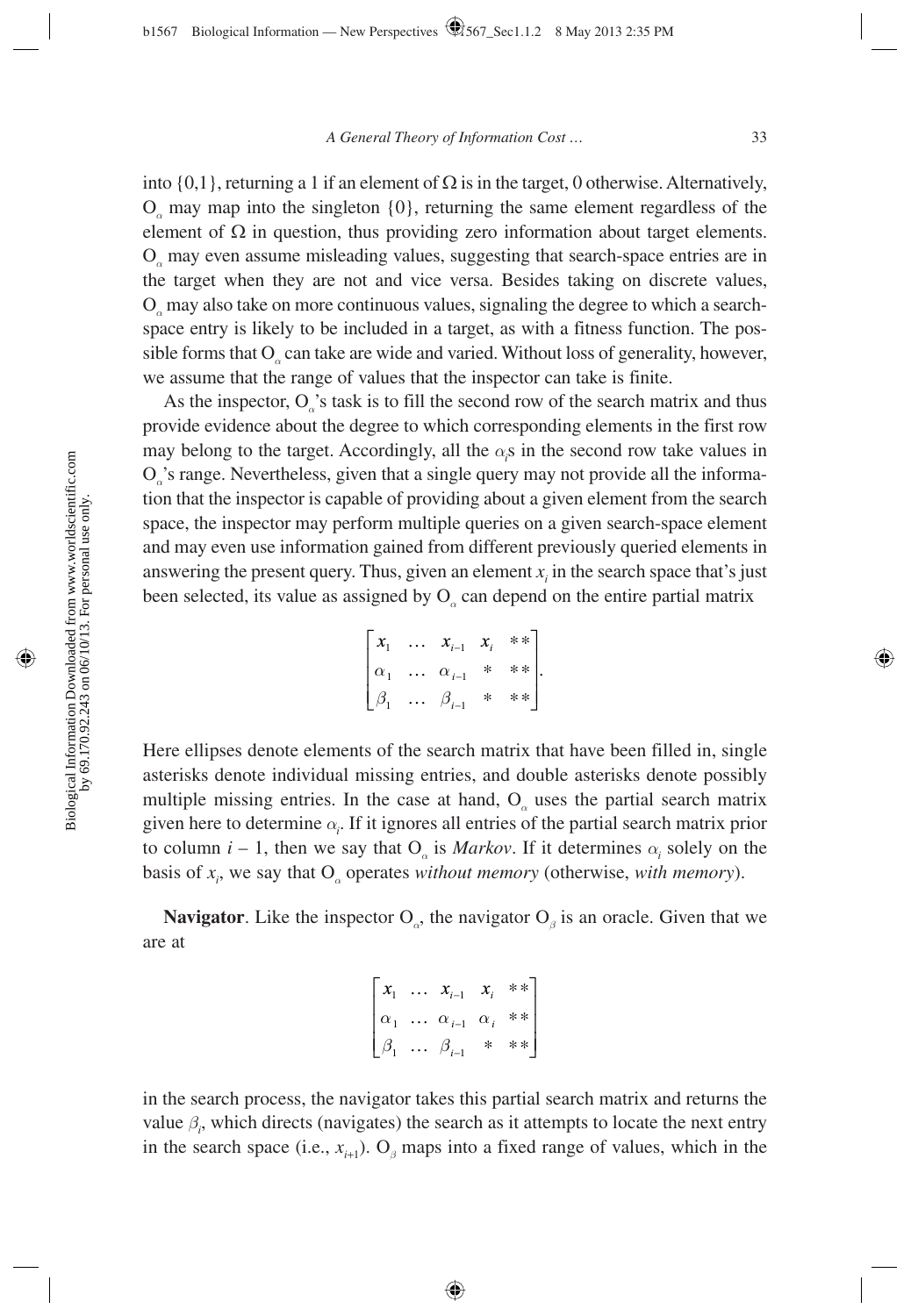search matrix we denote by  $\beta$ s. As with the inspector, if O<sub>β</sub> ignores all entries of the partial search matrix prior to column  $i - 1$ , then we say that  $O_\beta$  is *Markov*. If it determines  $\beta_i$  solely on the basis of  $x_i$  and  $\alpha_i$ , we say that  $O_\beta$  operates *without memory* (otherwise, *with memory*).

The type of information that O<sub>*β*</sub> delivers can be quite varied. It can provide distance of search-space elements from the target. It can provide information about the smoothness of fitness. It can provide information about how likely neighbors of a given search-space element are to be in the target. Moreover, it can combine these types of information. Whereas the inspector O<sub>*a*</sub> confines itself to extracting information that bears on the probability of search-space elements residing in the target, the navigator O<sub>β</sub> focuses on information that helps guide the search to the target. As with the inspector, we assume that the range of values the navigator may take is finite. For (mathematically) smooth fitness functions, this will entail discretizing the values that the fitness function may assume. Yet, because the degree to which searches can discriminate such information is always strictly limited (in practice, distinct measurements when sufficiently close become empirically indistinguishable), assuming a finite range of values for the navigator entails no loss of generality.

**Nominator**. The nominator *A* is the update rule that, given a search matrix filled through to the  $i<sup>th</sup>$  column and thus incorporating the most current information from the inspector and navigator, explicitly identifies (and thereby "nominates") the next element to be queried, namely  $x_{i+1}$ . Thus  $A$  takes us from the search matrix

$$
\begin{bmatrix} x_1 & \dots & x_i & * & ** \\ \alpha_1 & \dots & \alpha_i & * & ** \\ \beta_1 & \dots & \beta_i & * & ** \end{bmatrix}
$$

to the updated search matrix

$$
\begin{bmatrix} x_1 & \dots & x_i & x_{i+1} & * \ast \\ \alpha_1 & \dots & \alpha_i & * & * \ast \\ \beta_1 & \dots & \beta_i & * & * \ast \end{bmatrix}
$$

We denote the nominator by  $A$  (for "algorithm") because, in consulting the inspector and navigator to determine the next search-space element to be queried, it acts as the basic underlying algorithm of the search, running through all the target candidates that the search will consider. We say that the nominator is *Markov* if its selection of  $x_{i+1}$  depends solely on the  $i^{\text{th}}$  column of the search matrix. We say that it operates without memory if its selection of  $x_{i+1}$  is independent of prior columns of the search matrix.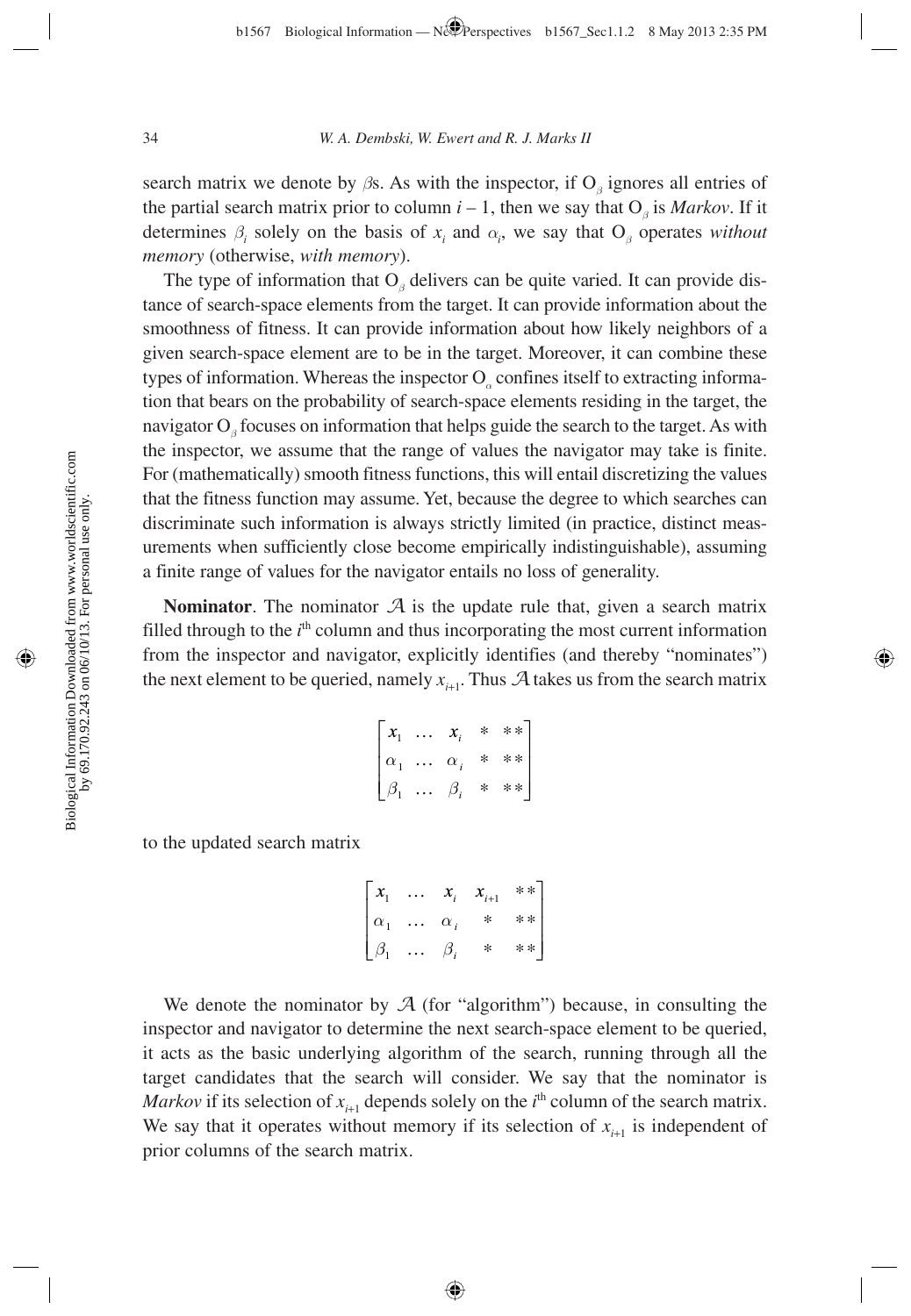To say that the nominator nominates an element  $x_{i+1}$  based on the partial search matrix

| $\vert x_1$ | $\cdots$          | $x_i$     | * **]    |
|-------------|-------------------|-----------|----------|
| $\alpha_1$  | $\cdots \alpha_i$ |           | $*$ $**$ |
| $\beta_1$   | $\ddotsc$         | $\beta_i$ | $*$ $**$ |

may seem to entail a loss of generality since in many searches (e.g., genetic algorithms and particle swarms), multiple candidates from the search space tend to be generated in batches. Thus with genetic algorithms, for instance, all candidates of a given reproduction cycle appear at the same time. Accordingly, if, say, 100 offspring are generated at each reproduction cycle, the new partial search matrix is not

| $\left\lceil x_1 \right\rceil$                      | $\cdots$ $x_i$     |        | $x_{i+1}$ ** |
|-----------------------------------------------------|--------------------|--------|--------------|
| $\begin{bmatrix} \alpha_1 \\ \beta_1 \end{bmatrix}$ | $\cdots \alpha_i$  | $\ast$ | $* *$        |
|                                                     | $\cdots$ $\beta_i$ | $\ast$ | $***$        |

but rather

|  |  |                                                                                                         | $\begin{bmatrix} x_1 & \dots & x_i & x_{i+1} & \dots & x_{i+100} & \dots \end{bmatrix}$ |          |
|--|--|---------------------------------------------------------------------------------------------------------|-----------------------------------------------------------------------------------------|----------|
|  |  |                                                                                                         | $\begin{array}{ccc} * & * \ * \end{array}$ .                                            |          |
|  |  | $\begin{bmatrix} \alpha_1 & \dots & \alpha_i & * & * \ \beta_1 & \dots & \beta_i & * & * \end{bmatrix}$ |                                                                                         | $*$ $**$ |

Given this last matrix, we can then let the inspector and navigator fill in the columns below  $x_{i+1}$  to  $x_{i+100}$  one column at a time proceeding left to right. Alternatively, we can simply require the nominator to proceed one column at a time (thus taking a given batch of candidates one by one in sequence), letting the inspector and navigator fill in that column before proceeding to the next. Both cases are mathematically equivalent. For some searches, it makes better intuitive sense for the nominator to nominate a whole batch of search-space elements at a time. But this can always be made equivalent to nominating one element of the batch at a time until the entire batch is exhausted. For simplicity, we tend to adopt this latter approach. Another possibility is to change the search space so that each element consists of multiple elements from the original search space (see example 3.5).

**Discriminator**. Once a search matrix

$$
\begin{bmatrix} x_1 & x_2 & x_3 & \dots & x_m \\ \alpha_1 & \alpha_2 & \alpha_3 & \dots & \alpha_m \\ \beta_1 & \beta_2 & \beta_3 & \dots & \beta_m \end{bmatrix}
$$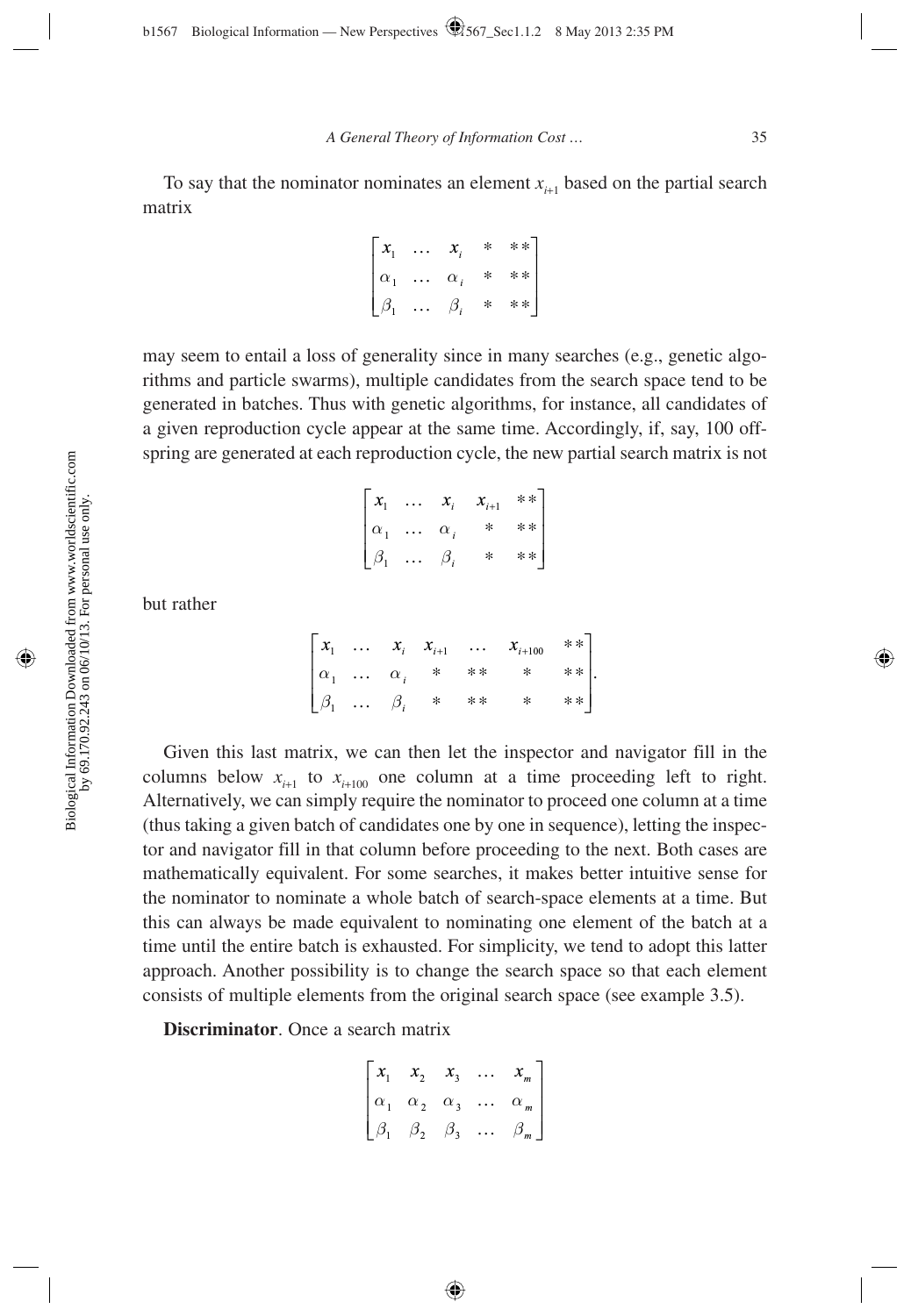that's compatible with  $A$  has been formed, it's time to decide which  $x_i$  that appears in the first row is most likely to belong to the target *T*. With a complete search matrix in hand, it's not enough to suspect that some entry somewhere in the first row belongs to *T*. For the search to be successful, we need to know which of these entries in fact belongs to *T* or, if definite knowledge of inclusion in *T* is not possible, then which of these entries is more likely than the rest to belong to *T*. Choosing from the first row of the search matrix the most likely candidate that belongs to *T* is the job of the discriminator  $\Delta$ . As such, the discriminator is a function into the search space  $\Omega$  from possible search matrices (i.e., from  $3 \times m$  matrices whose first row consists of elements from  $\Omega$ , whose second row consists of elements from the range of the inspector, and whose third row consists of elements from the range of the navigator). For each such search matrix, the discriminator outputs the element  $x_i$  in the first row that it regards as most likely to belong to *T*.

Discriminators can vary in quality. *Self-defeating discriminators* that, whenever possible, select first-row entries belonging outside the target are an option. For a given search matrix, such discriminators minimize the probability of successfully locating the target. Also an option are *independent-knowledge discriminators* that can identify whether a first-row entry belongs to the target with greater certainty than is possible simply on the basis of the information delivered by the inspector and navigator (information found in the second and third rows of the search matrix). Thus, the discriminator might have access to a source of information about target inclusion that is less ambiguous than what is available to the inspector and navigator. Such discriminators would thereby introduce information external to the search matrix to locate those elements in the first row most likely to belong to the target. By contrast, *no-independent-knowledge discriminators* would select  $x_i$  from the first row based solely on information contained in the second and third rows of the search matrix. Such variations among discriminators are easily multiplied and formalized. We leave doing so as an exercise to the reader.

Although the discriminator  $\Delta$  as here described is a function from complete search matrices to the search space  $\Omega$ , in fact we allow  $\Delta$  also to be a function from partial search matrices to  $\Omega$ , in keeping with the terminator's ability to stop a search when success in fewer than *m* queries has likely been achieved. Recall that partial search matrices can always be filled up with redundant columns and thus turned into complete search matrices. Hence, allowing partial search matrices entails no gain in generality, nor does restricting ourselves to complete search matrices entail a loss of generality.

Each of the six components of a search  $S = (\iota, \tau, O_{\alpha}, O_{\beta}, \mathcal{A}, \Delta)$  can be stochastic. Thus, the initiator might choose  $x_1$  according to some probability distribution.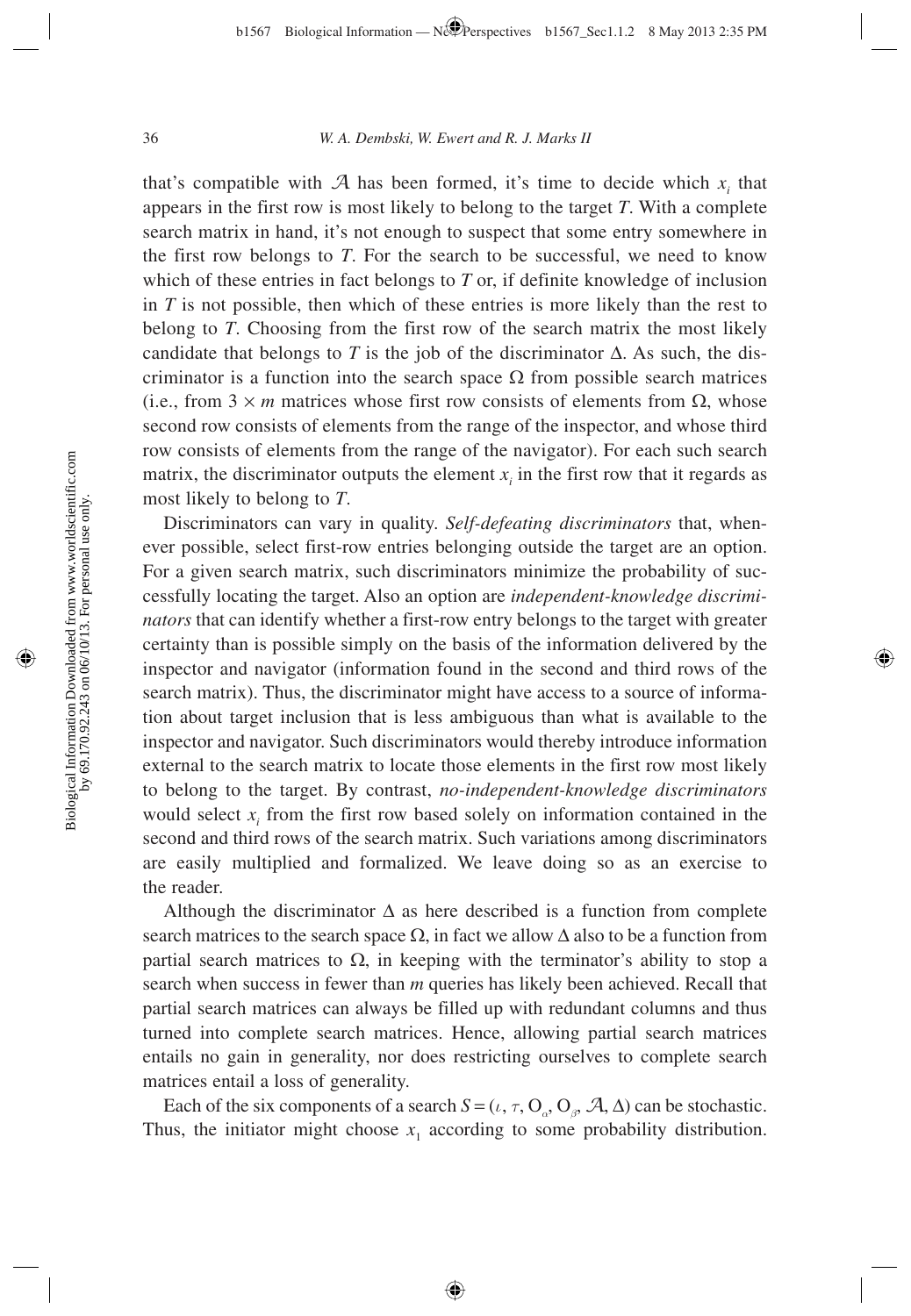Likewise, the terminator may end the search depending on chance factors relevant to success being achieved. The inspector and navigator, at any given stage in forming the search matrix, may draw on a stochastic source to randomize its outputs. So too, the nominator and discriminator may choose their candidates in part randomly. It follows that a search *S* can be represented as a random search matrix consisting of three discrete stochastic processes *X*, *Y*, and *Z*:

$$
S = \begin{pmatrix} X_1 & X_2 & \dots & X_m \\ Y_1 & Y_2 & \dots & Y_m \\ Z_1 & Z_2 & \dots & Z_m \end{pmatrix}.
$$

Here *X* represents the search-space elements delivered by the nominator (or the initiator for  $X_1$ ), *Y* the corresponding outputs of the inspector, and *Z* the corresponding outputs of the navigator. *X* therefore takes values in  $\Omega$ , *Y* in the range of O*α*, and *Z* in the range of O*β*.

Alternatively, *S* can be conceived as a vector-valued stochastic process  $\vec{W}$ where each

$$
\vec{W}_i = \begin{pmatrix} X_i \\ Y_i \\ Z_i \end{pmatrix},
$$

in which case

$$
S=\left(\vec{W}_1 \ \vec{W}_2 \ \cdots \ \vec{W}_m\right).
$$

Applying the discriminator  $\Delta$  to this random search matrix thus yields an  $\Omega$ -valued random variable  $\Delta(S)$ , which we denote by  $X_s$ . As an  $\Omega$ -valued random variable,  $X_s$  therefore induces a probability distribution  $\mu_s$  on  $\Omega$  that entirely characterizes the probability of *S* successfully locating the target *T*. In this way, an arbitrary search *S* can be represented as a single probability distribution or measure  $μ$ <sub>s</sub> on the original search space  $Ω$ . This representation will be essential throughout the sequel.

As noted at the start of this paper, this representation of searches as probability measures is central to our formalization of conservation of information. If it were obvious that searches could in general be represented this way, we might just as well have omitted these first three sections. But given that a general characterization of targeted search is itself a point at issue in determining the scope and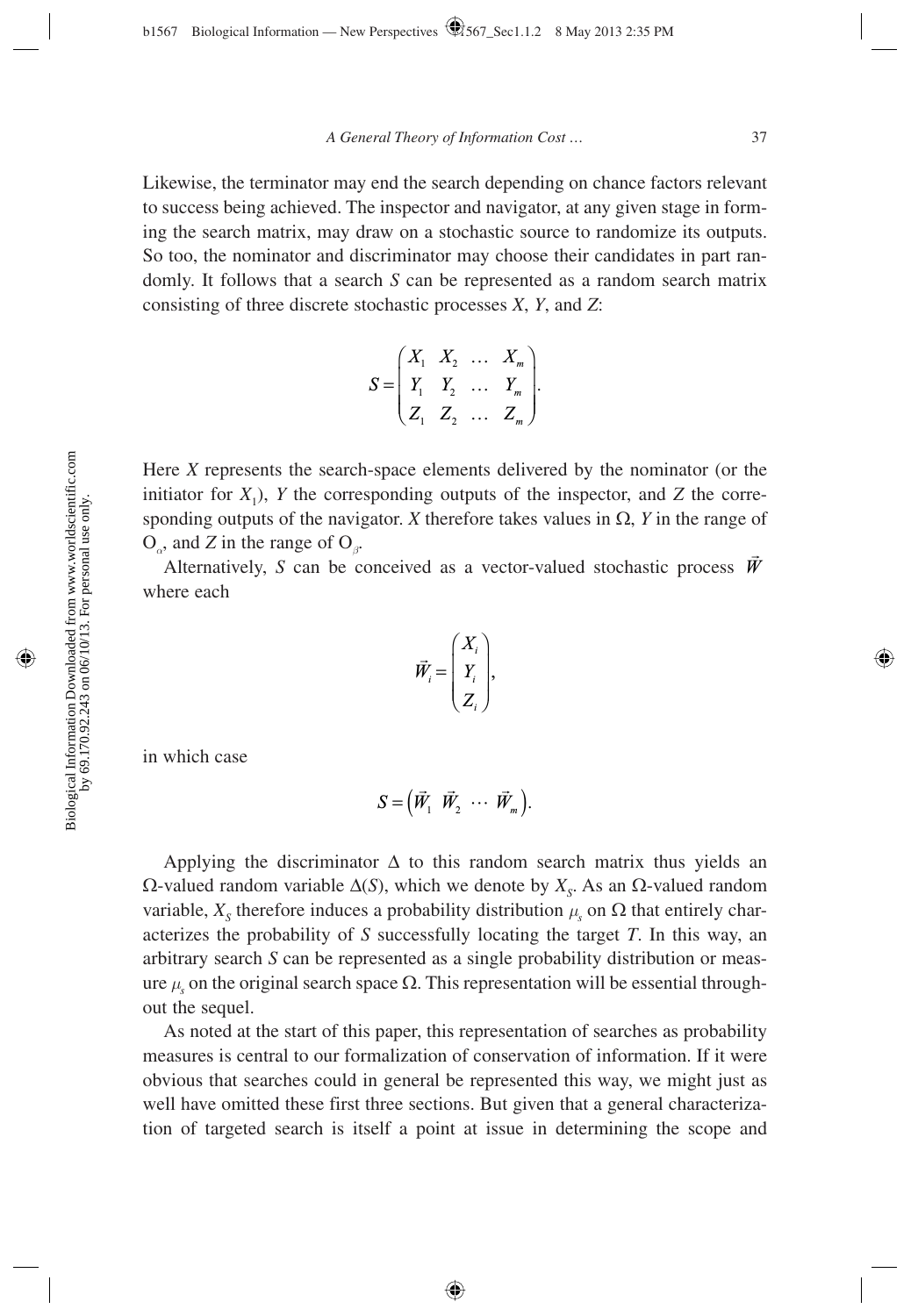validity of conservation of information, these preliminary sections were in fact necessary. Logically speaking, however, these sections come up only tangentially in the sequel by guaranteeing that searches can indeed be represented as probability measures.

# **3. Search Examples**

In this section, we consider several further examples of targeted search, expanding on the examples given at the end of section 1.

# *Example 3.1: Uniform random sampling with perfect knowledge and without replacement*

In the last section, we considered a search of *m* queries in which, at each query, the entire search space was sampled uniformly. This led to independent and identically distributed uniform random variates in the first row of the search matrix, 0s and 1s in the second row depending on whether the corresponding entry in the first row was respectively outside or inside the target, and in the third row a directive simply to continue uniform random sampling. The discriminator in this case simply looked for a first-row entry with a 1 directly below it in the second row. Accordingly, with uniform probability  $p = K/N$  of the target *T* in the search space  $\Omega$ , we calculated the probability of successful search at  $1 - (1 - p)^m$ . This probability, however, assumes that the first row of the search matrix was sampled *with replacement* and thus may repeat elements of the search space.

We can, on the other hand, have the navigator direct the search to avoid elements in the search space previously queried (*this implies* a memory of previously queried elements). If all other aspects of the search are kept the same, the search space is then sampled *without replacement* so that each query is uniform with respect to elements of the search space yet to be queried. This sampling procedure yields a hypergeometric distribution. Thus for  $\Omega = {\omega_1, \omega_2, ..., \omega_K, \omega_{K+1}, ..., \omega_N}$ ,  $T = {\omega_1, \omega_2, ..., \omega_K}, p = K/N$ , and *m* not exceeding  $N - K$ , the probability that this search locates the target is then

$$
1-\frac{\binom{N-K}{m}}{\binom{N}{m}}.
$$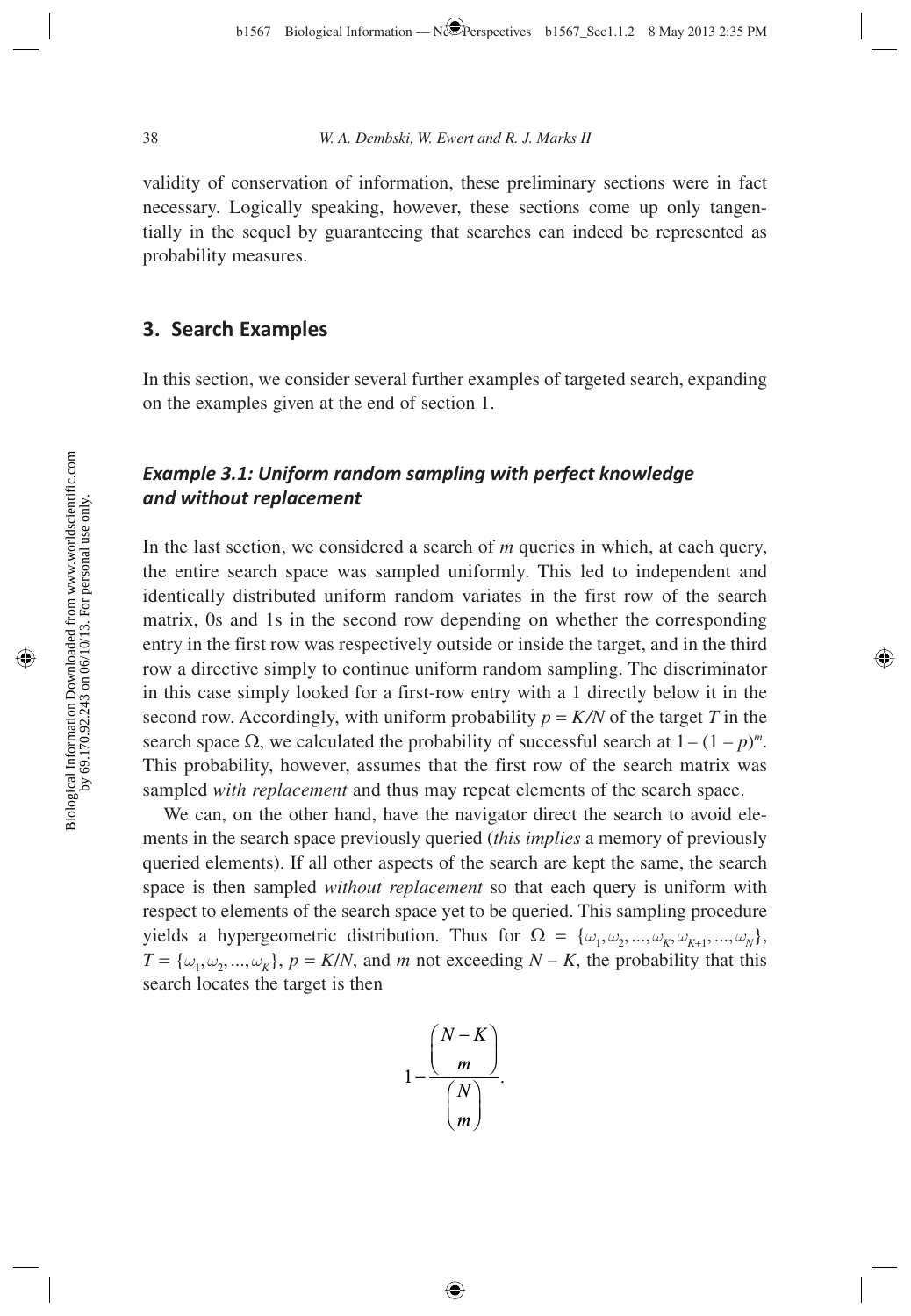Moreover, if *N* is much larger than *m*, this probability approximately equals the "with replacement probability"  $1 - (1 - p)^m$ , underscoring the well-known fact that sampling without replacement only negligibly improves the efficiency of search compared to sampling with replacement unless the sample size *m* is large [3].

### *Example 3.2: Easter egg hunt*

Imagine a very large two-dimensional grid with Easter eggs hidden under various squares of the grid. You are able to move around the grid by going from one square to an adjacent square. Thus you can move one square vertically, horizontally, or diagonally, like a king in chess:



You start out on a randomly chosen square, which is determined by the initiator. The terminator gives you at most *m* squares to examine. When you are on a given square, the inspector tells you whether you are over an Easter egg (by saying "yes") or not (by saying "no"). If "yes," uncover the square on which you are standing, locate the egg underneath, and end the search.

Given that you have moved from one square to another with neither being over an Easter egg, the navigator tells you whether the square you are currently on is closer to, the same distance from, or further from the nearest Easter egg (by saying "warmer," "same," or "colder"; distance between squares A and B is calculated as minimum number of steps needed to reach B from A). Notice that the navigator cannot provide such information until the initiator has designated the first square and the nominator has designated the second. Thus, for the very first square chosen by the initiator, the navigator simply puts down "same."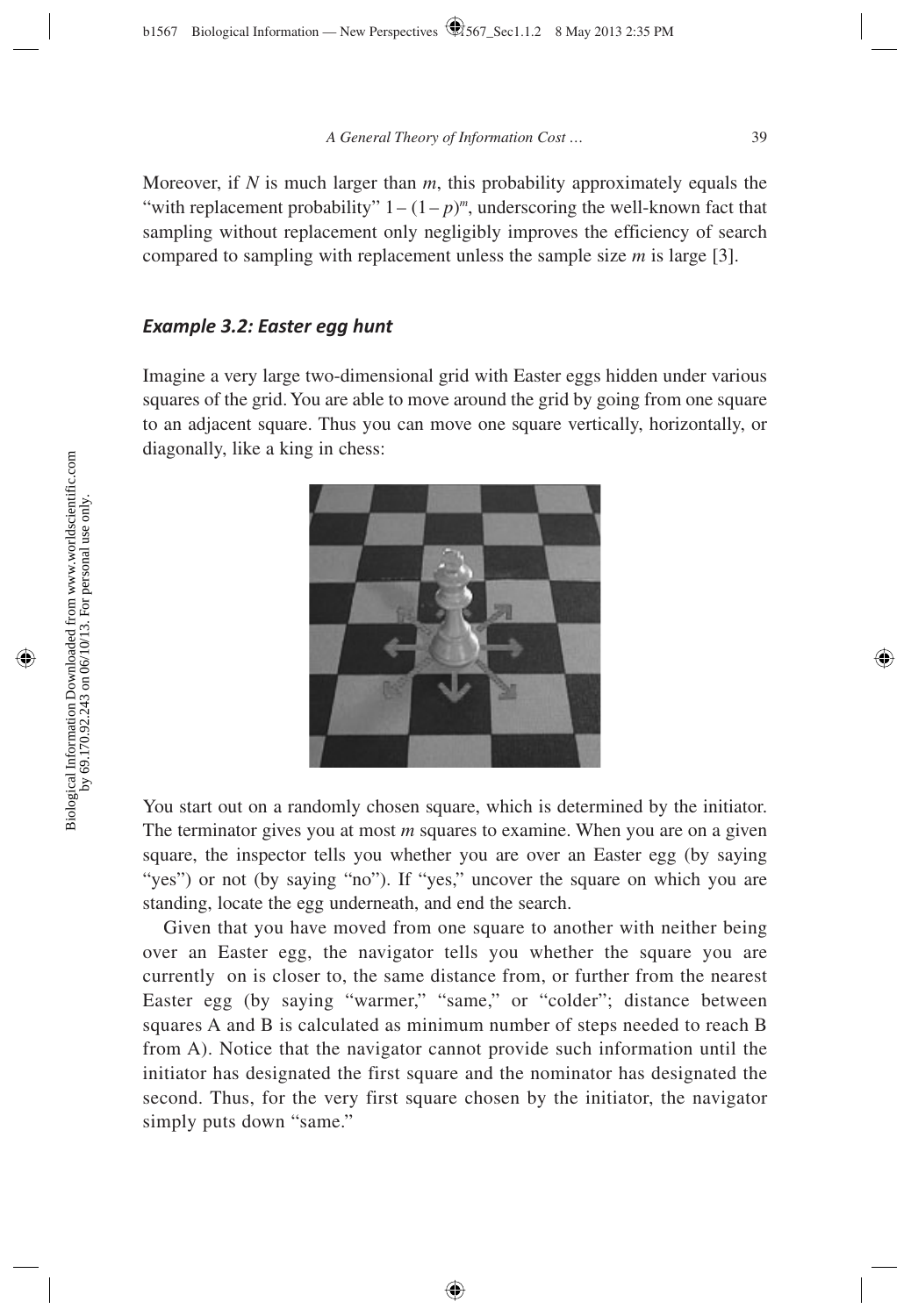If for your current square the navigator says "warmer," the nominator says to choose that square from your immediate neighborhood that takes you in the same direction as your last move. If for your current square the navigator says "same," the nominator says to choose at random a square that you have not yet visited in the immediate neighborhood of the current square. If for your current square the navigator says "colder," the nominator says to return to the previous square and randomly choose a square in its immediate neighborhood that you have not yet visited. Proviso: the nominator ignores any column with "colder," in subsequent search treating it as though it were not part of the search matrix except for not revisiting its square when sampling nearest neighbors. This proviso prevents the search from getting stuck. Finally, the discriminator returns the first square under which an Easter egg was found if an egg is indeed found; otherwise, it returns the square chosen by the initiator.

The Easter egg hunt so described falls within our general framework for targeted search.

### *Example 3.3: Competitive search*

In competitive search, elements of the search space  $\Omega$  are conceived as "players" whose skill can be evaluated and ranked according to certain "performance criteria." Evolutionary computing typically employs a single performance criterion given by a fitness function. Fitness thus provides a *single-objective* measure of optimality — one and only one thing needs to be optimized, and when it is optimized we have the undisputed best player. In many circumstances, however, optimality is *multi-objective*, that is, there are several competing things we are trying to optimize simultaneously, where a rise in one leads to a drop in another. Optimization with multiple performance criteria thus requires a balancing or compromise among rival objectives. How these criteria are balanced determines what we regard as the "best players," that is to say, the target.

Just what constitutes the right balance of performance criteria is not written in stone but constitutes a judgment call [4]. Consider a search space consisting of all college men's basketball players in a given year. Professional NBA teams are seeking the best basketball players in this search space — the very best presumably being the player picked first in the first round of the NBA draft. But what determines the best players? Many performance criteria come to mind: speed, height, field-goal percentage, three-point percentage, average number of rebounds per game, average number of blocked shots per game, average number of assists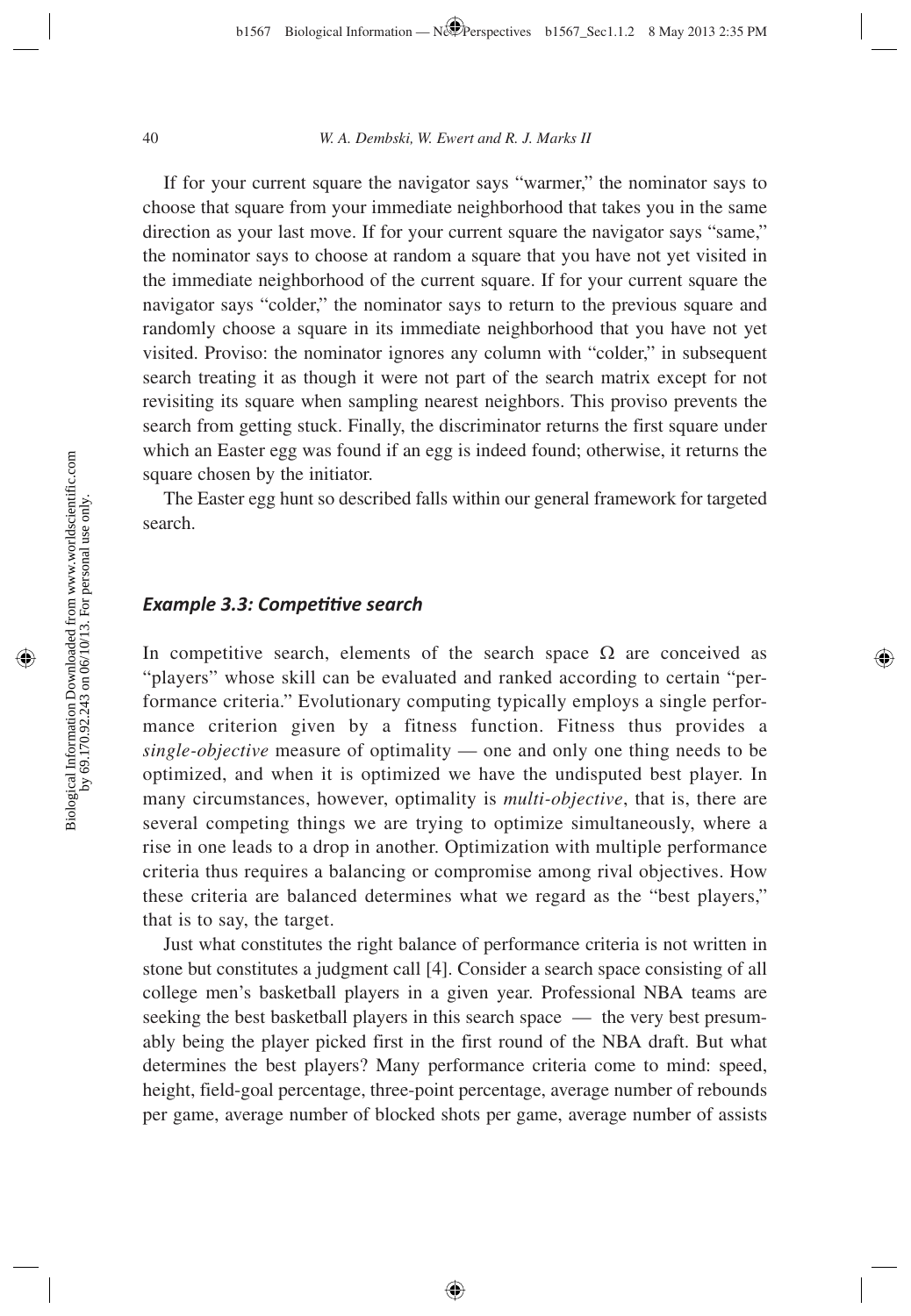per game, etc. etc. All these performance criteria need to be suitably combined to determine who are the best players and thus what constitutes the target of the search. Some years, this balancing of performance criteria is straightforward, so that one player stands out head and shoulders above the rest. At other times, different teams may have different needs, leading them to emphasize certain performance criteria over others, so that no player is completely dominant and no target is universally agreed upon.

How we combine and balance performance criteria depends on our needs and interests. Suppose, to change examples, you are a college admissions officer. Your search space is all graduating high school students and you are trying to find those who will thrive at your institution. This is your search, that is, to find the "right" students. Prospective students need to take the Scholastic Aptitude Test (SAT). The test provides two main scores, a verbal and a math score (each varying between 200, which is worst, and 800, which is best) [5]. Each of these scores corresponds to a performance criterion and requires a search query. With these two queries performed on each high school student, how do you now select the best students for your school (leaving aside other performance criteria such as GPA and recommendations)? Do you add the scores together, as is commonly done? Or do you weight one more than the other and, if so, how?

If your school focuses mainly on liberal arts, you will want to weight the verbal portion more strongly than the math portion. Thus, even though you may want to see a combined score of 1200 or better, you will favor students who get a 750 verbal/450 math over students who get a 450 verbal/750 math. If, on the other hand, yours is an engineering school, then you will prefer the latter over the former. Some schools don't discriminate the two scores but simply add them to give a combined performance measure for the test. Besides adding scores or weighting them, one can introduce arbitrary cut-offs. Thus, one might require that no student be admitted who performs less than 500 on either test, thereby ensuring that both verbal and math scores exceed a certain threshold. This suggests a maxi-min approach to combining performance measures: take the minimum of the two SAT scores and try to recruit those students whose minima are maximal. The precise formulation of such combined performance measures is straightforward. The trick is to find the right combination that suits one's purposes.

In such examples of competitive search, evaluating how a search space element fares with respect to the various performance criteria is the job of the inspector. To evaluate a search space element's competitiveness, the inspector may need to query it several times. Sometimes, however, a single query is enough.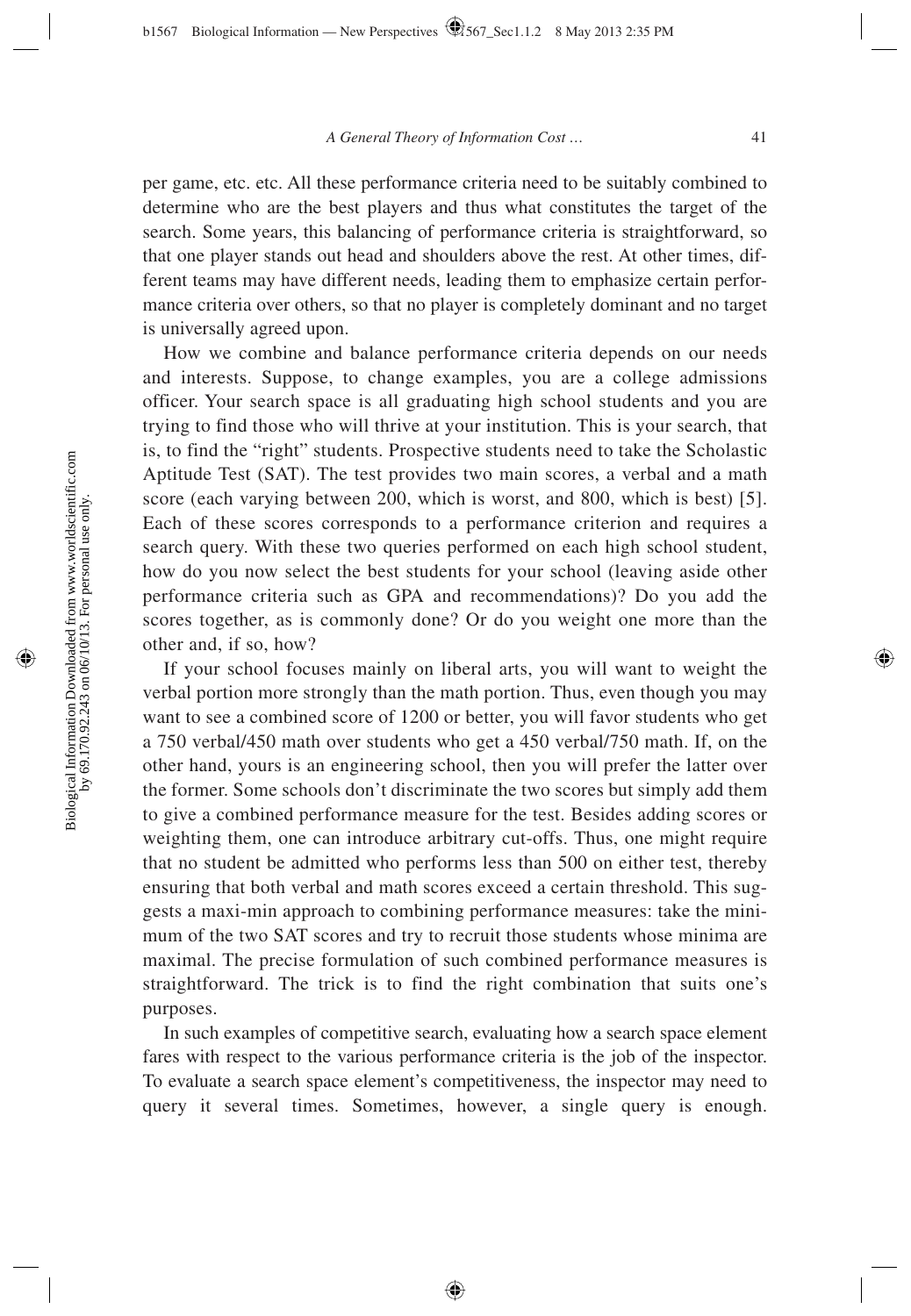In basketball, for instance, a player whose free throw percentage is less than 10 percent can be eliminated from consideration for the NBA draft without needing to consult any other performance criteria. Alternatively, a player who scores over 100 points a game on average (a performance achieved just once in the entire history of the NBA, as it is, by Wilt Chamberlain) will rise to the very top of the player pool even if we don't know any of his other stats. Knowing which queries to make conditional on which queries have already been made is essential to constructing an effective competitive search.

### *Example 3.4: Tournament play*

Tournament play is a special case of competitive search in which the players display their competitive abilities by playing against each other. In tournament play, there are as many performance criteria as there are players, each player's competitiveness being gauged by how well one performs in relation to the others. Basketball is an example of tournament play, though in this case the unit of search is not the individual player (as it was in the last example) but the team. In chess, on the other hand, the unit of search tends to be the individual player (though team play is also known, as when local chess clubs play each other).

Tournament play is typically represented by a square anti-symmetric matrix with blanks down the diagonal (players don't play themselves) and opposite outcomes mirrored on either side of the diagonal. For instance, in the St. Petersburg Chess Congress of 1909, the tournament matrix was as follows [6]:

#### **St. Petersburg 1909**

|                         |                 |              |                               |                               |          |              |                                       |                                                                       |  |                                         |  |                                |   |         | 1 2 3 4 5 6 7 8 9 0 1 2 3 4 5 6 7 8 9                                                                                                                                                                                                                                                                               |                   |                                                                                                                                 |                 |            |
|-------------------------|-----------------|--------------|-------------------------------|-------------------------------|----------|--------------|---------------------------------------|-----------------------------------------------------------------------|--|-----------------------------------------|--|--------------------------------|---|---------|---------------------------------------------------------------------------------------------------------------------------------------------------------------------------------------------------------------------------------------------------------------------------------------------------------------------|-------------------|---------------------------------------------------------------------------------------------------------------------------------|-----------------|------------|
| $\mathbf{1}$            | Rubinstein      |              |                               |                               |          |              |                                       |                                                                       |  |                                         |  |                                |   |         | * 1 1 1 ½ ½ ½ 1 1 1 ½ 1 0 1 ½ 1 1 1 1                                                                                                                                                                                                                                                                               |                   |                                                                                                                                 | $14\%$          | 875 Rubles |
| $\overline{\mathbf{2}}$ | Lasker          |              |                               |                               |          |              |                                       |                                                                       |  |                                         |  |                                |   |         | 0 * ½ 1 ½ 1 1 1 ½ 1 1 1 0 1 1 1 1 1 1 1                                                                                                                                                                                                                                                                             |                   |                                                                                                                                 | $14\frac{1}{2}$ | 875 Rubles |
| 3                       | Spielmann       |              | $0 \frac{1}{2}$ *             |                               | 1        |              |                                       |                                                                       |  |                                         |  |                                |   |         | 0 1 1 ½ 1 ½ ½ ½ 1 0 ½ 1 ½ ½ 1                                                                                                                                                                                                                                                                                       |                   |                                                                                                                                 | 11              | 475 Rubles |
| 4                       | Duras           | $\Omega$     | $\Omega$                      | $\Omega$                      |          | $\Omega$     | 1                                     |                                                                       |  | $\frac{1}{2}$ 0 $\frac{1}{2}$ 1 0 1 1 1 |  |                                | 1 | 1       |                                                                                                                                                                                                                                                                                                                     |                   |                                                                                                                                 | 11              | 475 Rubles |
| 5                       | Bernstein       |              | $\frac{1}{2}$ $\frac{1}{2}$ 1 |                               |          |              | n                                     | 1                                                                     |  | 0 1 1 1 1                               |  |                                |   |         | $\frac{1}{2}$ 0 0 0 $\frac{1}{2}$ $\frac{1}{2}$ 1                                                                                                                                                                                                                                                                   |                   |                                                                                                                                 | $10\%$          | 190 Rubles |
| 6                       | Teichmann       |              |                               | $\frac{1}{2}$ 0 0 0           |          | $\mathbf{1}$ | $\star$                               |                                                                       |  |                                         |  |                                |   |         |                                                                                                                                                                                                                                                                                                                     | $1\frac{1}{2}$    |                                                                                                                                 | 10              | 120 Rubles |
| 7                       | Perlis          |              |                               |                               |          |              | $\frac{1}{2}$ 0 0 $\frac{1}{2}$ 0 1 * |                                                                       |  |                                         |  |                                |   |         | $\frac{1}{2}$ $\frac{1}{2}$ $\frac{1}{2}$ $\frac{1}{2}$ $\frac{1}{2}$ $\frac{1}{2}$ $\frac{1}{2}$ $\frac{1}{2}$ $\frac{1}{2}$ $\frac{1}{2}$ $\frac{1}{2}$ $\frac{1}{2}$ $\frac{1}{2}$ $\frac{1}{2}$ $\frac{1}{2}$ $\frac{1}{2}$ $\frac{1}{2}$ $\frac{1}{2}$ $\frac{1}{2}$ $\frac{1}{2}$ $\frac{1}{2}$ $\frac{1}{2}$ | 0 1               |                                                                                                                                 | $9\frac{1}{2}$  | 80 Rubles  |
| 8                       | Cohn            |              |                               |                               |          |              |                                       |                                                                       |  |                                         |  |                                |   |         | 00½ 11½ ½ * 001½ ½ 0½ ½ ½ 11                                                                                                                                                                                                                                                                                        |                   |                                                                                                                                 | 9               | 40 Rubles  |
| 9                       | Schlechter      |              |                               |                               |          |              |                                       |                                                                       |  |                                         |  |                                |   |         | $0\frac{1}{2}0\frac{1}{2}0\frac{1}{2}0\frac{1}{2}0\frac{1}{2}$ * 10011 $\frac{1}{2}01\frac{1}{2}1$                                                                                                                                                                                                                  |                   |                                                                                                                                 | 9               | 40 Rubles  |
| 10                      | Salwe           |              |                               |                               |          |              |                                       |                                                                       |  |                                         |  |                                |   |         | $0.0\frac{1}{2}0.0\frac{1}{2}0.10*11111201111$                                                                                                                                                                                                                                                                      |                   |                                                                                                                                 | 9               | 40 Rubles  |
| 11                      | Tartakower      |              |                               |                               |          |              |                                       |                                                                       |  |                                         |  |                                |   |         | $\frac{1}{2}$ 0 $\frac{1}{2}$ 1 0 $\frac{1}{2}$ $\frac{1}{2}$ 0 1 $\frac{1}{2}$ * 0 0 0 $\frac{1}{2}$ 1 1 1 $\frac{1}{2}$                                                                                                                                                                                           |                   |                                                                                                                                 | $8\frac{1}{2}$  |            |
| $12 \overline{ }$       | Mieses          |              |                               |                               |          |              |                                       |                                                                       |  |                                         |  |                                |   |         | 0012000012101*1211011                                                                                                                                                                                                                                                                                               |                   |                                                                                                                                 | 81/2            |            |
| 13                      | Dus Chotimirsky | 1            | 1                             |                               |          |              |                                       |                                                                       |  |                                         |  |                                |   |         | 0012001200112*1212121                                                                                                                                                                                                                                                                                               | 0 1               |                                                                                                                                 | 8               |            |
| 14                      | Forgács         | <sup>0</sup> |                               | 0 1                           |          |              |                                       |                                                                       |  |                                         |  |                                |   |         |                                                                                                                                                                                                                                                                                                                     |                   | $0.1$ $\frac{1}{2}$ $\frac{1}{2}$ $1.0$ $0.1$ $0.1$ $\frac{1}{2}$ $\frac{1}{2}$ $\frac{1}{2}$ $\frac{1}{2}$ $\frac{1}{2}$ $0.1$ | $7\frac{1}{2}$  |            |
| 15                      | Burn            |              |                               | $\frac{1}{2}$ 0 $\frac{1}{2}$ | $\Omega$ |              |                                       |                                                                       |  |                                         |  |                                |   |         | $1\;0\;0\;3\;3\;3\;4\;3\;4\;1\;3\;4\;4\;1\;3\;4\;0$                                                                                                                                                                                                                                                                 |                   |                                                                                                                                 | 7               |            |
| 16                      | Vidmar          | 0            | <sup>0</sup>                  | $\Omega$                      | $\Omega$ | 1            |                                       | $\frac{1}{2}$ $\frac{1}{2}$ $\frac{1}{2}$ $\frac{1}{2}$ $\frac{0}{0}$ |  |                                         |  | $0\frac{1}{2}$ $\frac{1}{2}$ 0 |   | $\star$ |                                                                                                                                                                                                                                                                                                                     | $\frac{1}{2}$ 1 0 |                                                                                                                                 | $7\phantom{.0}$ |            |
| 17                      | Speyer          | <sup>0</sup> |                               |                               |          |              |                                       |                                                                       |  |                                         |  |                                |   |         | 0 ½ 0 ½ 0 1 ½ 0 0 0 1 0 ½ ½ ½ * ½ ½                                                                                                                                                                                                                                                                                 |                   |                                                                                                                                 | 6               |            |
| 18                      | Von Freyman     | 0            |                               |                               |          |              |                                       |                                                                       |  |                                         |  |                                |   |         | $0\frac{1}{2}0\frac{1}{2}01010\frac{1}{2}00011300140$                                                                                                                                                                                                                                                               |                   |                                                                                                                                 | 5½              |            |
| 19                      | Znosko Borovsky | $\Omega$     |                               |                               |          |              |                                       |                                                                       |  |                                         |  |                                |   |         | $0.0.0.0\frac{1}{2}0.0.0.0\frac{1}{2}0.0\frac{1}{2}1.1\frac{1}{2}1.$                                                                                                                                                                                                                                                |                   |                                                                                                                                 | 5               |            |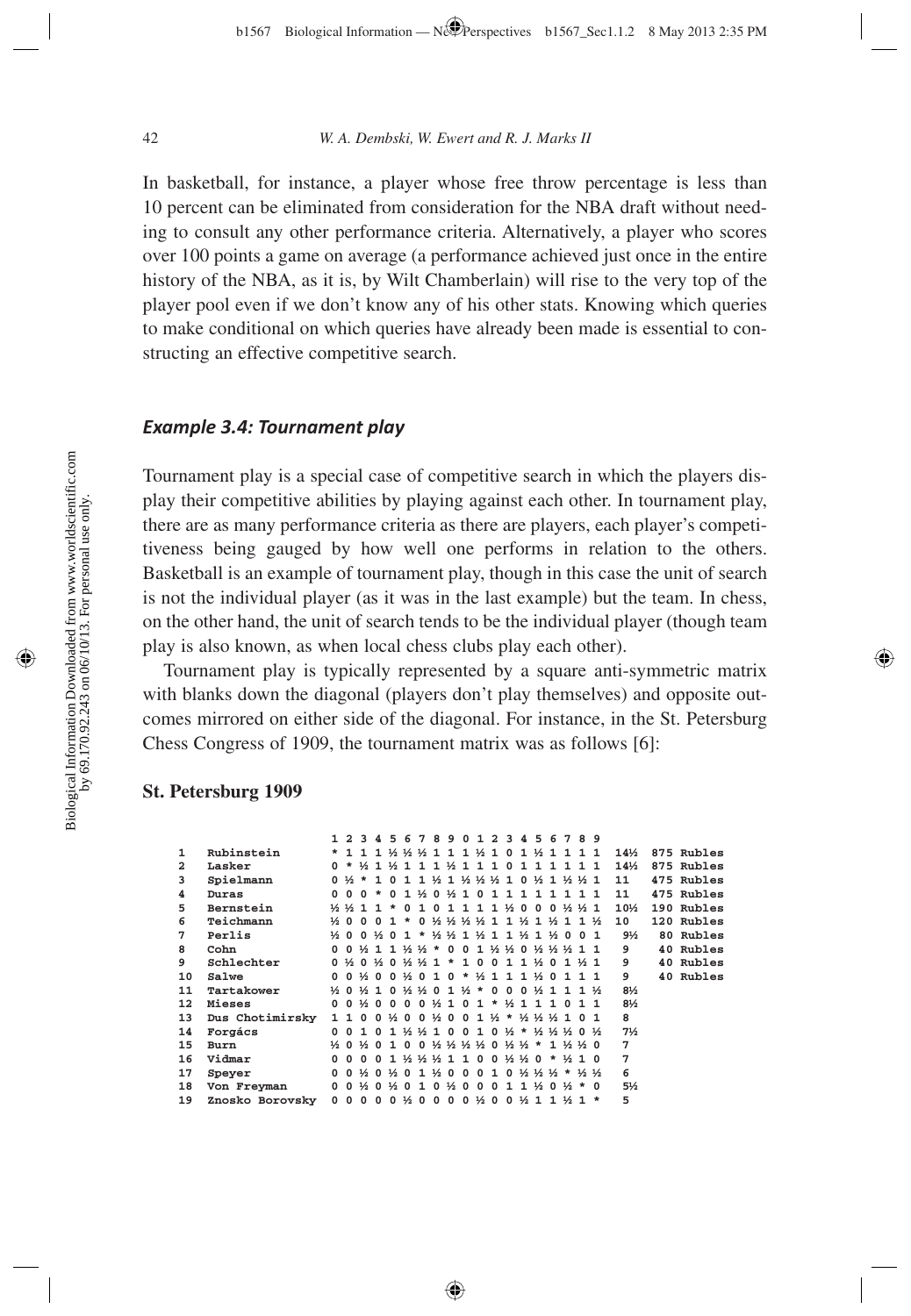Emanuel Lasker, who tied with Akiba Rubinstein for first place, was at the time the world champion. Even so, Rubinstein, though he never played Lasker in a title match (back then challengers had to raise sufficient funds before they could arrange such a match with the world champion), was in the five years preceding World War I regarded as the strongest player in the world (in 1912 he won five international tournaments in a row, a feat unparalleled). Yet both Rubinstein and Lasker were defeated by Dus Chotmirsky, a chess player who would be lost to history except for this feat.

In chess tournaments, winners are decided by summing performance across all games (assigning 1 to a win,  $\frac{1}{2}$  to a draw, and 0 to a loss) and then selecting the player(s) with the highest total. This is standard practice, but one can imagine variations of it. We might want simply to focus on victories and count them. In that case, Lasker would have won the tournament outright (with 13 victories), Rubinstein would have come in second (with 12 victories), and Duras would have come in third (with 10 victories). On the other hand, we might want to choose the victor based on fewest losses. In that case Rubinstein would have been the outright victor (with a single loss), Lasker would have taken second (with 2 losses), and Spielmann would have taken third (with 3 losses). Other options for balancing performance criteria in tournament play are possible as well. For instance, Chotmirsky, for having defeated the two top performing players as determined by conventional tournament standards, might have been rewarded extra points for doing so.

In tournament play, exhaustive search means each player playing all the other players and recording the outcomes. Most chess tournaments, however, have so many players that an exhaustive search is not possible. The St. Petersburg tournament was a select invitational meet. Most tournaments are open to the chess community. In such tournaments, players are initially matched in line with their official chess ratings (1600 for amateur, 2000 for expert, 2200 for master, 2500 for grandmaster), with weaker players initially playing stronger players so that the best players don't cancel each other out early. Then, as the rounds proceed (typically between six to eight rounds total), players with the same tournament record, or as close a record as available, are matched. Note that weaker players, as gauged by their rating coming into the tournament, tend at each round to be matched with stronger players. At the end of the tournament, one's wins and draws are summed (1 for a win,  $\frac{1}{2}$  for a draw). The tournament winner(s) are then decided in terms of this raw total as well as an algorithm that, in the case of ties, takes into account the strength, as determined by chess rating, of one's opponents.

In terms of the search matrix, especially when the pool of tournament players is quite large, each player can play only a few other players (each game played constituting a single query, the outcomes of these games being noted by the inspector). Given that one wants to discover the strongest players (for some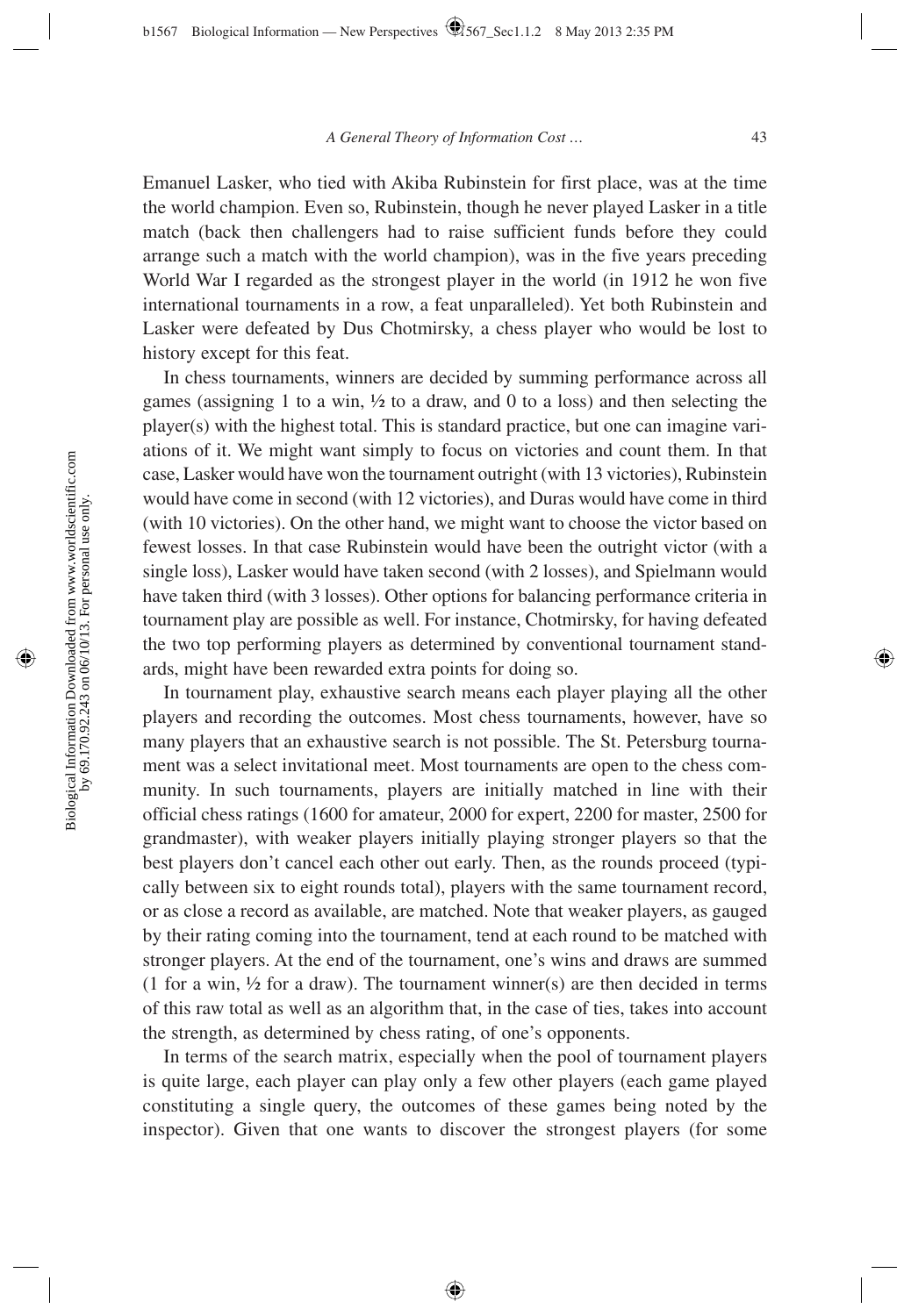specified method of balancing performance criteria, these players, taken jointly, constitute the target), the search needs to be judicious in the choice of players it uses to query individual players. Is it more effective, given at most *m* queries, to query as many players as possible by playing them against only one or a few other players? Or is it better to hone in on a few players and put them through their paces by having them play a wide cross-section of other players? It all depends. It depends on whether player strength tends to function transitively (if A is able to defeat B and B is able to defeat C, is A able to defeat C?). It depends on whether, in the case of a single player testing other players, this player is strong or weak.

The discriminating power of strong players is important in tournament play. A strong player, by definition, loses only to a few players (i.e., to other strong players), and thus will clearly discriminate strong from weak players. In contrast, a weak player, by losing to most players, will fail to discriminate all but the weakest players. To change the game from chess to baseball, if the test of a team is whether it performs well against the New York Yankees, any team that does reasonably well against them could rightly be considered excellent. But if the "test team" is drawn from the local little league, then it would not provide a useful way of determining teams of national excellence. But notice, using the New York Yankees as a test team may not be very useful either — a team that beats or keeps it close with the Yankees is surely top notch, but if all the teams tested fail miserably against the Yankees, we may learn nothing about their relative strength. Players that are overly strong or overly weak are poor discriminators of play excellence.

In sum, tournament play is a special case of competitive search that fits within our general search framework but in which performance is assessed by the players (i.e., the search space elements) playing each other directly and then by noting the winner and, if applicable, the margin of victory [7].

### *Example 3.5: Populati on search*

For some searches, the concern is not simply with individuals exhibiting certain characteristics but with whole populations exhibiting those characteristics. Thus, in population genetics, the emergence of a trait in a lone individual is not enough. Traits can come and go within a population. The point of interest is when a trait gets fixed among enough members of a population to take hold and perpetuate.

To represent such a scenario, we might imagine all the members of a population as drawn from a set of individuals  $\Omega'$ . Moreover,  $\Omega'$  may contain a target *T'*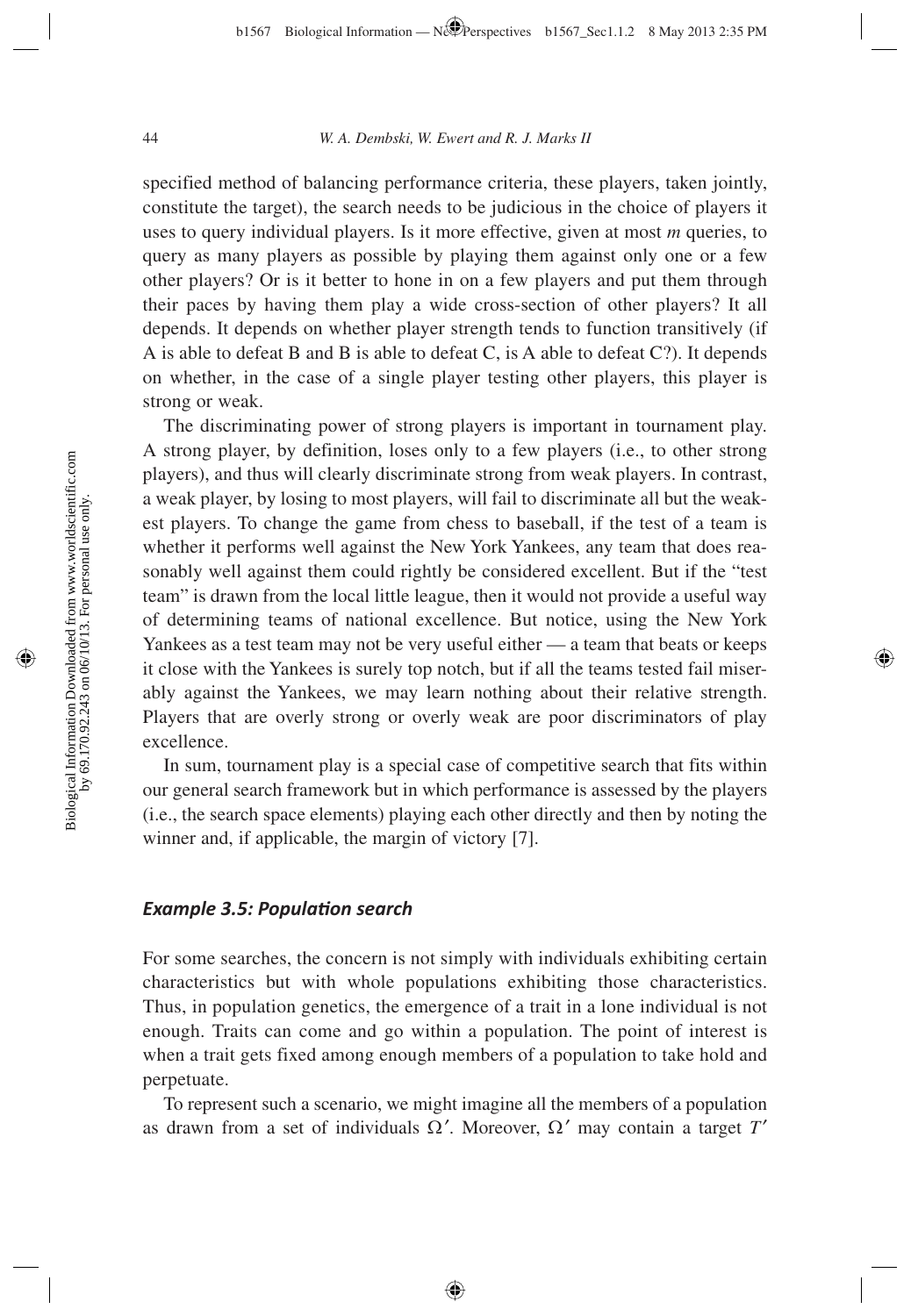consisting of all members exhibiting the trait(s) in question. Yet the actual search is not for  $T'$  in  $\Omega'$  but for sets, whether ordered or unordered, of members from  $\Omega'$ ; what's more, the target will consist of such sets that have a sufficient proportion of members from  $T'$ . Thus, in a standard evolutionary computing scenario, the actual search space  $\Omega$  might consist of all 100-tuples of elements drawn from  $\Omega'$ (each element of the first row of the search matrix would belong to this  $\Omega$ ). Moreover, the actual target *T* might, in this case, consist of 100-tuples drawn from Ω′ for which 75 or more of their elements belong to *T* ′. In this case, successful search would require 75 percent of the population to have acquired the given trait(s).

Many ways of transitioning from  $\Omega'$  to  $\Omega$  and  $T'$  to  $T$  are possible here depending on the population size (is it fixed or variable?), on whether the order of elements in the population is important, and on the threshold that determines whether individually determined characteristics are widespread enough for the population to have properly acquired them. Even though the natural search space may seem to be one we have called  $\Omega'$ , representing the search within the general framework outlined in this paper may require identifying another space, which we called  $Ω$ . The actual target we are trying to locate would thus belong not to  $\Omega'$  but to  $\Omega$ . Note that such an  $\Omega$  will invariably have more structure than  $\Omega'$ , even supplying a metric of comparison in terms of how many members of  $\Omega'$  the members of  $\Omega$ share.

## **4. Information and Efficiency Measures**

In a general theory of search that avoids arbitrary assumptions about underlying probability distributions, uniform probabilities nonetheless play a salient role. Consider our general set-up, a search space  $\Omega = \{\omega_1, \omega_2, ..., \omega_k, \omega_{k+1}, ..., \omega_N\}$  with target  $T = {\omega_1, \omega_2, ..., \omega_K}$ , where the target has uniform probability  $U(T) = p = K/N$  $|T|/|\Omega|$ , where  $|\cdot|$  is the cardinality of  $*$ . In any such scenario, we can always do at least as good as take a single uniform random sample and thereby attain a target element with probability *p*. We might conduct our search to improve this probability or we might conduct it to diminish this probability. The natural probability distribution attaching to  $\Omega$ , given the idiosyncrasies of this search space, may be very different from uniform. But it is always, in principle, possible to enumerate the elements of a finite space  $\Omega$  and choose one of them randomly so that no element is privileged over any other. Uniformity, even if destined to miss the target in any nontrivial search, is always an option.

To take a single uniform random variate from the search space  $\Omega$  will be called the *null search*. This search becomes the baseline against which we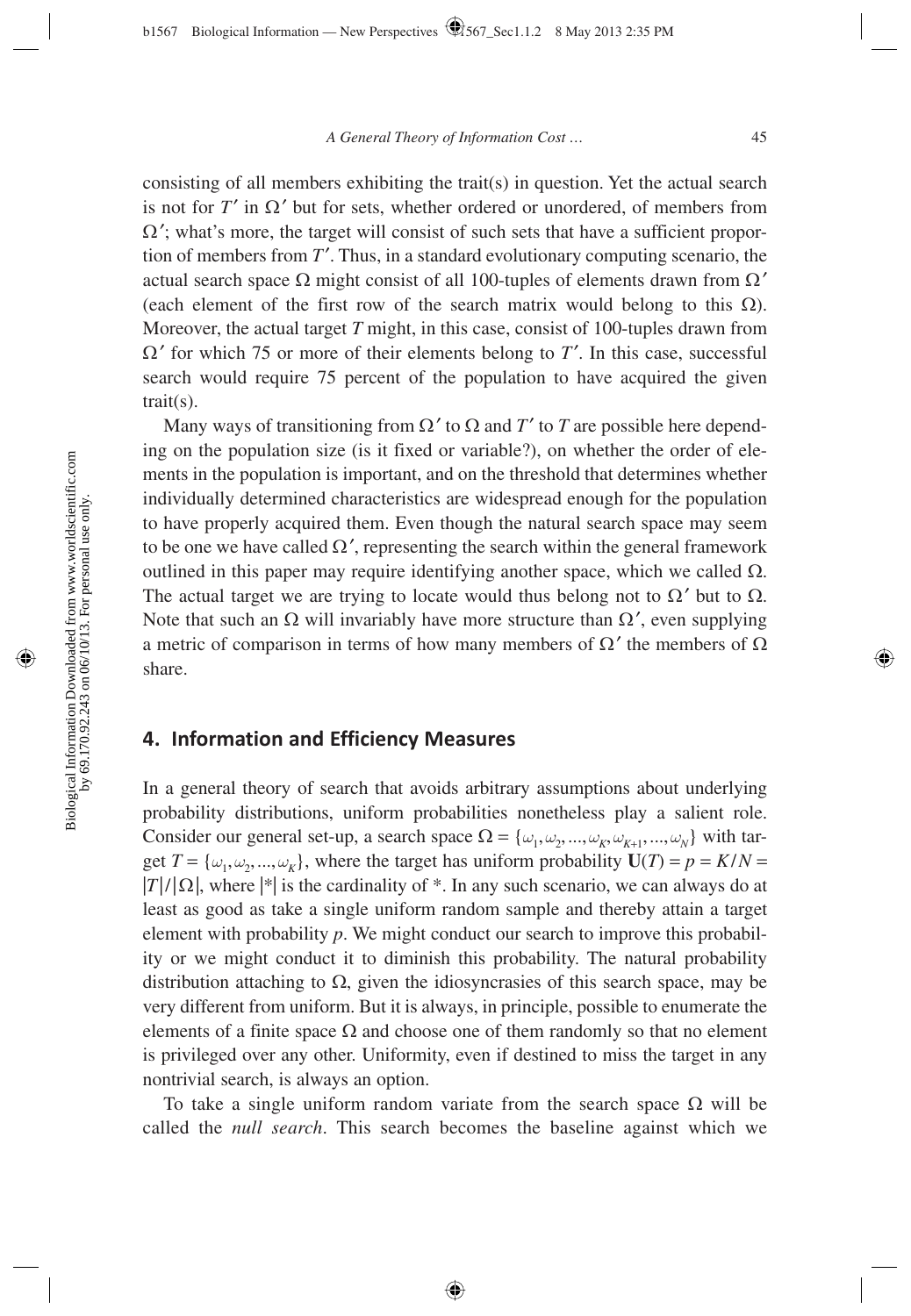compare all other searches. Any search different from the null search will be called an *alternative search* [8]. The null search induces the uniform probability distribution **U** on  $\Omega$  (see section 2). This is the probability measure we get by setting our sample size at  $m = 1$  and letting the discriminator act on the corresponding  $3 \times 1$  search matrix whose first row element is simply a uniformly chosen element of the search space. In practice, *p* is so small that a null search over  $\Omega$  for *T* is extremely unlikely to succeed. Success therefore demands that in place of the null search, an alternative search *S* be implemented that succeeds with a probability *q* that is considerably larger than *p*. The search *S* thus induces, in the notation of section 2, a probability distribution  $\mu_s$  on  $\Omega$  that entirely characterizes the probability of *S* successfully locating the target *T*. For simplicity, we denote  $\mu_s$  simply by  $\mu$ . In this way, an alternative search *S* reduces to a single probability distribution  $\mu$  on the original search space  $\Omega$  where the probability of the target is  $\mu(T) = q$ .

In comparing null and alternative searches, it is convenient to convert probabilities to information measures (note that all logarithms in the sequel are to the base 2). We therefore define the *endogenous information*  $I_0$  as  $-\log(p)$ , which measures the inherent difficulty of a blind or null search in exploring the underlying search space  $\Omega$  to locate the target *T*. We then define the *exogenous information IS* as  $-\log(q)$ , which measures the difficulty of the alternative search *S* in locating the target *T*. And finally, we define the *active information*  $I_{\perp}$  as the difference between the endogenous and exogenous information:  $I_+ = I_\Omega - I_s =$ log(*q*/*p*). Active information therefore measures the information that must be *added* (hence the plus sign in *I*<sub>+</sub>) on top of a null search to raise an alternative search's probability of success by a factor of *q*/*p*.

In the null search, the sample size is fixed at 1 (a single uniform random variate is taken) whereas in the alternative search the sample size is *m* (*m* queries are made). If we make *m* explicit, then we can define  $q_m$  as the probability that the alternative search locates the target in *m* queries, and write  $I_s^m = -\log(q_m)$  and  $I_{+}^{m} = I_{\Omega} - I_{s}^{m}$ . The behavior of  $I_{+}^{m}$  as a function of *m* now provides a measure of the efficiency of search. Suppose, for instance, that *S* conducts its search by taking independent and identically distributed random variates. In that case, assuming *m* to be much less than  $1/p$ ,  $q_m = 1 - (1 - p)^m$  is approximately equal to *mp*, and  $I_{+}^{m}$  is approximately log(*m*). If, instead, *S* conducts its search by, at each query, cutting in half the search space ("interval halving"), then the probability of finding the target increases by a factor of 2 for every query, and  $I_{+}^{m}$  is approximately *m* (i.e., the active information is linear rather than logarithmic in *m*). Interval halving is therefore a much more efficient search strategy (if it can be implemented) than uniform random sampling.  $I_{+}^{m}$ , as a function of *m*, therefore measures the efficiency of the search.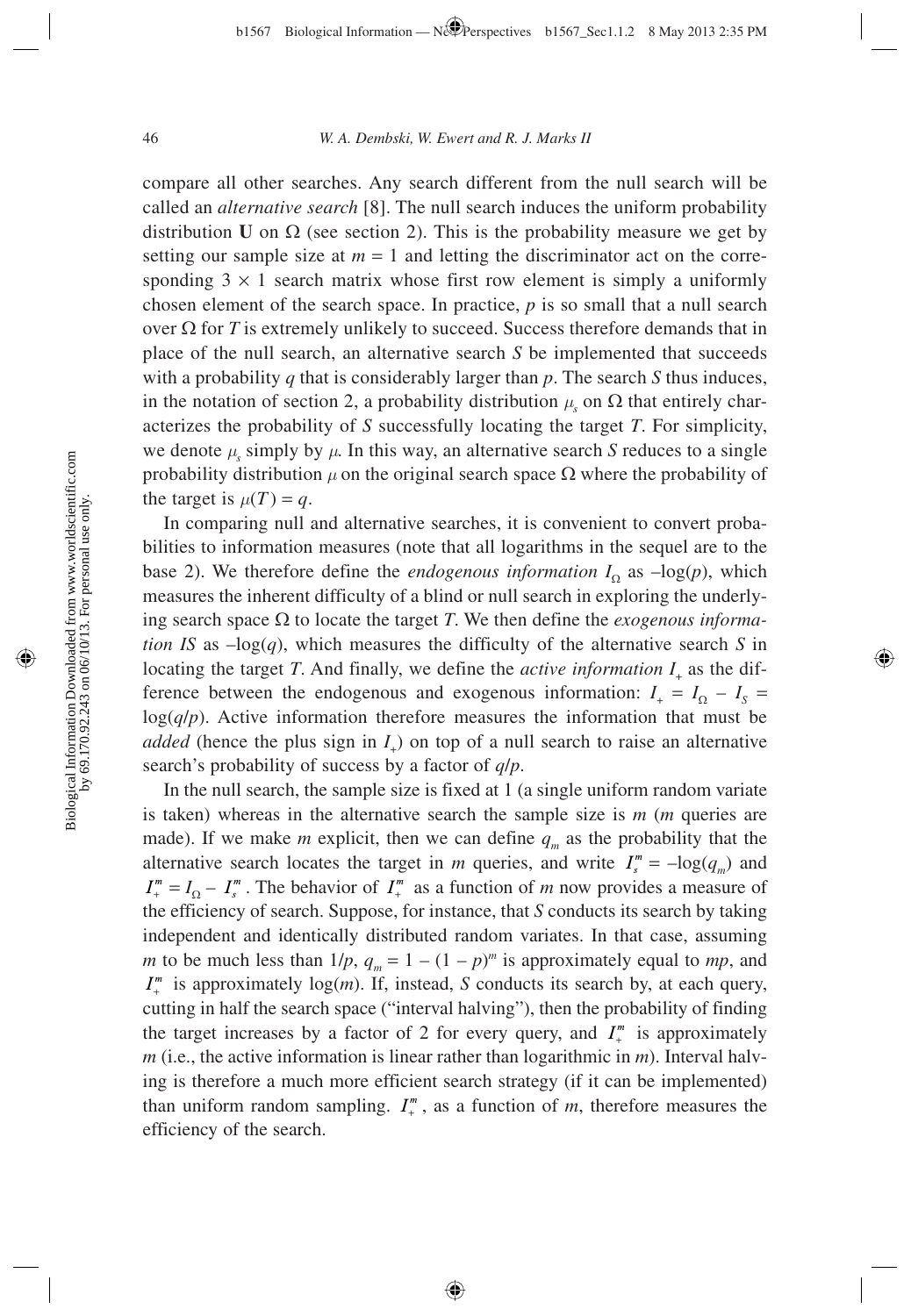By comparing the performance of a search *S* against the endogenous information baseline  $I_{\Omega}$ ,  $I_{+}^{m}$  provides an absolute measure of efficiency of the search. Indeed, in specifying *S*, we define  $I_{+}^{m}(S) = I_{+}^{m}$ , conceived as a function of *m*, as the *absolute efficiency* of *S*. Given two searches, *S* and *S* ′, we define  $(I^m_+(S' | S) = I^m_+(S) - I^m_+(S')$ , again conceived as a function of *m*, as the *relative efficiency* of *S'* given *S*. Thus, if *S* represents uniform random sampling and *S'* represents interval halving, the relative efficiency of *S'* given *S*,  $I^m_*(S' | S)$  is  $m - log(m)$ . In general, for a given *m*, if *S'* induces a probability of  $r_m$  on *T* and if *S* induces a probability of  $q_m$  on *T*, then  $I^m_+(S'|S) = \log(r_m/q_m)$ . Absolute and relative efficiency can also be negative: for a given *m*, *S* does worse in locating the target than a single uniform random sample if and only if  $I^m_+(S) < 0$ ; likewise, for a given *m*, *S'* does worse in locating the target than *S* if and only if  $I^m(\mathcal{S}'|\mathcal{S})$  < 0. Note that if *S* represents a single uniform random sample, so that the search matrix has only a single column and is incomplete for all remaining *m* – 1 columns (the first entry in the first row is therefore a uniform random variate), then  $I^m_+(S' | S) = I^m_+(S').$ 

## **5. Liftings and Lowerings**

 Conservation of information tracks the information that goes into constructing a search, showing that the amount of information exhibited by the search in locating a target can never exceed the amount of information inputted in its construction. Accordingly, conservation of information addresses not just the search for a given target in the original search space, but also a search for the information that goes into rendering such a search successful. Conservation of information therefore is not about search per se but about the search for a search. In other words, it is about a higher-level search for the information required to render a lower-level search successful. We abbreviate "the search for a search" by S4S.

In section 2 we represented an arbitrary search (i.e., *S* ) as a probability measure on a search space (i.e.,  $\mu_s$ ). Given that the search for a search (S4S) is itself a search, it must likewise be representable as a probability measure. Such an S4S probability measure assigns probabilities to a higher order search space consisting of probability measures on the original search space. Formulating conservation of information requires the ability to project probability measures up and down a probabilistic hierarchy of search spaces. We show how this is done in this section. This section thus provides the formal background for the conservation of information theorems proved in the next section.

We consider again our general set-up, a search space  $\Omega = \{\omega_1, \omega_2, ..., \omega_K, \omega_{K+1}, ...\}$ *ω*<sub>*N*</sub>} with target *T* = {*ω*<sub>1</sub>, *ω*<sub>2</sub>, ..., *ω*<sub>*K*</sub>}, where the target has uniform probability **U**(*T*) =  $p = K/N = |T|/|\Omega|$ . We assume that  $1 \le K < N$ . Define **M**(\*) as the set of all Borel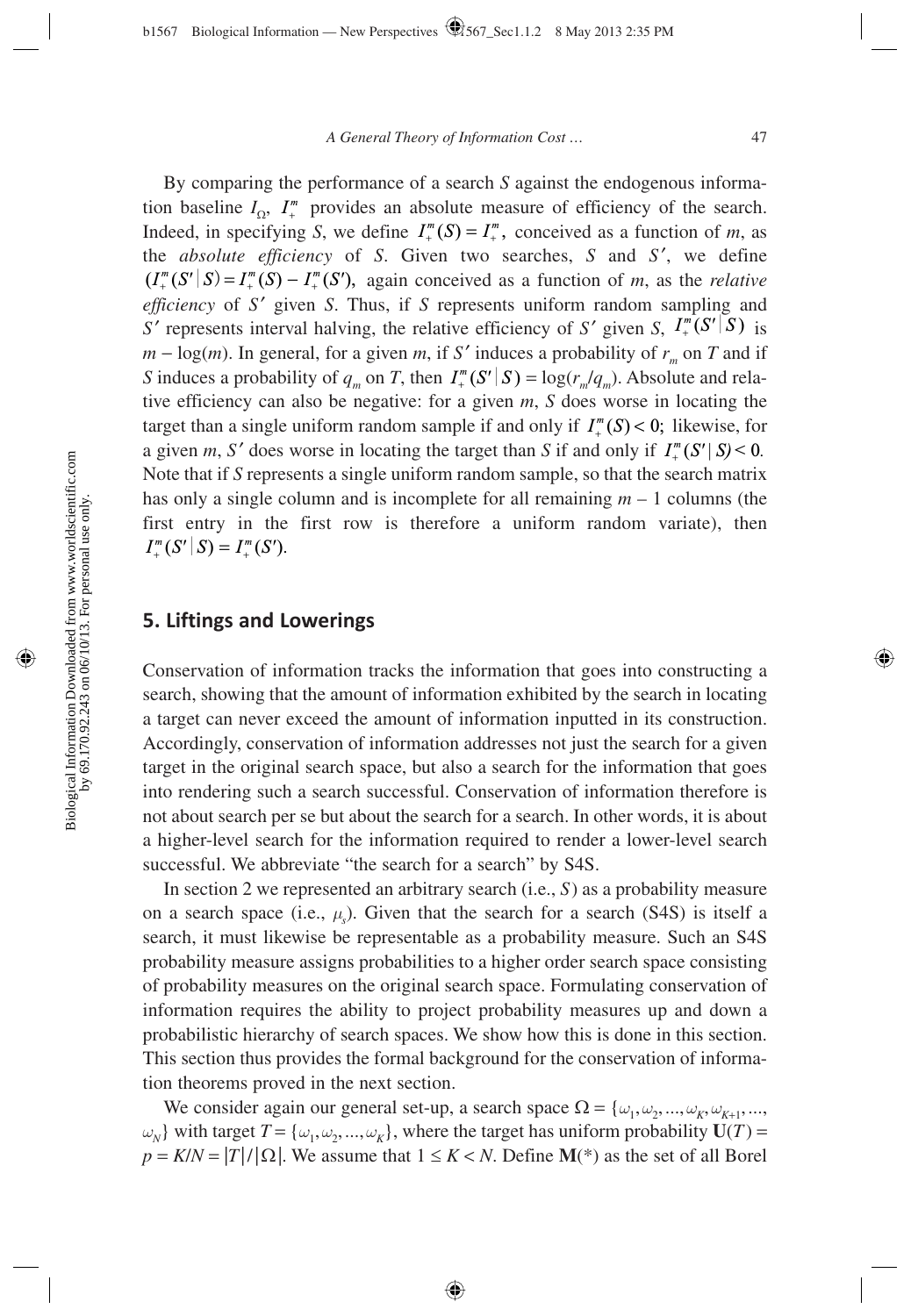probability measures on  $*$  where  $*$  is any compact metric space.  $\Omega$ , as a finite set, is compact in the discrete topology, which is given by any metric on it. Any probability measure *m* on  $Ω$  therefore has the form



where each  $a_i$  is a nonnegative real number, the  $a_i$ s together sum to 1, and each  $\delta$  is a point mass (assigning probability 1 to the corresponding  $x_i$ ). It follows that **M**( $\Omega$ ) is the set of all these convex linear combinations of point masses. Note that when each  $a_i$  equals 1/*N*, this sum of point masses is the uniform probability **U** in **M**( $\Omega$ ).

We can think of the point masses  $\delta_{x_i}$  (for  $1 \le i \le N$ ) as *N* independent vectors in an *N*-dimensional vector space. Because these vectors are all added as convex linear combinations to form  $M(\Omega)$ ,  $M(\Omega)$  in fact sits in an  $(N-1)$ -dimensional subspace, forming an *N*-simplex with Euclidean metric. Moreover, as a closed, bounded subset of Euclidean space,  $M(\Omega)$  is compact. It follows that the uniform probability on  $M(\Omega)$  is ordinary Lebesgue measure (suitably normalized). We denote this uniform probability over **M**(Ω) as **U**. **U** resides in **M(M**(Ω)). For convenience, we therefore define  $\mathbf{M}^0(\Omega) = \text{def }\Omega$ ,  $\mathbf{M}^1(\Omega) = \text{def }\mathbf{M}(\Omega)$ ,  $\mathbf{M}^2(\Omega) = \text{def}$ **M(M(** $\Omega$ **))**, and in general  $\mathbf{M}^{j+1}(\Omega) = \text{def } \mathbf{M}(\mathbf{M}^j(\Omega))$ .

Thus, to recap, the uniform probability **U** over  $\Omega$  resides in  $M(\Omega)$  and is defined as

$$
\mathbf{U}=\frac{1}{N}\sum_{i=1}^N\delta_{x_i};
$$

moreover, the uniform probability **U** over  $M(\Omega)$  resides in  $M^2(\Omega)$  and is isomorphic to normalized Lebesgue measure on the *N*-simplex  $\{(a_1, \ldots, a_N) \in \mathbb{R}^N \mid a_i \geq 0, \sum_{1 \leq i \leq N} a_i = 1\}$ . We call the various  $\mathbf{M}^j(\Omega)$ , taken together, the *probabilistic hierarchy* over the search space Ω. Note that we give each of these spaces in the probabilistic hierarchy the weak topology. It then follows by Prohorov's theorem that each of these spaces is compact (indeed, they form compact metric spaces in the Kantorovich-Wasserstein metric, which induces the weak topology on these spaces)  $[9]$ <sup>i</sup>.

The probabilistic hierarchy allows for considerable interaction among its measure spaces, so that structures associated with  $\mathbf{M}^j(\Omega)$  have corresponding structures both up and down the hierarchy at  $M^{j+1}(\Omega)$  and  $M^{j-1}(\Omega)$ . We speak of a structure at  $\mathbf{M}^j(\Omega)$  projected up to  $\mathbf{M}^{j+1}(\Omega)$  as a *lifting* and a structure at  $\mathbf{M}^{j+1}(\Omega)$  projected down to  $M^{j}(\Omega)$  as a *lowering*. To see how this works, we take the higher-order space  $\mathbf{M}(\Omega)$  and the lower-order space  $\Omega$  and examine how structures associated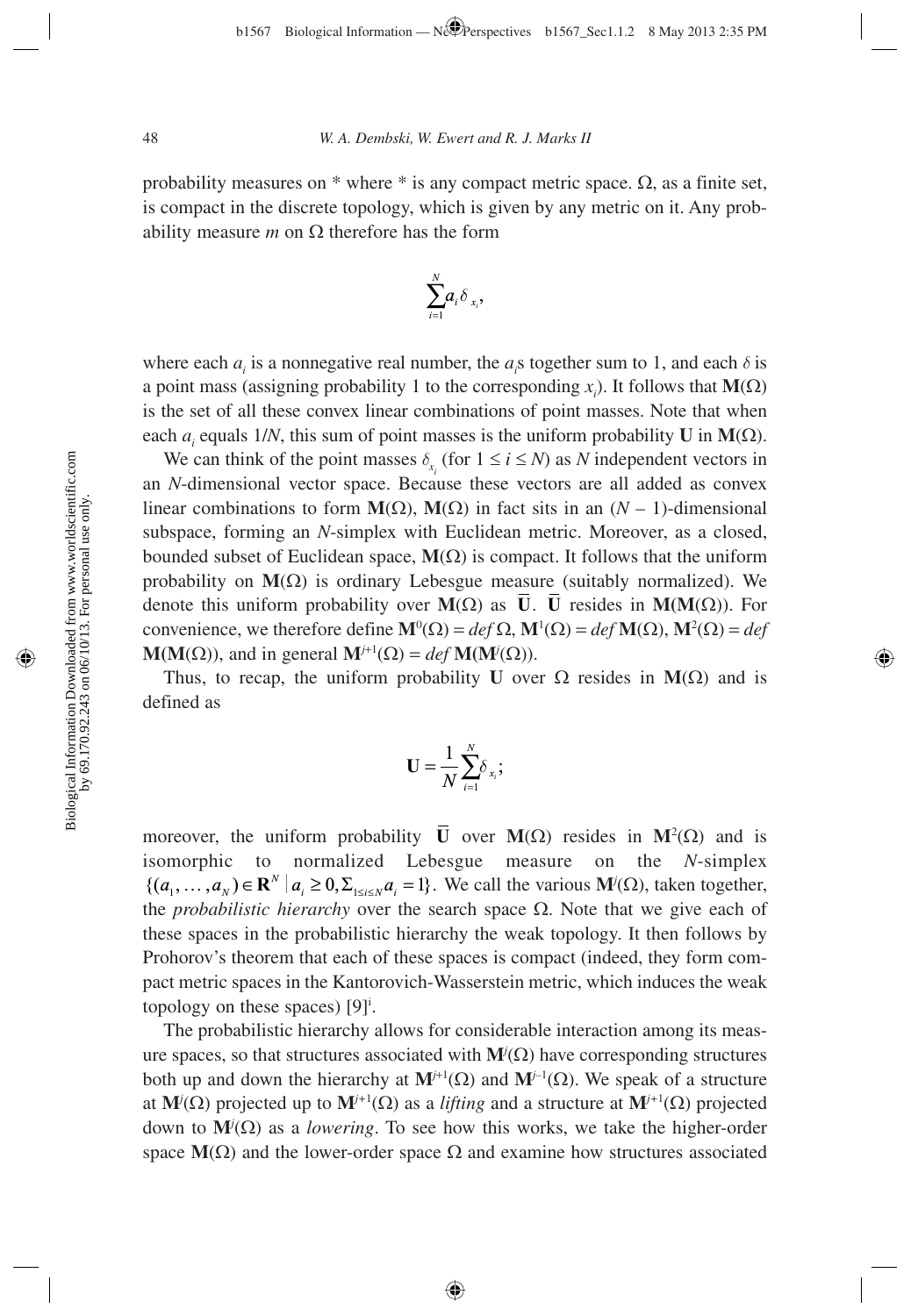with these spaces can be projected to the other. Our discussion here will focus on the base of the probabilistic hierarchy (i.e.,  $\Omega$  and  $M(\Omega)$ ), but our observations readily generalize up the probabilistic hierarchy. Accordingly, structures associated with  $\Omega$  may be *lifted* to structures associated with **M**( $\Omega$ ) and structures associated with  **may correspondingly be** *lowered* **to structures associated with**  $Ω$ **.** 

To start, consider a real-valued function *f* on  $\Omega$  (note that because  $\Omega$  is finite and has a discrete topology, *f* is bounded, measurable, and even topologically continuous). The function *f* now lifts to a real-valued (continuous) function *f* on **M**(Ω) that takes any probability measure  $\theta$  in **M**(Ω) and assigns its integral with *f*, i.e.,  $\overline{f}$  is the mapping from **M**( $\Omega$ ) to **R** such that

$$
\theta \mapsto \int_{\Omega} f(x) d\theta(x).
$$

Note that for  $\theta = \delta_x$  (i.e., the point mass at *x*),  $\overline{f}(\theta) = \overline{f}(\delta_x) = f(x)$ . Call  $\overline{f}$  the *lifting* of *f* from Ω to **M**(Ω). Likewise, for *F* a real-valued function on **M**(Ω), define  $\tilde{F}$  on  $\Omega$  as  $x \mapsto F(\delta)$ . Call  $\tilde{F}$  the *lowering* of *F* from **M**( $\Omega$ ) to  $\Omega$ . It then follows that  $\overline{f} = f$ , but it need not be the case that  $\overline{F} = F$  (lowerings can lose information whereas liftings do not). In general, under the weak topology, liftings and lowerings of functions preserve measurability and continuity.

Next, consider a probability measure  $\mu$  on  $\Omega$  ( $\mu$  is therefore in **M**( $\Omega$ )). Because Ω is finite, all probability measures in **M**(Ω) are absolutely continuous with respect to the uniform probability **U**. Absolute continuity of  $\mu$  with respect to **U** means that every set of nonzero probability under  $\mu$  also has nonzero probability under **U**. By the Radon-Nikodym theorem, it follows that  $\mu$  can be rewritten as the product of a density, denoted by  $\frac{d}{d}$  $\frac{\mu}{\mathbf{U}}$ , times the measure **U**. This means that for  $f = \frac{d}{d}$  $\frac{u}{\mathbf{U}}$ ,  $\mu$  can be written as  $f \cdot d\mathbf{U}$ . In other words, for a set *A* contained in  $\Omega$ ,

$$
\mu(A) = \int_A f(x)d\mathbf{U}(x)
$$

In particular, if  $=\sum_{i=1}a_{i}\delta_{x_{i}},$   $f(x_{i})=\frac{a\mu}{dU}(x_{i})=a_{i}\cdot N.$ *N*  $\mu = \sum_{i=1}^{N} a_i \delta_{x_i}, f(x_i) = \frac{d\mu}{dU}(x_i) = a_i \cdot N$ 

It follows that by lifting *f* from a function on Ω to a function *f* on **M**(Ω), we can now lift  $\mu$  from a probability measure in **M**( $\Omega$ ) to a probability measure  $\bar{\mu}$  in **M**<sup>2</sup>(Ω). Specifically, for *B* a measurable subset of **M**(Ω), we define

$$
\overline{\mu}(B) = \int_{B} \overline{f}(\theta) d\overline{\mathbf{U}}(\theta)
$$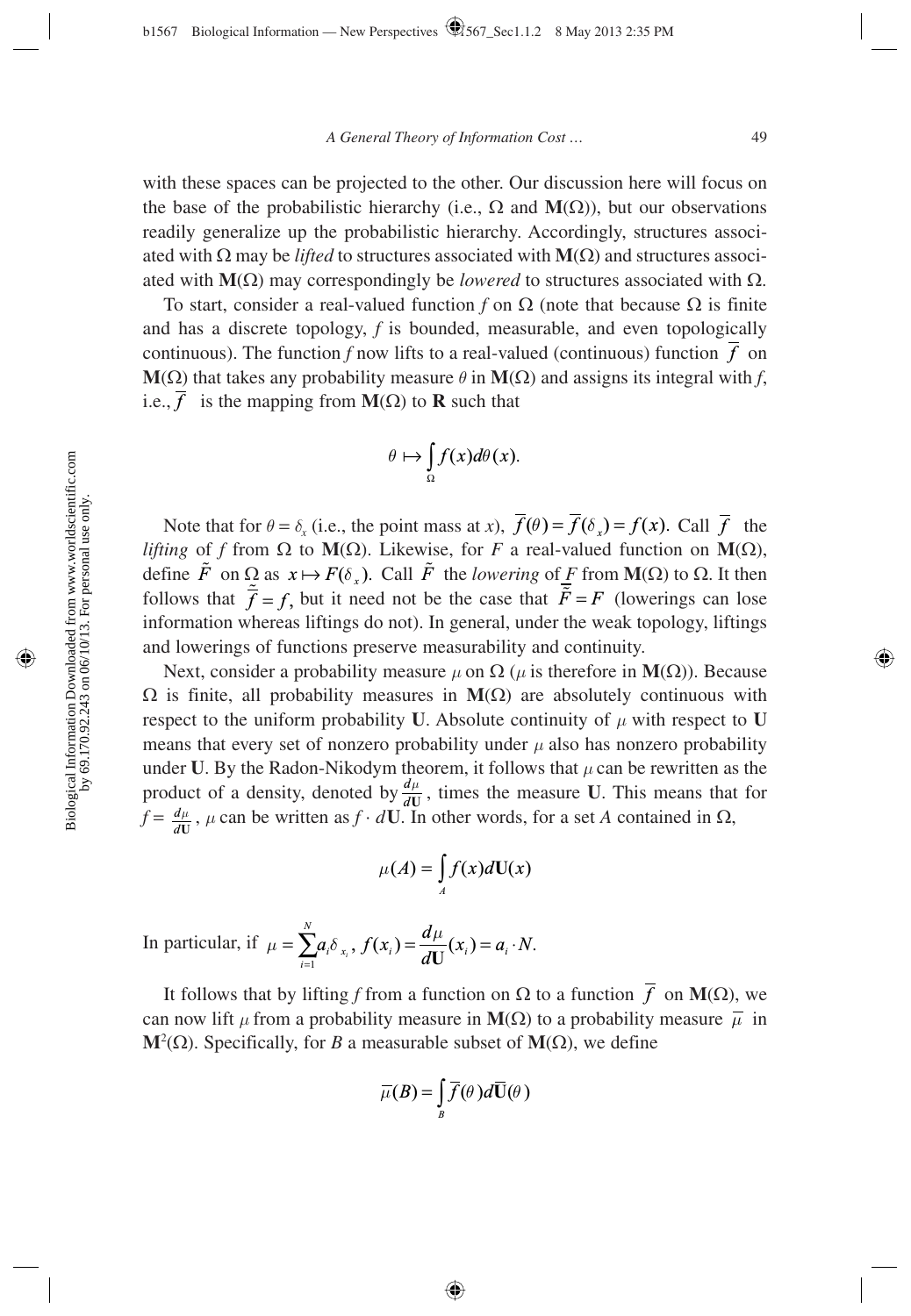where

$$
\overline{f}(\theta) = \int_{\Omega} f(x) d\theta(x).
$$

To see that  $\bar{\mu}$  is indeed a probability measure over **M**( $\Omega$ ), we need the following result.

### **Proposition 5.1 (Consistency of Uniformity)**

$$
\mathbf{U}=\int\limits_{\mathbf{M}(\Omega)}\theta\,d\overline{\mathbf{U}}(\theta).
$$

**REMARKS**. The integral on the right side of this equation is vector-valued [10]. Such integrals exist provided that in applying continuous linear functionals to them (which, in this case, amounts to integrating with respect to all bounded continuous real-valued functions on  $\Omega$ ), one gets the same result as integrating over the continuous linear functions applied inside the integral. Linear functionals thereby reduce vector-valued integration to ordinary integration. Thus, the equality in the statement of this theorem means that for all continuous real-valued  $h$  on  $\Omega$ ,

$$
\int_{\Omega} h(x) d\mathbf{U}(x) = \int_{\mathbf{M}(\Omega)} \left[ \int_{\Omega} h(x) d\theta(x) \right] d\overline{\mathbf{U}}(\theta).
$$

Because  $\Omega$  is finite, all real-valued functions on  $\Omega$  are continuous, so this equality needs to hold for all real-valued *h*. As we move up the probabilistic hierarchy, subsequent  $\mathbf{M}^j(\Omega)$  are compact metric spaces, so continuity actually does place a restriction on the continuous linear functionals used in calculating vector-valued integrals. Because these are all compact metric spaces, existence and uniqueness of such vector-valued integrals is not a problem [11]. For equality to hold in  $U = \int_{M(\Omega)} \theta d\overline{U}(\theta)$  means that averaging all probability measures on  $M(\Omega)$  with respect to the uniform probability  $\overline{\mathbf{U}}$  is just the uniform probability **U** on Ω. This establishes measure-theoretic consistency in lifting the uniform probability **U** on  $\Omega$  to the uniform probability  $\overline{\mathbf{U}}$  on  $\mathbf{M}(\Omega)$ .

**PROOF.** This result follows from exchangeability  $\overline{U}$  is the only probability measure invariant under permutation of the elements of  $\Omega$ . The vector-valued integral in question can immediately be seen to have this same property — its value does not depend on any point in  $\Omega$  to which it is applied. A detailed proof is available elsewhere [12].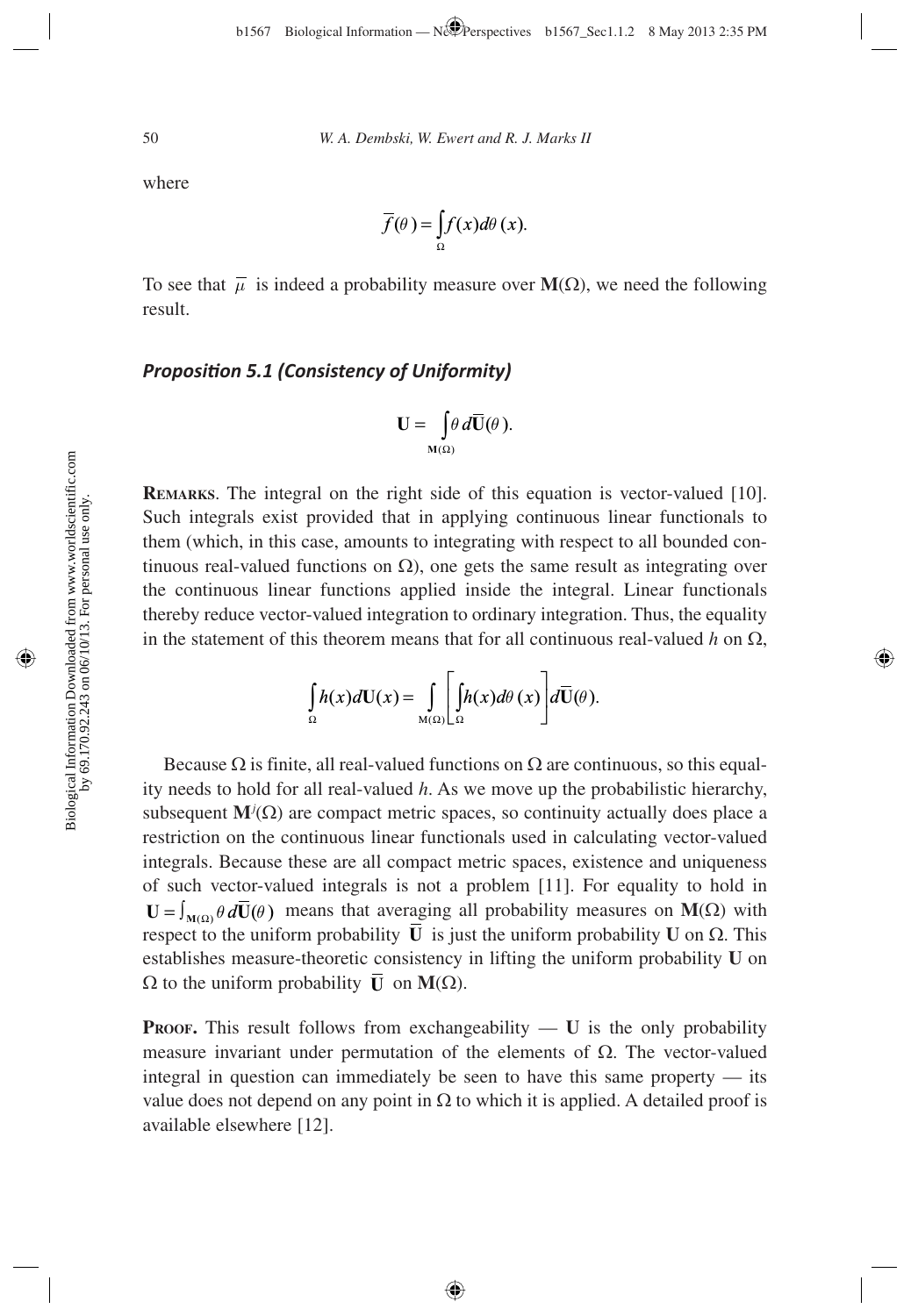Suppose now that  $\mu$  is a probability measure on  $\Omega$  that is absolutely continuous with respect to **U** (in fact, because  $\Omega$  is finite, this assumption holds for all probability measures on  $\Omega$ ). Let  $\frac{d}{d}$  $\frac{u}{\mathbf{U}}$  denote the Radon-Nikodym derivative of  $\mu$  with respect to **U** and let  $\frac{d}{dt}$ *µ* denote its lifting. If we now define the lifting of  $\mu$  as  $\mathbf{U}_{\text{cusp}}$  denotes the mass  $\mathbf{U}(\Omega)$ . Moreover, since  $\mathbf{U}_{\text{cusp}}$  $\overline{\mu} = \frac{\overline{d\mu}}{dU} d\overline{U}$ , then  $\overline{\mu}$  is a probability measure on **M**( $\Omega$ ). Moreover, since **U** is absolutely continuous with itself such that  $\frac{dU}{dU}$  is identically equal to 1 on Ω, it follows that the lifting of  $\frac{dU}{dU}$ , i.e.,  $\frac{dU}{dU}$ , is identically equal to 1 on **M**( $\Omega$ ), and thus the lifting of **U**, as so defined, is in fact the uniform probability on **M**(Ω). Thus, whether we interpret  $\overline{\mathbf{U}}$  as the uniform probability on  $\mathbf{M}(\Omega)$  as ordinary Lebesgue measure (suitably normalized) on an *N*-simplex (which is isomorphic to  $M(\Omega)$ ), or as the lifting of the uniform probability **U** on  $\Omega$ , both signify the same probability measure on  $M(\Omega)$ .

To see that all the claims in the previous paragraph hold, it is enough to see that  $\overline{\mu}$  is indeed a probability measure on **M**( $\Omega$ ), and for this it is enough to see that

$$
\int_{M(\Omega)} \frac{\overline{d\mu}}{dU}(\theta) d\overline{U}(\theta) = \int_{M(\Omega)} \left[ \int_{\Omega} \frac{d\mu}{dU}(x) d\theta(x) \right] d\overline{U}(\theta)
$$

$$
= \int_{\Omega} \frac{d\mu}{dU}(x) d\left[ \int_{M(\Omega)} \theta d\overline{U}(\theta) \right](x)
$$

$$
= \int_{\Omega} \frac{d\mu}{dU}(x) dU(x) \text{ [by Cons. of Unif.]}
$$

$$
= \int_{\Omega} d\mu
$$

$$
= 1.
$$

Lastly, we need to be able to lift targets from  $\Omega$  to  $M(\Omega)$ . Thus, given the target *T* in  $\Omega$ , we define a corresponding higher-order target  $\overline{T}_a$  in **M**( $\Omega$ ), indexed by *q* in the unit interval ( $0 \le q \le 1$ ), namely,

$$
\overline{T}_q = \Big\{ \theta \in \mathbf{M}(\Omega) \mid \theta \left( T \right) \geq q \Big\}.
$$

 $\overline{T}_q$  equals **M**( $\Omega$ ) when *q* is 0 and grows smaller as *q* increases. Elsewhere [13] we have shown that for the search space  $\Omega = {\omega_1, \omega_2, ..., \omega_K, \omega_{K+1}, ..., \omega_N}$  with target  $T = {\omega_1, \omega_2, ..., \omega_K}$ , where the target has uniform probability  $U(T) = p = K/N =$  $|T|/|\Omega|$ , the (higher-order) uniform probability of  $\overline{T}_q$  is given by

$$
\overline{\mathbf{U}}(\overline{T}_q)=\frac{\Gamma(N)}{\Gamma(N(1-p))\Gamma(Np)}\int\limits_{0}^{1-q}t^{N(1-p)-1}(1-t)^{Np-1}dt.
$$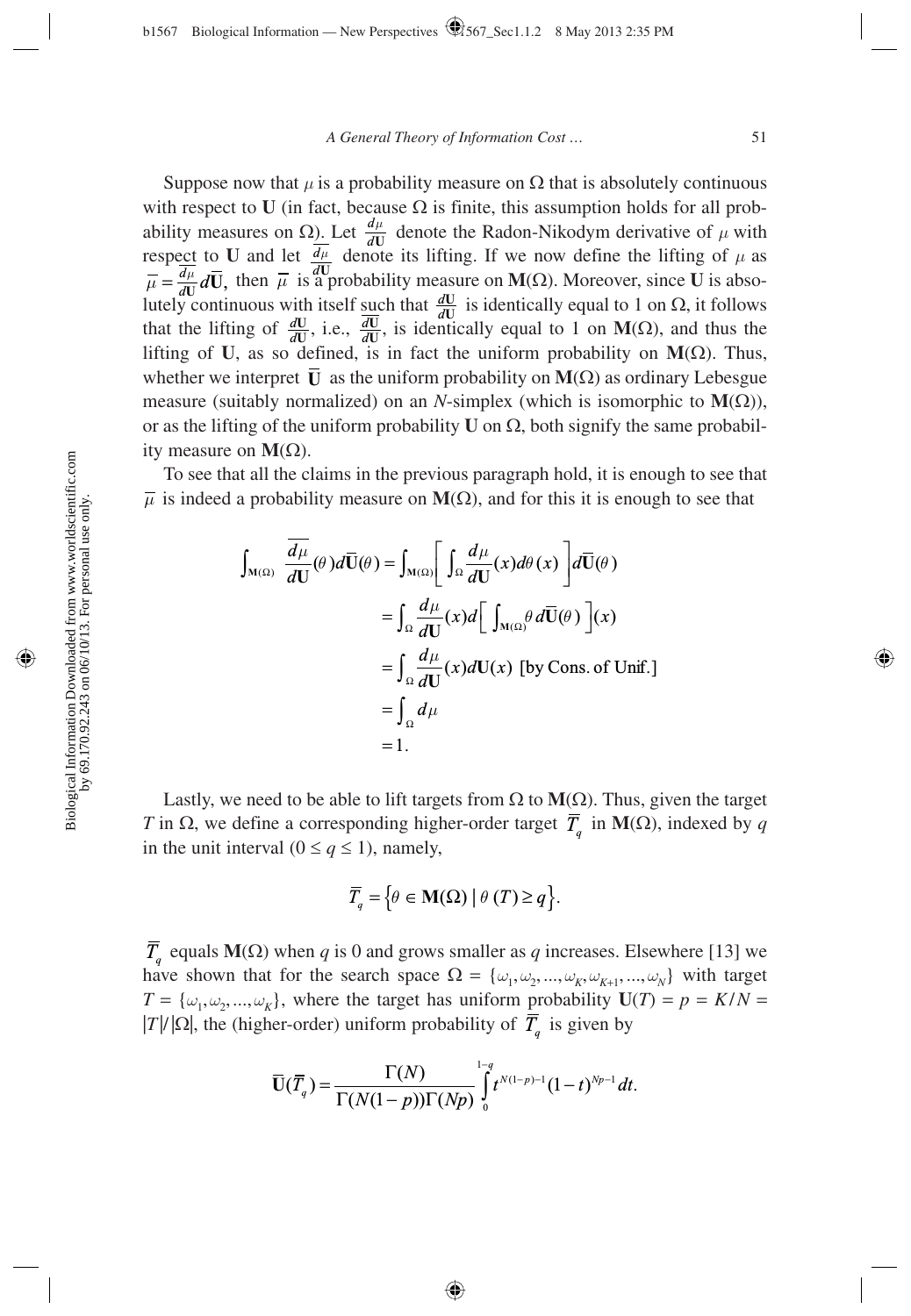Note that this last expression describes a cumulative beta distribution with first parameter  $r = N(1 - p)$  and second parameter  $s = Np$  [14].

# **6. Conservation of Information — The Uniform Case**

We are now in a position to prove two conservation of information theorems: the special case for uniform probabilities, which we have proved elsewhere and recap here in this section; and the general case for arbitrary probabilities, which we prove for the first time in the next section [15]. We begin with the special case.

### *Theorem 6.1 (Conservati on of Informati on — Uniform Case)*

Let *T* be a target in  $\Omega$ . Assume  $\Omega$  is finite and *T* is nonempty. Let **U** denote the uniform probability distribution on  $\Omega$  and let  $p = |T|/|\Omega| = U(T)$  (which we take to be extremely small). Next, let *µ* be a probability distribution on Ω such that *q* =  $\mu(T)$  (which we take to be considerably larger than *p*). Suppose that  $\mu$  characterizes the probabilistic behavior of an alternative search *S*, so that the endogenous information is  $I_{\Omega} = -\log(p)$  and the exogenous information is  $I_{S} = -\log(q)$ . Then the (higher-order) uniform probability of  $\overline{T}_q$  in **M**( $\Omega$ ), denoted by  $\overline{U}(\overline{T}_q)$ , is less than or equal to *p*/*q*. Equivalently, the (higher-order) endogenous information associated with finding the (higher-order) target  $\overline{T}_q$  in M( $\Omega$ ), i.e.,  $-\log(\overline{U}(\overline{T}_q))$ , is bounded below by the (lower-order) active information  $I_+ = -\log(U(T)) + \log(\mu(T)) =$ log(*q*/*p*).

**PROOF.** Let  $\Omega = \{x_1, x_2, ..., x_K, x_{K+1}, ..., x_N\}$  and  $T = \{x_1, x_2, ..., x_K\}$  so that  $p = K/N$ . As we saw in the last section, it then follows that

$$
\overline{\mathbf{U}}(\overline{T}_q)=\frac{\Gamma(N)}{\Gamma(N(1-p))\Gamma(Np)}\int\limits_{0}^{1-q}t^{N(1-p)-1}(1-t)^{Np-1}dt,
$$

which is a cumulative beta distribution with first parameter  $r = N(1-p)$  and second parameter  $s = Np$ .

Integration by substitution shows that this expression can be rewritten as

$$
\frac{\Gamma(N)}{\Gamma(Np)\Gamma(N(1-p))}\int_q^1 t^{Np-1}(1-t)^{N(1-p)-1}dt,
$$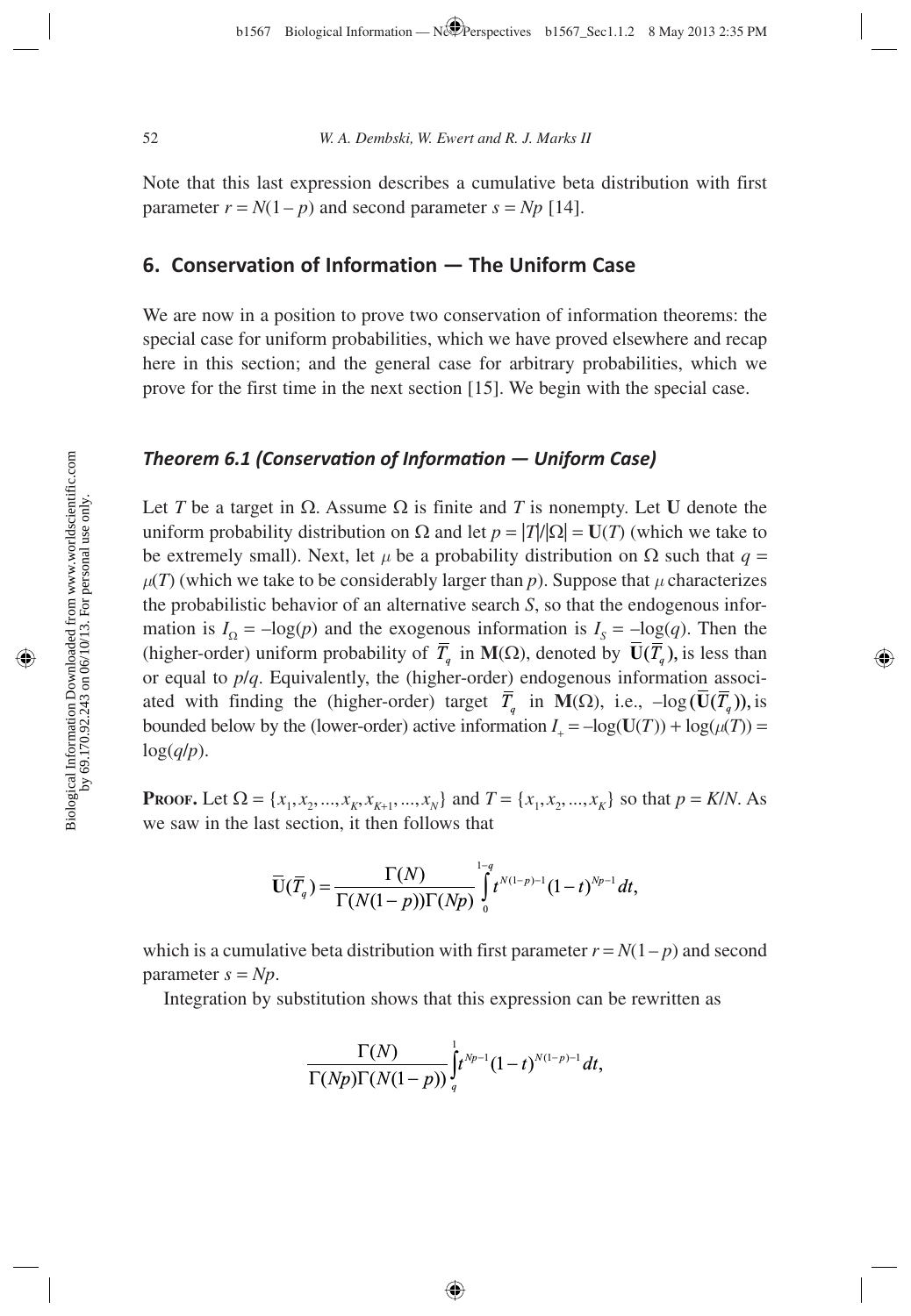which describes a cumulative beta distribution with first parameter  $r = Np$  and second parameter  $s = N(1 - p)$ . It is well known that the mean for this distribution is  $r/(r + s)$  [16]. In consequence,

$$
\frac{\Gamma(N)}{\Gamma(Np)\Gamma(N(1-p))}\int_{q}^{1} t^{Np-1}(1-t)^{N(1-p)-1}dt = \frac{\Gamma(N)}{\Gamma(Np)\Gamma(N(1-p))}\int_{q}^{1} \frac{q}{q} \cdot t^{Np-1}(1-t)^{N(1-p)-1}dt
$$
\n
$$
= \frac{1}{q} \cdot \frac{\Gamma(N)}{\Gamma(Np)\Gamma(N(1-p))}\int_{q}^{1} q \cdot t^{Np-1}(1-t)^{N(1-p)-1}dt
$$
\n
$$
\leq \frac{1}{q} \cdot \frac{\Gamma(N)}{\Gamma(Np)\Gamma(N(1-p))}\int_{0}^{1} t \cdot t^{Np-1}(1-t)^{N(1-p)-1}dt
$$
\n
$$
= \frac{1}{q} \cdot \frac{Np}{Np+N(1-p)}
$$
\n
$$
= \frac{p}{q}.
$$

It follows that  $-\log (\overline{U}(\overline{T}_q))$ , is bounded below by the active information  $I_+$  = log(*q*/*p*). This proves the theorem.

This theorem characterizes the probability costs incurred by a search for a search. Given a vast search space  $\Omega$  and a tiny target *T*, the probability of finding the target via the null search is effectively nil ( $p = |T|/|Q|$ ). To find the target, we thus need an alternative search *S* that is able to find it with a probability *q* that is much larger than *p*. But where did *S* come from? Because the complexities and idiosyncrasies associated with the construction of searches in general, the first three sections of this paper focused on simplifying our representation of searches, first by representing them as search matrices and then by representing them as probability measures  $\mu$  on the original search space  $\Omega$  such that  $\mu(T) = q$ .

So the question now is, Where did  $\mu$  come from? In statistics, whenever confronted with a given outcome, the statistician attempts to situate it among a collection of possible outcomes that are *at least as extreme* as the one in question and then inquires into the improbability of that collection. For instance, given a thousand coin tosses and six-hundred heads, the statistician's first impulse will be to ask how likely it is that a fair coin (the null hypothesis) could have led to sixhundred *or more* heads. In this case, the statistician wants the probability of the tail of a binomial distribution. Leaving aside Bayesian considerations, which can always be incorporated later, if the probability of this tail is extremely small, the statistician will be inclined to question whether the coin responsible for sixhundred heads was fair, thereby implicating an alternative hypothesis. As it is, sixhundred or more heads in a thousand coin tosses represents a departure from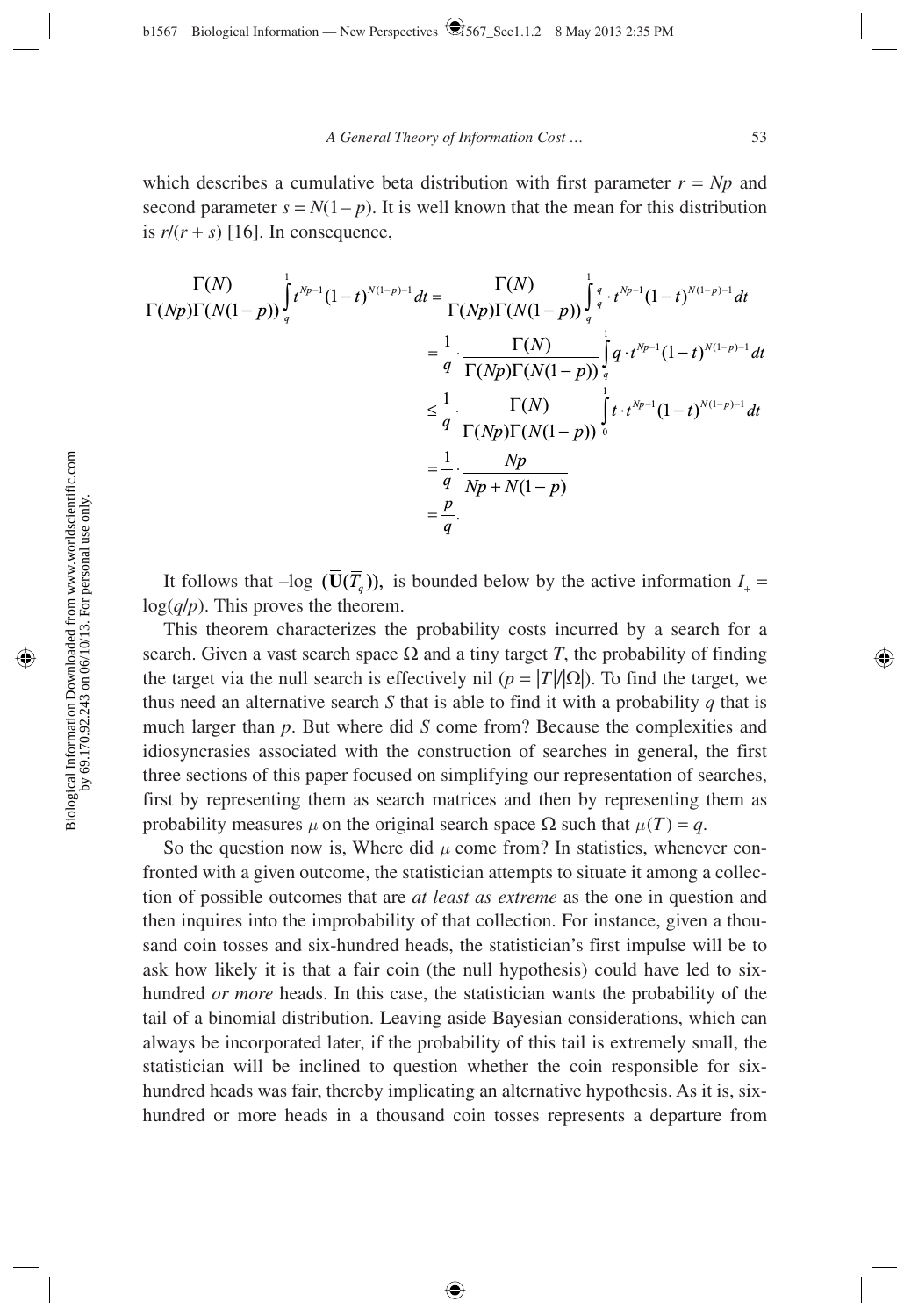expectation by more than six standard deviations. Such a result with a fair coin would be very improbable indeed.

Returning now to our search space  $\Omega$  and target *T*, the outcome that confronts us is not a sequence of coin tosses but a search *S* represented by the probability measure  $\mu$ . If we set aside that the search is the product of intelligent design, then  $\mu$  presumably results from some statistical process. Moreover, the collection of outcomes as extreme as *µ* is then

$$
\overline{T}_q = \Big\{ \theta \in \mathbf{M}(\Omega) \mid \theta(T) \ge q \Big\}.
$$

In our analogy with statistical practice,  $\overline{T}_q$  may then be conceived as the "tail" associated with the "outcome"  $\mu$ . It would follow that the improbability of this tail is crucial to deciding whether  $\mu$  is the outcome of a (higher-level) null search.

The parallel here between coin tossing and the search for a search, though far from exact, is suggestive and illuminating. Each coin toss, under the null hypothesis, is a Bernoulli trial, with probability of  $\frac{1}{2}$  for heads and  $\frac{1}{2}$  for tails. These trials are probabilistically independent, and thus in one-thousand trials should conform to a null hypothesis characterized by a binomial distribution with parameters  $N = 1,000$  and  $p = \frac{1}{2}$ . The lower-order Bernoulli trials, as it were, "lift" to a higher-order binomial distribution. Similarly, the null search of Ω for *T*, characterized by the uniform probability **U** on  $\Omega$ , lifts to a null search of **M**( $\Omega$ ) for  $\overline{T}_q$ , characterized by the (higher-order) uniform probability  $\overline{U}$ . Conservation of information then shows that the uniform probability of this higher-order target is bounded above by *p*/*q*.

Conservation of information is essentially an accounting rule for probabilities associated with search. Here is how it works: finding the original target *T* within  $\Omega$  had the very low probability of p under the null search. Fortunately, an alternative search *S* was available to raise this probability to *q*. But the probability cost of locating this alternative search, represented by  $\mu$ , was less than or equal to  $p/q$ . Thus, when the cost of locating the alternative search is factored in, nothing is gained over the original null search. The original search, as it were, purchased the target at the "high" probability cost *p*. The alternative search, correspondingly, purchased the target at the "cheaper" probability cost *q*, but then itself incurred a probability cost of at least *p*/*q* in a higher-order search space since the alternative search itself had to be accounted for. Thus, when the full probability costs incurred by the alternative search are factored in, the total cost is the same as or even worse than the probability cost associated with the original null search.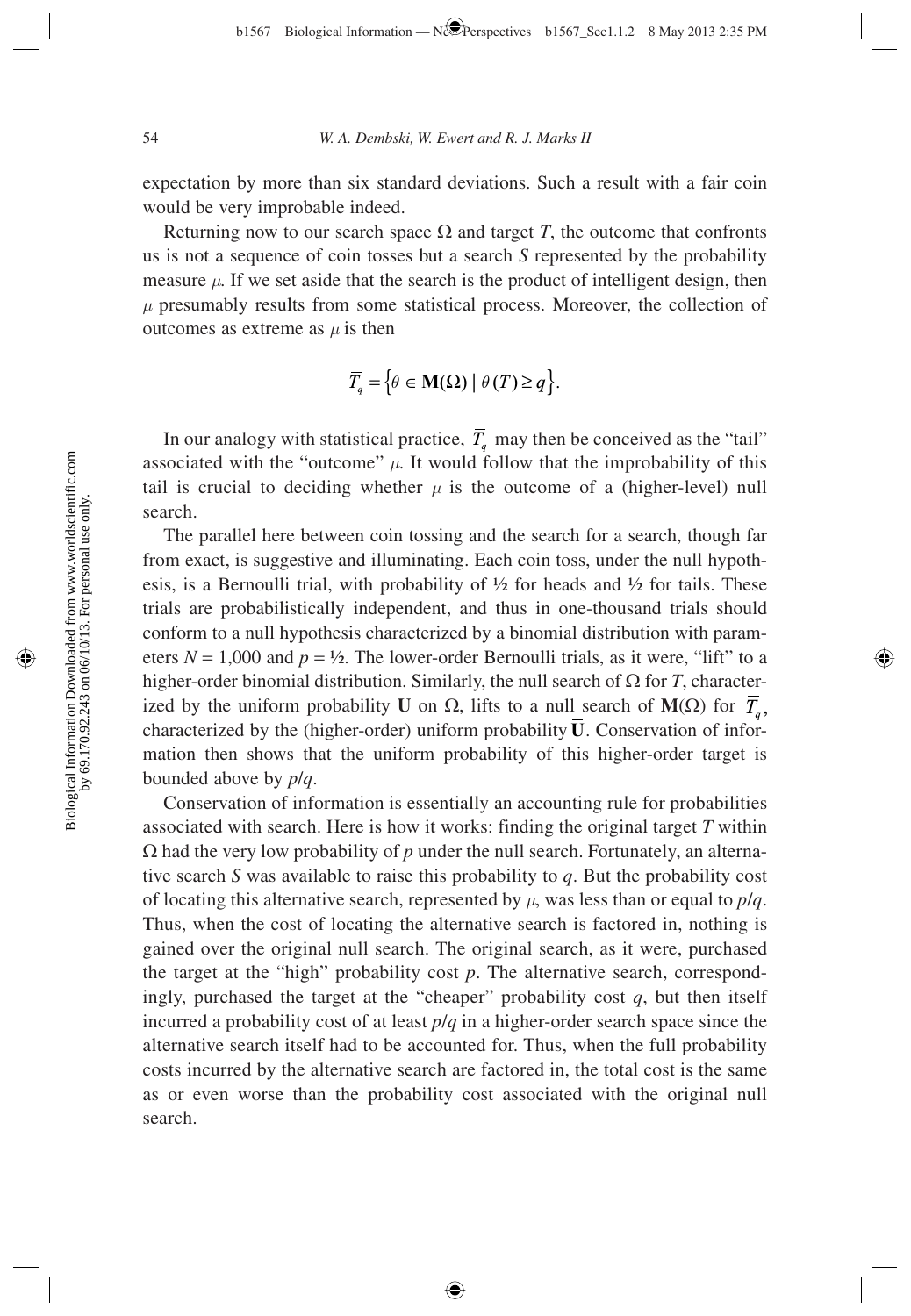In fact, the cost tends to be much worse. Conservation of information in the uniform case states that  $\overline{U}(\overline{T}_a) \leq p/q$ . Nevertheless, we have shown elsewhere [17] that for  $\Omega = \{x_1, x_2, ..., x_K, x_{K+1}, ..., x_N\}$  and  $T = \{x_1, x_2, ..., x_K\}$ , provided that  $p = K/N$ and  $N \ge (2q - 1)/(q - p)$ ,

$$
\overline{\mathbf{U}}(\overline{T}_q)<\sqrt{N}\cdot\frac{\sqrt{p}}{q}\cdot\left[1-(q-p)^2\right]^N.
$$

This (strict) inequality shows that the (higher-order) uniform probability of the lifted target  $\overline{T}_q$  decreases exponentially with the absolute size *N* of the search space  $\Omega$ . As an upper bound on  $\overline{U}(\overline{T}_q)$ ,  $p/q$  is therefore very conservative.

To see how the probability costs associated with null and alternative searches relate, it is instructive to consider the following two quasi-Bayesian ways of reckoning these costs:

| <b>P</b> (locating T via null search) = <b>P</b> (null search locates T & null search is available) |
|-----------------------------------------------------------------------------------------------------|
| $=$ <b>P</b> (null search locates T   null search is avail.)                                        |
| $\times$ <b>P</b> (null search is avail.)                                                           |
| $= U(T) \times 1$ [because the availability of null search is                                       |
| taken for granted]                                                                                  |
| $= p.$                                                                                              |
| <b>P</b> (locating T via alt. search) = <b>P</b> (alt. search locates T & alt. search is available) |
| $=$ <b>P</b> (alt. search locates T   alt. search is avail.)                                        |
| $\times$ <b>P</b> (alt. search is avail.)                                                           |
| $= \mu(T) \times \overline{\mathbf{U}}(\overline{T}_a)$                                             |
| $\leq q \times p/q$                                                                                 |
| $= p.$                                                                                              |

It follows that  $U(T) \ge \mu(T) \times \overline{U}(\overline{T}_a)$  and therefore, by taking negative logarithms, that  $I_0 \leq I_s - \log(\overline{\mathbf{U}}(\overline{T}_a))$ , or equivalently that  $-\log(\overline{\mathbf{U}}(\overline{T}_a)) \geq I_+ = \log(q/p)$ , inasmuch as  $I_+ = I_\Omega - I_s$ ,  $I_\Omega = -\log(U(T)) = -\log(p)$ , and  $I_s = -\log(\mu(T)) = -\log(q)$ . According to conservation of information, the higher-order endogenous information  $-\log(\overline{U}(\overline{T}_a))$ , required to find a search qua probability measure that has probability  $q$  or better of locating  $T$ , is always at least that of the lower-order active information  $I_{\perp}$ . To say that information is conserved is thus really to say that in the search for a search, information leading to success of the original search is at best conserved when moving to a higher-order search space and may in fact grow considerably higher (in some circumstances, exponentially higher). This rise in the information/probability cost associated with higher-level search should not be surprising given that spaces comprising searches tend to be bigger and structurally richer than the spaces they are searching [18].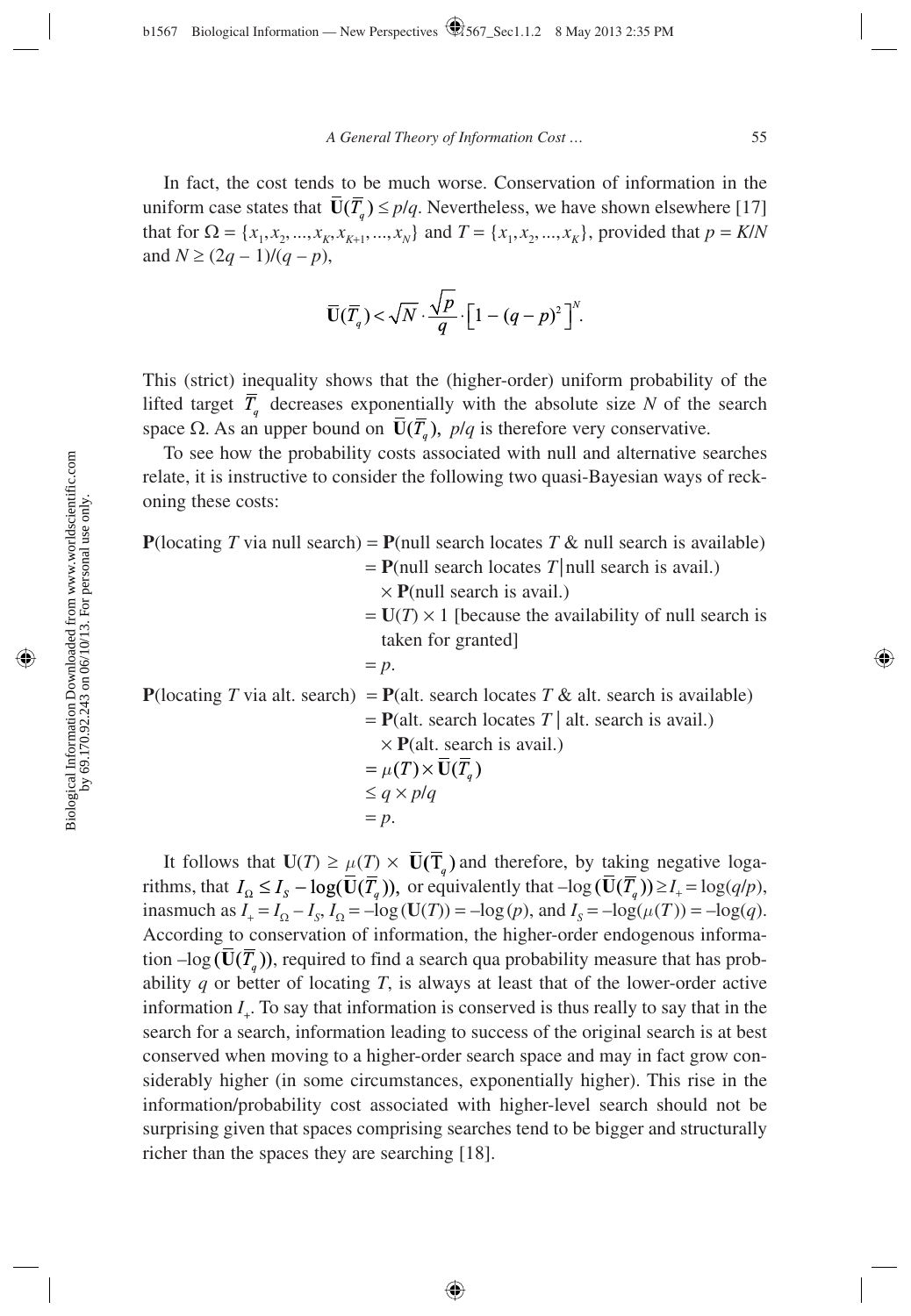### **7. Conservation of Information — The General Case**

We turn now to a generalization of the previous conservation of information theorem. The previous theorem was formulated in terms of a uniform probability baseline. We now lift this restriction. Processes that exhibit stochastic behavior arise from what may be called a *natural probability*. The natural probability characterizes the ordinary stochastic behavior of the process in question. Often the natural probability is the uniform probability. Thus, for a perfect cube with distinguishable sides composed of a rigid homogenous material (i.e., an ordinary die), the probability of any one of its six sides landing on a given toss is 1/6. Yet, for a loaded die, those probabilities will be skewed, with one side consuming the lion's share of probability. For the loaded die, the natural probability is not uniform. Now, if the natural probability for all search spaces  $\Omega$  were the uniform probability **U**, we'd be done — the conservation of information theorem proved in the last section would suffice. Yet despite Bernoulli's principle of insufficient reason, which we have argued elsewhere rightly makes the uniform probability the default in many searches [19], the natural probability associated with some searches need not be uniform.

Given structural and external factors influencing search, the natural probability need not be **U** but some probability measure  $\mu$  that assigns probability q to the target *T*. It's thus convenient to extend the notion of a null search to include not just uniform or blind searches but any searches that accord with such a natural probability. Accordingly, we may then say that  $\mu$  characterizes the null search of  $\Omega$  for *T*. Moreover, the alternative search will then be characterized by a probability measure  $\nu$  that assigns probability *r* to *T*. As the natural probability on  $\Omega$ ,  $\mu$  is not confined simply to  $\Omega$  but lifts to  $M(\Omega)$ , so that its lifting, namely  $\overline{\mu}$ , becomes the natural probability on **M**(Ω) (this parallels how the uniform probability **U**, when it is the natural probability on  $\Omega$ , lifts to the uniform probability  $\overline{\mathbf{U}}$  on  $M(\Omega)$ , which then becomes the natural probability for this higher-order search space). When  $\mu$  is the natural probability associated with a search space, treating it as the null search and  $\nu$  as the alternative search now leads to a general conservation of information theorem, one that point for point parallels the previous formulation for uniform probabilities.

## *Theorem 7.1 (Conservati on of Informati on — General Case)*

Let *T* be a target in  $\Omega$ . Assume  $\Omega$  is finite and *T* is nonempty. Let **U** denote the uniform probability distribution on Ω and let  $p = |T|/|Ω| = U(T)$  (which we take to be extremely small). Next, let  $\mu$  and  $\nu$  be probability measures on  $\Omega$  such that *q* =  $\mu(T)$  and  $r = \nu(T)$ . We assume that  $p \leq q < r$  (the rationale for assuming that *q* is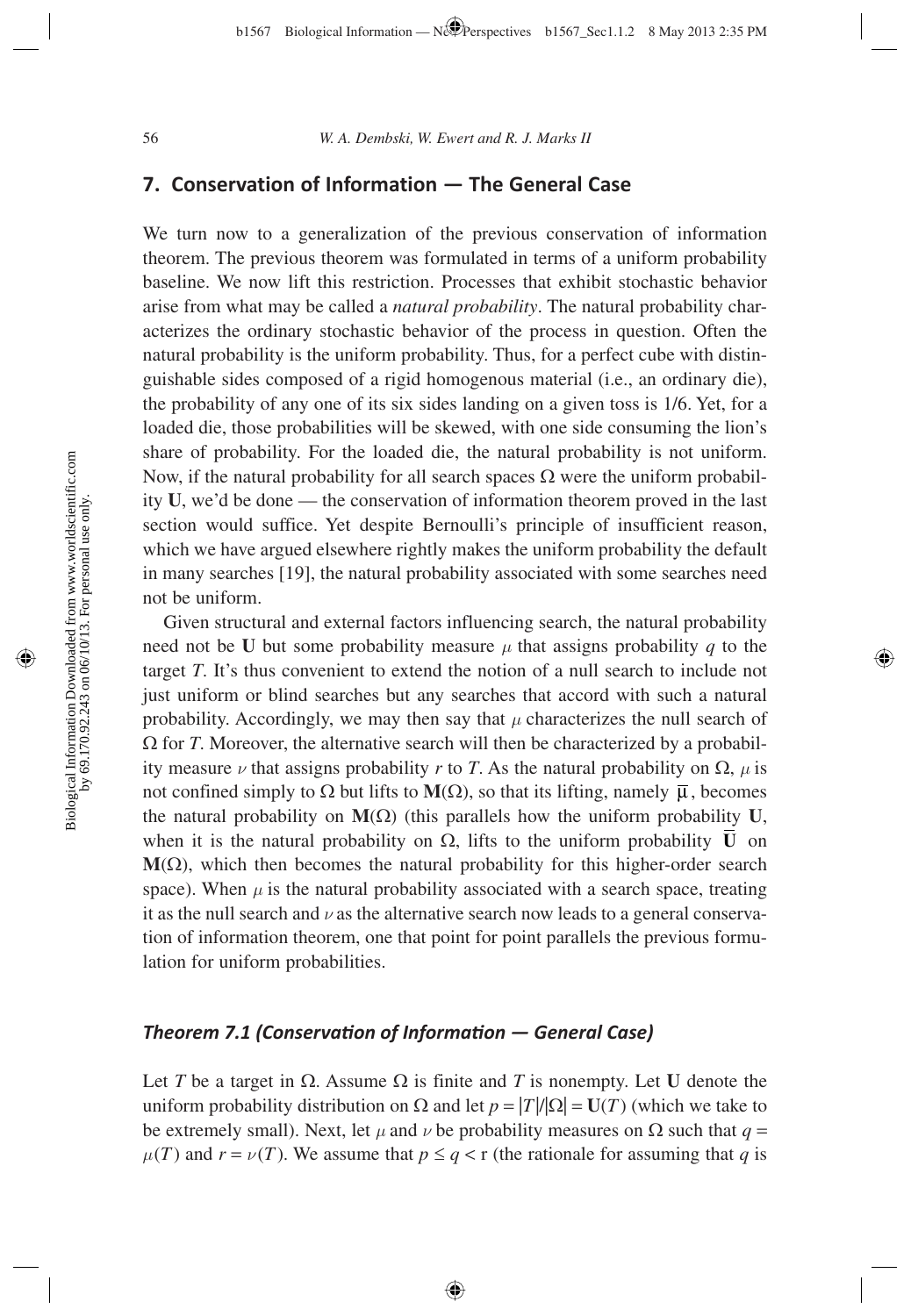no less than  $p$  is discussed at the end of this section). Suppose that  $\mu$  characterizes the probabilistic behavior of a search *S* and that  $\nu$  characterizes the probabilistic behavior of a search *S'*. We treat  $\mu$  as the null search and  $\nu$  as the alternative search, thus making  $\mu$  the natural probability associated with  $\Omega$ . Accordingly,  $I_s = -\log(q)$ becomes the endogenous information and  $I_s' = -\log(r)$  the exogenous information. It then follows that the (higher-order) natural probability of  $\overline{T}$  in **M**( $\Omega$ ), i.e.,  $\overline{\mu}(\overline{T}_{r})$ , is less than or equal to *q/r*. Equivalently, the (higher-order) endogenous information associated with finding the (higher-order) target  $\overline{T}_r$  in **M**( $\Omega$ ), i.e.,  $-\log(\overline{\mu}(\overline{T}_r))$ , is bounded below by the (lower-order) active information  $I_+ = -\log(\mu(T)) + \log(\nu(T)) = \log(r/q).$ 

**REMARK 1.** The probabilities *r* and *q* in this theorem correspond respectively to *q* and *p* in Theorem 6.1. We changed notation because it seemed best to let *p* continue to denote the uniform probability of the target. Outside the notation of this theorem, however, we shall typically refer to a null search as setting a baseline probability *p* and an alternative search as giving an improved probability of success *q*. Thus, outside the notation of this theorem, we shall generally refer to the active information cost of search in terms of  $log(q/p)$  rather than  $log(r/q)$ .

**REMARK 2.** Regressing up the probabilistic hierarchy (i.e.,  $\Omega$ ,  $M(\Omega)$ ,  $M^2(\Omega)$ ,  $M^3(\Omega)$ , etc.) does nothing to mitigate the information cost of successful search. In fact, it intensifies the cost. Searching for a target *T* in the original search space  $\Omega$ against a baseline natural probability  $\mu$  in  $M(\Omega)$ , we find that the difficulty of the search is only exacerbated by searching for the higher-order target  $\overline{T}$ , with respect to the higher-order natural probability  $\bar{\mu}$  in  $M^2(\Omega)$ . The proof below can now be applied again up the probabilistic hierarchy, showing that the search for a still higher-order target aimed at resolving the original search requires the still higherorder natural probability  $\bar{\mu}$  in  $M^3(\Omega)$ , and that this move again only intensifies the difficulty of the search. And so on, up the probabilistic hierarchy.

From the vantage of conservation of information, *searches are no less real than the objects being searched*. Just as the existence and structure of objects require explanation, so too the existence and structure of the searches that locate those objects require explanation. It follows that searches, by residing in a space of searches, are themselves objects to be searched. This implies a hierarchy of searches: the original search, the search for that search, the search for the search for that search, etc. Conservation of information entails that as we regress up this search hierarchy, the search problem never becomes easier and may in fact become more difficult.

**PROOF.** Let  $\Omega = \{x_1, x_2, ..., x_K, x_{K+1}, ..., x_N\}$  and  $T = \{x_1, x_2, ..., x_K\}$  so that  $p = K/N$ . Since  $\Omega$  is finite, the probability measures  $\mu$  and  $\nu$  are absolutely continuous with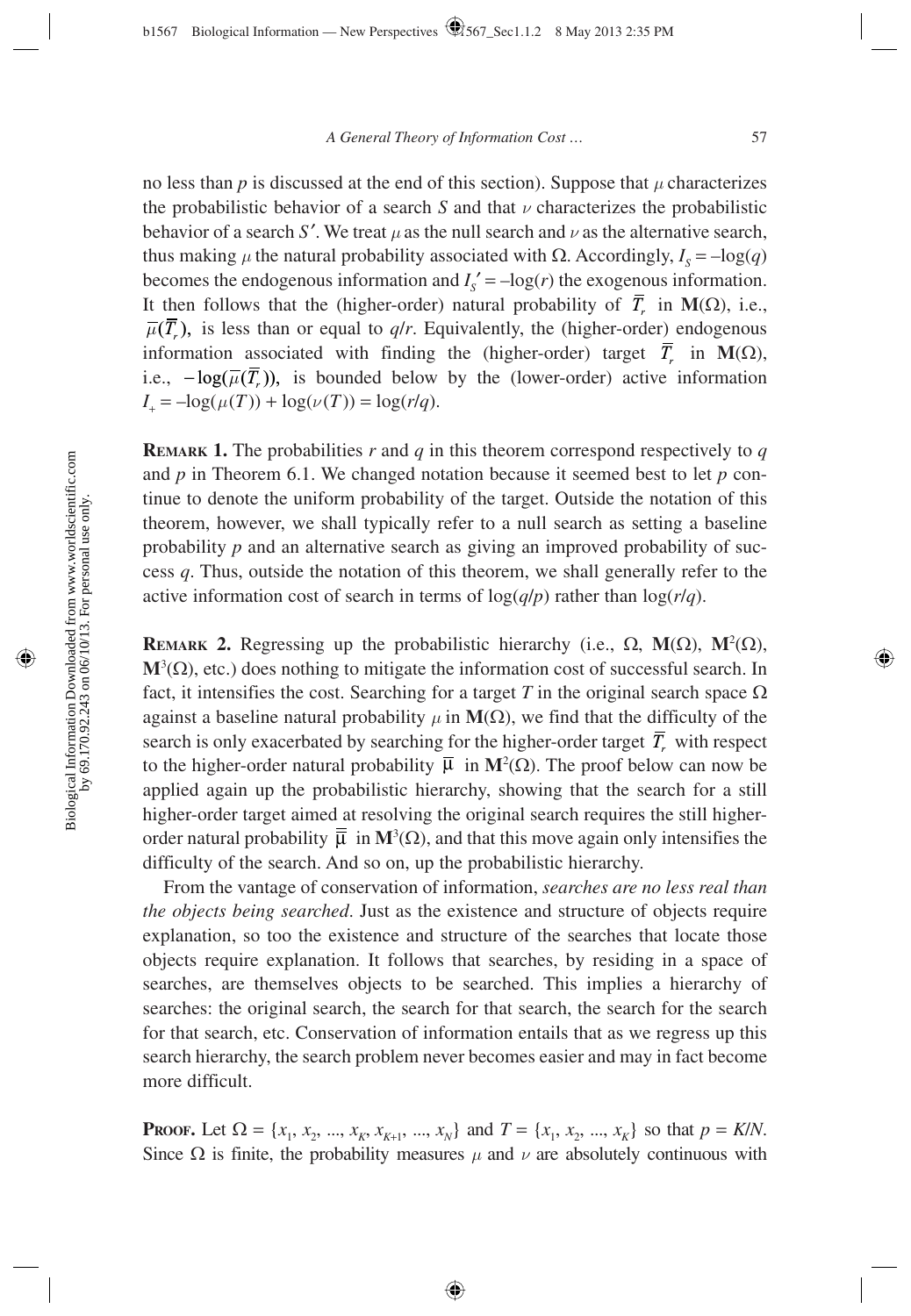respect to **U**, and so there exist non-negative real-valued functions *f* and *g* such that  $\mu = f \cdot dU$  and  $\nu = g \cdot dU$ . As we saw in section 5, the lifting of  $\mu$  is now defined as  $\overline{\mu} = \overline{f} \cdot d\mathbf{U}$ , where  $\overline{\mathbf{U}}$  is the uniform probability on **M**( $\Omega$ ). Thus, for *B* a measurable subset of  $M(\Omega)$ ,

$$
\overline{\mu}(B) = \int\limits_B \overline{f}(\theta) d\overline{\mathbf{U}}(\theta),
$$

where for  $\theta$  in **M**( $\Omega$ ),

$$
\overline{f}(\theta) = \int_{\Omega} f(x) d\theta(x).
$$

In section 5 we showed that  $\bar{\mu}$  is indeed a probability measure over  $M(\Omega)$ . Because  $\mu$  is the natural probability on  $\Omega$ ,  $\bar{\mu}$  is the natural probability on **M**( $\Omega$ ).

Next, for the lifted target  $\overline{T}_r = \{ \theta \in M(\Omega) | \theta(T) \ge r \}$  define the following measure on  $Ω$  resulting from vector-valued integration:

$$
\mathbf{V}_r = def \int_{\overline{T}_r} \theta \, d\overline{\mathbf{U}}(\theta)
$$

This definition holds for any *r* in the unit interval. Note that when  $r = 0$  (an equality that does not in fact holds since we assume that  $r$  is no smaller than *p*), then  $\overline{T_r}$  is all of **M**( $\Omega$ ); on the other hand, when  $r > 0$ , then  $\overline{T_r}$  is a proper subset of **M**(Ω). It follows that **V**<sub>*r*</sub> is a probability measure on Ω only if  $r = 0$  and is a sub-probability measure otherwise (i.e., it assigns measure less than 1 to  $\Omega$  if  $r > 0$ ).

What value less than 1 does  $V$ , assign to all of  $\Omega$ ? The answer can be seen from the following equation:

$$
\mathbf{V}_r(\Omega) = \left[ \oint_{\overline{r}_r} \theta \, d\overline{\mathbf{U}}(\theta) \right] (\Omega) = \oint_{\overline{r}_r} \theta \left( \Omega \right) d\overline{\mathbf{U}}(\theta) = \oint_{\overline{r}_r} 1 \cdot d\overline{\mathbf{U}}(\theta) = \overline{\mathbf{U}}(\overline{r}_r),
$$

which, by conservation of information in the uniform case (Theorem 6.1), we know to be bounded above by *p*/*r*.

By consistency of uniformity (Proposition 5.1), we know that  $V_0$  is just the uniform probability **U**. For  $r > 0$ , it is easily seen that **V**<sub>*r*</sub> is exchangeable on *T* and on its complement  $T^c$ . In other words,  $V_r$  is invariant under permutations of *T* and of  $T<sup>c</sup>$ . Since the only such exchangeable measures are those proportional to uniform probabilities, this means that there exist positive constants  $a_r$  and  $b_r$  such that

$$
\mathbf{V}_r = a_r \mathbf{U}(\cdot | T) + b_r \mathbf{U}(\cdot | T^c)
$$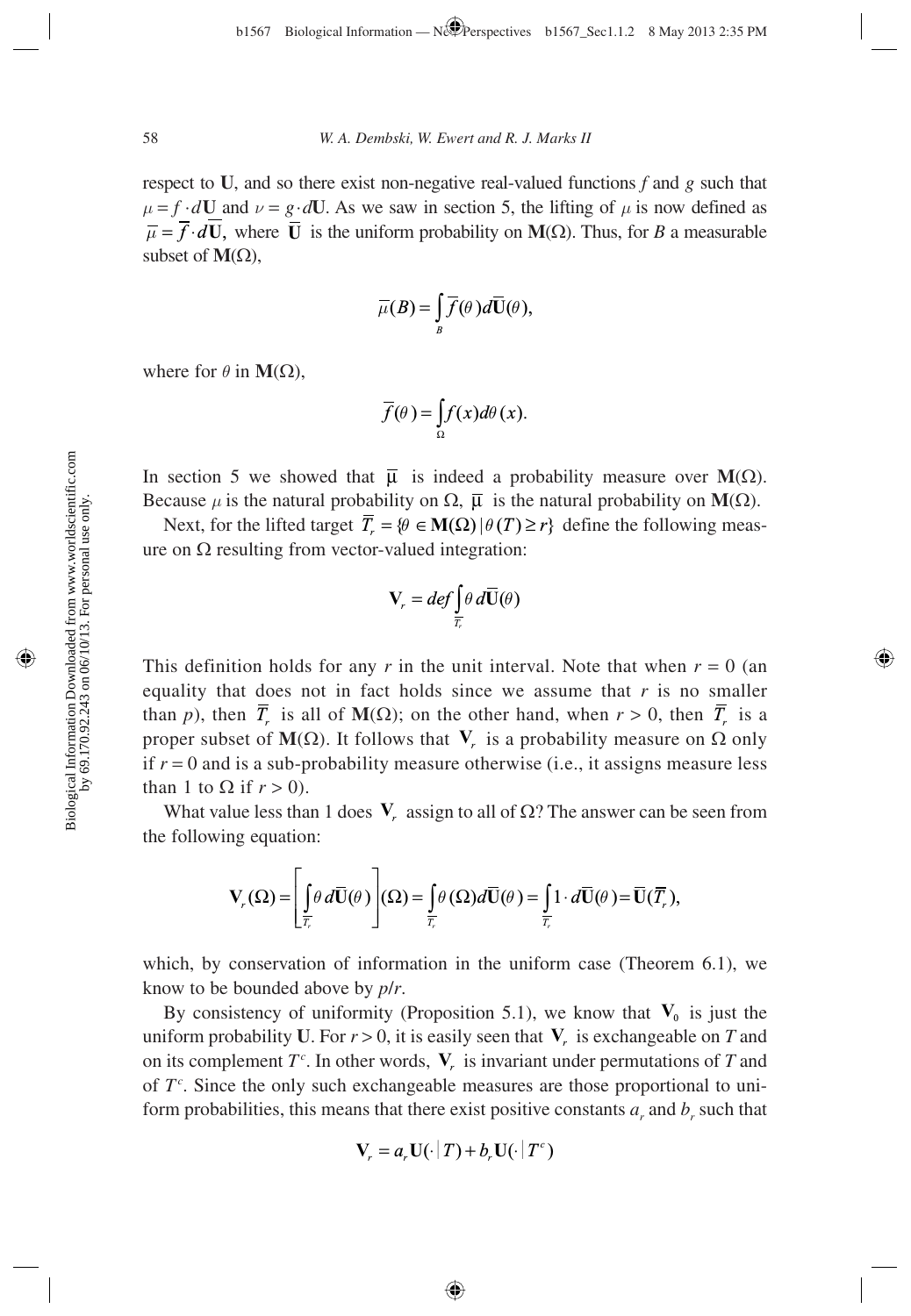Here  $U(\cdot | T)$  is the uniform probability on *T* and  $U(\cdot | T^c)$  is the uniform probability on  $T^c$ . Note that because  $\mathbf{V}_0$  is the uniform probability on  $\Omega$ ,  $a_0 = p$  and  $b_0 = 1 - p$ .

Now, because  $\mu = f \cdot dU$  with  $\mu(T) = q$  and  $\mu(T^c) = 1 - q$ , integrating f with respect to  $V_r$ , which is proportional to a uniform probability measure on  $T$  and on  $T^c$ , is the same as integrating the function  $\frac{q}{p} 1_T + \frac{1-q}{1-p} 1_{T^c}$  with respect to  $V_r$ , where  $1_T$  and  $1_{T_c}$  are the indicator functions for *T* and  $T_c$  respectively. This is because integrating a real-valued function with respect to a uniform probability measure is the same as integrating its average value with respect to a uniform probability measure (the average of *f* on *T* being  $\frac{q}{p}$  and the average of *f* on  $T^c$  being  $\frac{1}{1}$ *q p*  $\frac{-q}{-p}$ ).

It follows that

$$
\overline{\mu}(\overline{T}_r) = \int_{\overline{T}} \overline{f}(\theta) d\overline{U}(\theta) \text{ [unpacking definitions]}
$$
\n
$$
= \int_{\overline{T}} \left[ \int_{\Omega} f(x) d\theta(x) \right] d\overline{U}(\theta) \text{ [unpacking definitions]}
$$
\n
$$
= \int_{\Omega} f(x) d\left[ \int_{\overline{T}} \theta d\overline{U}(\theta) \right](x) \text{ [by vector-valued integration]}
$$
\n
$$
= \int_{\Omega} f(x) dV_r(x) \text{ [by definition]}
$$
\n
$$
= \int_{\Omega} \left[ \frac{q}{p} 1_r + \frac{1-q}{1-p} 1_r c \right] dV_r(x) \text{ [as noted above]}
$$
\n
$$
\leq \frac{q}{p} \cdot \int_{\Omega} dV_r(x) \text{ [because } q \geq p]
$$
\n
$$
= \frac{q}{p} \cdot \overline{U}(\overline{T}_r) \text{ [because } V_r(\Omega) = \overline{U}(\overline{T}_r) \text{]}
$$
\n
$$
\leq \frac{q}{p} \cdot \frac{p}{r} \text{ [by cons. of info., unif. case]}
$$
\n
$$
= \frac{q}{r}.
$$

This proves the theorem.

The theorem just proved assumes that the null search assigns a probability *q* to *T* that is at least as large as the uniform probability *p*. But what if the "natural" probability on the search space entails a null search that is worse at locating the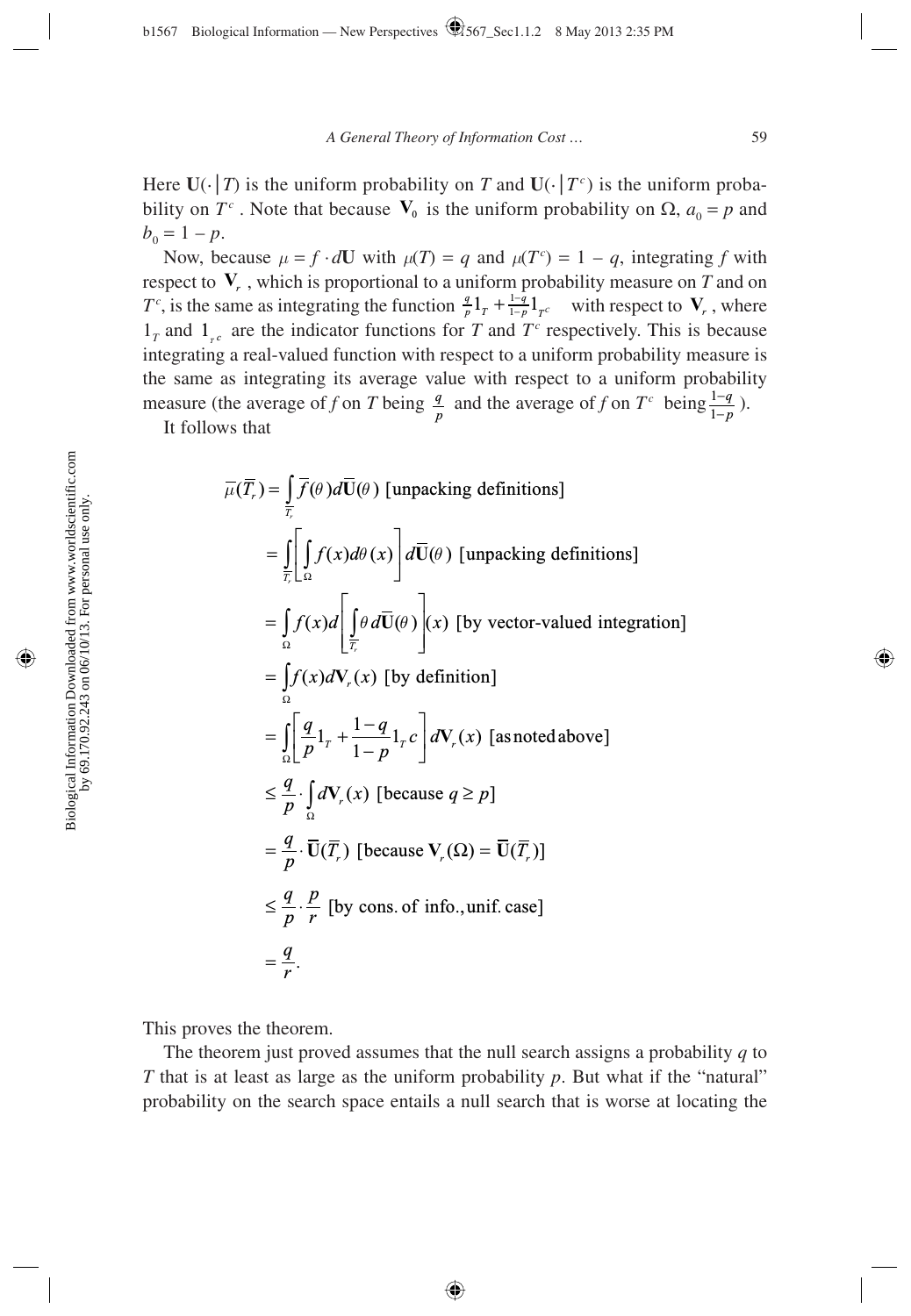target than uniform random sampling, so that  $q$  is strictly less than  $p$ ? We put "natural" in scare quotes here because, we submit, natural probabilities need never do worse than uniformity. To see this, consider a deck of cards and imagine we are searching for the ace of hearts. Presented with a deck, face down, we are told to draw the first card on top. What is the probability that it will be the ace of hearts? If we knew that the deck had just been thoroughly shuffled, then we would be justified in assigning the uniform probability of 1/52 to the top card being the ace of hearts. But if we knew absolutely nothing about how the deck came to assume its order, the uniformity assumption becomes questionable, requiring for its justification Bernoulli's disputed principle of indifference [20].

Now imagine we learn that that the deck gets thoroughly shuffled, but that whenever the ace of hearts appears on top, a coin is flipped so that heads leaves it there but tails moves it to the bottom of the deck. Given this way of randomly arranging the deck, the probability of the top card being the ace of hearts is not  $1/52$  but  $1/52 \times 1/2 = 1/104$ . In this case, the probability of drawing the ace of hearts is strictly less than its uniform probability. Considerations such as this suggest that the uniformity assumption, though appropriate in many circumstances, doesn't hold universally for search. But this example additionally suggests that we don't need to stay with a sub-uniform probability when conducting a search. Precisely because we are searching for the ace of hearts, we don't have to sample the first card at the top of the deck. Search implies we have freedom to move about the search space and thus, in the present example, to sample any card in the deck. Hence, by suitably randomizing the selection, we can ensure that the card picked had the uniform probability 1/52 of being the ace of hearts. In general, then, when conducting a search, we are in our rights to assume that we can always do at least as well as uniformity. Doing worse, at least for search, is *unnatural*. Thus, in the context of search, any natural probability that replaces the uniform probability may be taken to assign a higher probability of success in locating the target than the uniform probability.

# **8. Regulating the Information Industry**

 Conservation of information supplies the information industry with a balance sheet, ensuring that the information output on one side of the ledger does not exceed the information input on the other. Specifically, conservation of information guarantees that any search that proportionately raises the probability of finding a target by *q*/*p* requires, in its construction, an amount of information not less than the active information  $I_+ = \log(q/p)$ . Simply put, raise the probability of successful search by a factor of  $q/p$ , incur an information cost of  $log(q/p)$ .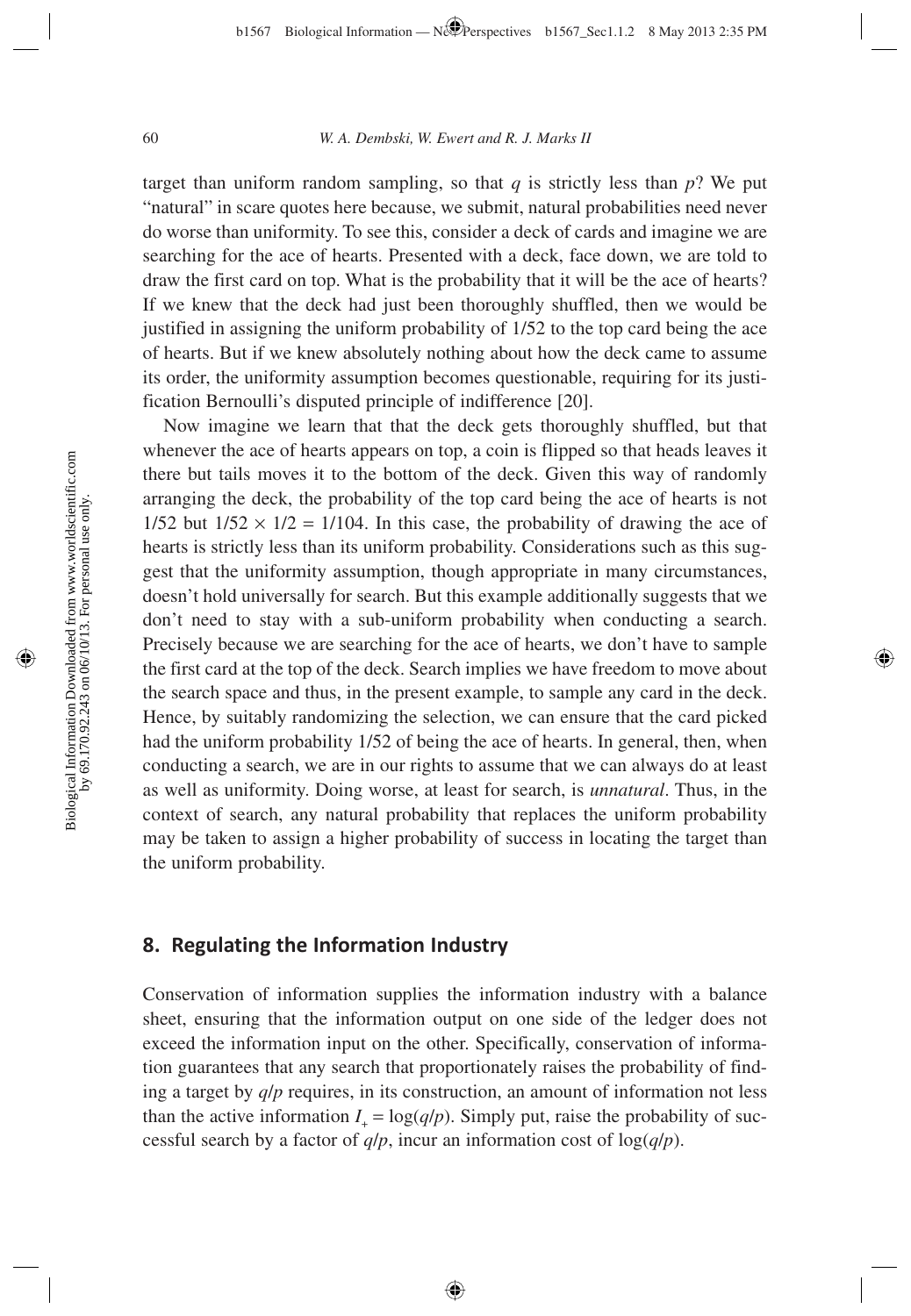At the time of this writing, the United States government is much exercised about regulating the financial industry. Essential to any such regulation is accurate accounting of money — where it originates, how it flows, and where it ends up. Conservation of information shows that active information, like money, obeys strict accounting principles. Just as banks need money to power their financial instruments, so searches need active information to power their success in locating targets. Moreover, just as banks must balance their books, so searches, in successfully locating targets, must balance their books — they cannot output more information than was inputted.

Regulation of the financial industry is necessary because it is too easy to mask liabilities as assets and thereby attempt to escape one's obligations. Likewise, regulation of the information industry is necessary because it is too easy to focus on the success of a search and forget the information that paid for that success. The temptation is to inflate the creative power of search programs by conveniently forgetting the creative power of the programmers who impart the information that makes those programs successful. In short, the temptation is to ignore conservation of information in the hopes of a free lunch.

Conservation of information keeps the search practitioner honest.

### **Acknowledgment**

The authors thank Peter Olofsson and Dietmar Eben for helpful feedback on previous work of the Evolutionary Informatics Lab, feedback that has found its way into this paper.

## **References and Notes**

- 1. See, for instance, William A. Dembski and Robert J. Marks II, "Conservation of Information in Search: Measuring the Cost of Success," *IEEE Transactions on Systems, Man and Cybernetics A, Systems & Humans* 5(5) (September 2009): 1051–1061 and also William A. Dembski and Robert J. Marks II, "Life's Conservation Law: Why Darwinian Evolution Cannot Create Biological Information," in Bruce Gordon and William Dembski, eds., *The Nature of Nature* (Wilmington, Del.: ISI Books, 2010).
- 2. Compare Joseph Culberson's remarks about evolutionary and adaptive algorithms: "Evolutionary algorithms (EAs) are often touted as 'no prior knowledge' algorithms. This means that we expect EAs to perform without special information from the environment. Similar claims are often made for other adaptive algorithms." From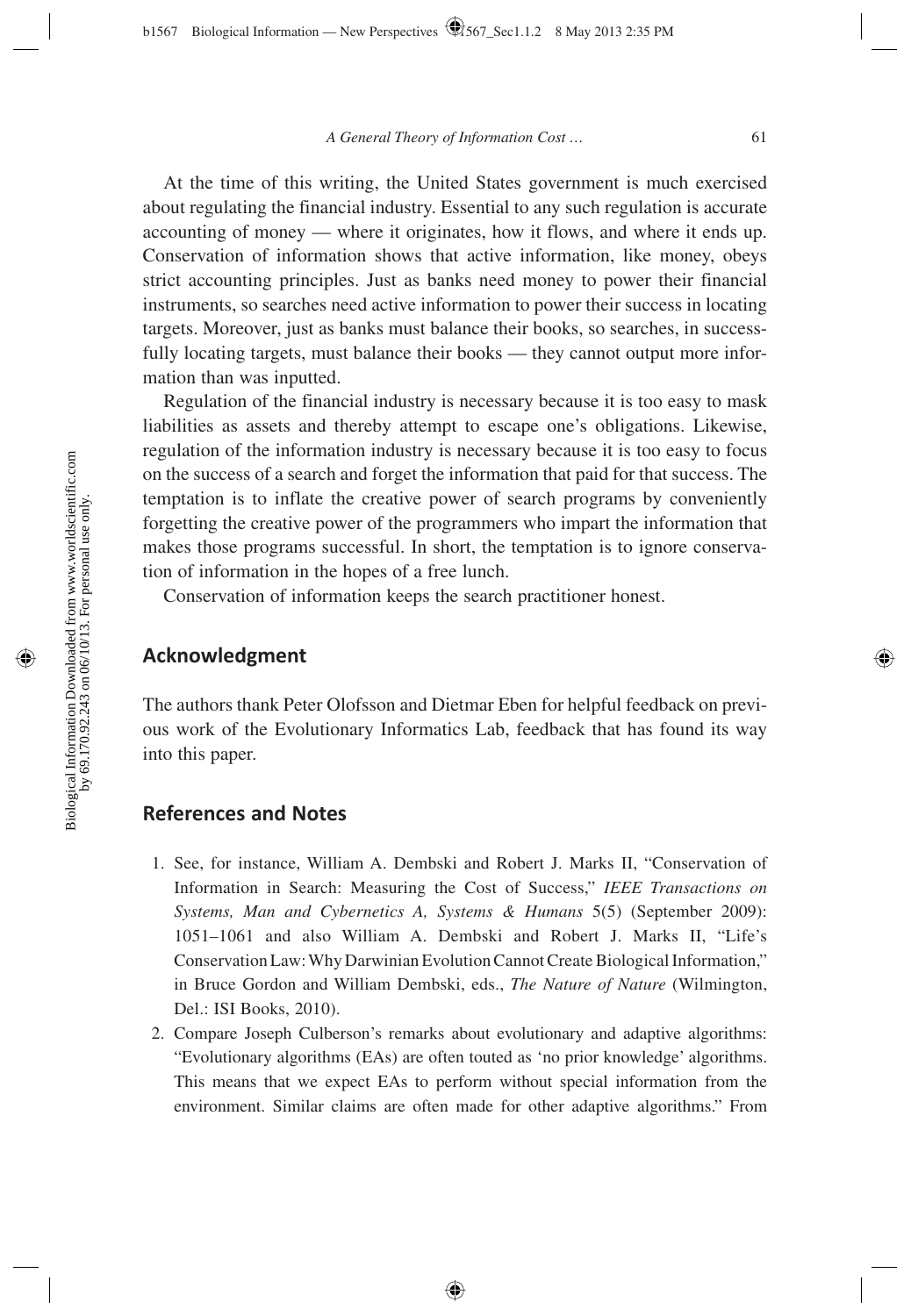Joseph C. Culberson, "On the Futility of Blind Search: An Algorithmic View of 'No Free Lunch'," *Evolutionary Computation* 6(2) (1998): 109–127.

- 3. For the hypergeometric distribution and its limiting behavior, see G. R. Grimmett and D. R. Stirzaker, *Probability and Random Processes* (Oxford: Oxford University Press, 1982), 46–47.
- 4. "In contrast to single-objective optimization, a solution to a multi-objective problem is more of a concept than a definition. Typically, there is no single global solution, and it is often necessary to determine a set of points that all fit a predetermined definition for an optimum. The predominant concept in defining an optimal point is that of Pareto optimality." Quoted from R. T. Marler and J. S. Arora, "Survey of Multi-Objective Optimization Methods for Engineering," *Structural and Multidisciplinary Optimization* 26 (2004): 371.
- 5. In 2005, the SAT introduced a writing component and thus another score from 200 to 800. For simplicity, we ignore this change in the test.
- 6. Taken from http://www.endgame.nl/stpeter.htm (last accessed April 7, 2010).
- 7. Because our framework for search includes these last two examples, all the results in this paper apply to coevolutionary scenarios of the sort described in David Wolpert and William Macready, "Coevolutionary Free Lunches," *IEEE Transactions on Evolutionary Computation* 9(6) (December 2005): 721–735.
- 8. In other work of the Evolutionary Informatics Lab (www.evoinfo.org), we have referred to the null search as an "unassisted search" or a "blind search" and the alternative search as an "assisted search" — see for example Dembski and Marks, "Conservation of Information in Search." The language of "null" and "alternative" searches is in analogy to statistics.
- 9. See William A. Dembski and Robert J. Marks II, "The Search for a Search: Measuring the Information Cost of Higher Level Search," *Journal of Advanced Computational Intelligence and Intelligent Informatics* 14(5) (2010): 475–486.
- 10. For vector-valued integration, see Nicolae Dinculeanu, *Vector Integration and Stochastic Integration in Banach Spaces* (New York: Wiley, 2000).
- 11. See, for instance, Donald L. Cohn, *Measure Theory* (Boston: Birkhäuser, 1997), 220, theorem 7.3.5.
- 12. See Dembski and Marks, "The Search for a Search."
- 13. This result is somewhat buried in Dembski and Marks, "The Search for a Search." It is proven explicitly in William A. Dembski, "Searching Large Spaces," typescript, available at www.designinference.com (last accessed April 27, 2010). Note that the result, as stated in this last paper, is for  $q > p$ . In fact, nothing in the proof requires this restriction. Indeed, *q* is free to vary across the entire unit interval.
- 14. Robert J. Marks II, *Handbook of Fourier Analysis and Its Applications* (Oxford: Oxford University Press, 2009), 165.